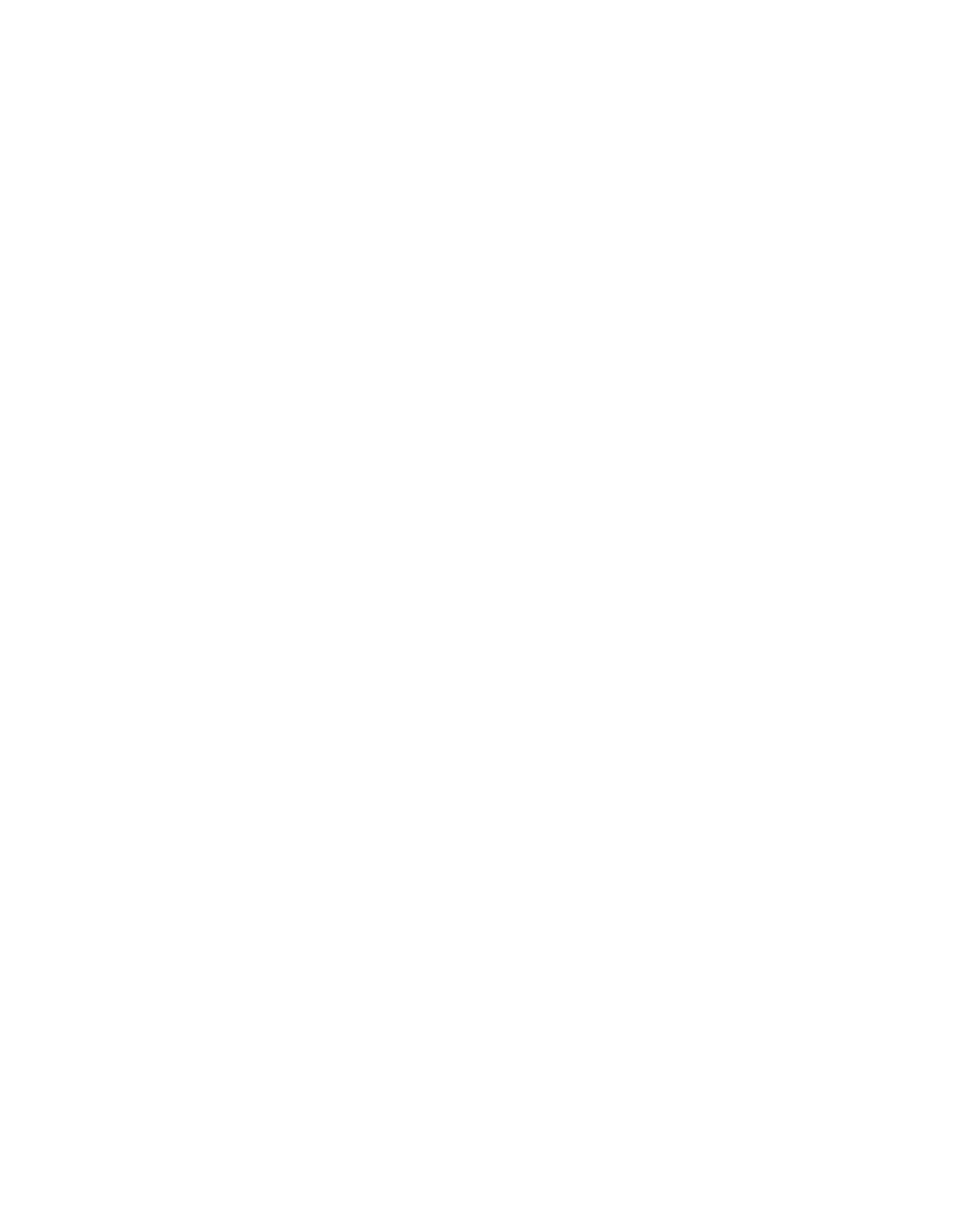## *Table of Contents*

| Part I.   |                                                            |  |
|-----------|------------------------------------------------------------|--|
|           |                                                            |  |
|           |                                                            |  |
|           |                                                            |  |
|           |                                                            |  |
|           |                                                            |  |
| Part II.  |                                                            |  |
|           |                                                            |  |
|           |                                                            |  |
|           |                                                            |  |
|           |                                                            |  |
|           |                                                            |  |
| Part III. | Housing and Community Development Strategic Plan41         |  |
|           |                                                            |  |
|           | Housing and Community Development Goals and Initiatives 41 |  |
|           |                                                            |  |
|           |                                                            |  |
|           |                                                            |  |
|           |                                                            |  |
|           |                                                            |  |
|           |                                                            |  |
|           |                                                            |  |
|           |                                                            |  |
|           |                                                            |  |

## **Part IV. Appendices**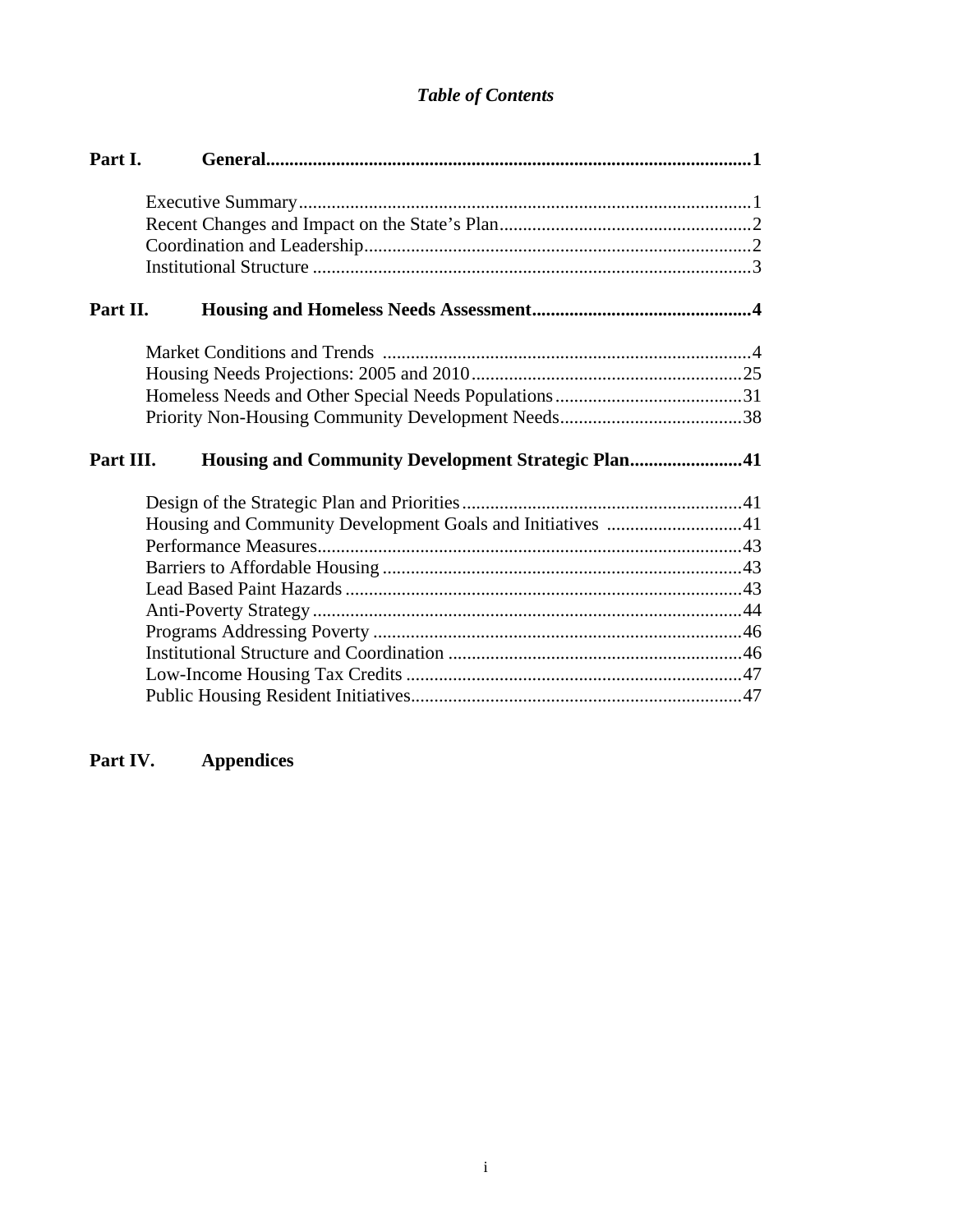#### **Consolidated Plan Committee Members**

**Brian Harris, Executive Director** 

Martin Housing Authority 134 East Heights Drive Marting TN 38237 731-587-3186 Fax: 731-587-0019 Bharris12@earthlink.net

**Regina Surber Program Director Dept of Human Service Family & Community Programs**  Citizens Plaza, 14th Floor 400 Deaderick Street Nashville, TN 37248-9500 Regina.surber@state.tn.us

**Gregory Fisher, Director Housing Services Dept of Mental Health and Developmental Disabilities**  Cordell Hull Building 425 Fifth Avenue North Nashville, TN 37243 gregory.fisher@state.tn.us

**Marie Williams, Director Dept of Mental Health and Developmental Disabilities**  Cordell Hull Building 425 Fifth Avenue North Nashville, TN 37243 marie.williams@state.tn.us

**Don Alexander Executive Director Crossville Housing Authority**  67 Irwin Avenue Crossville, TN 38555 finance@crossvillehousing.org

**Dean Namboothiri (retired) Chief of Research THDA**  404 James Robertson Pkwy Suite 1114 Nashville, TN 37243-0900

**Mary McLennan Chief of Planning THDA**  404 James Robertson Pkwy Suite 1114 Nashville, TN 37243-0900 Mary.mclennan@state.tn.us

**Jennifer Martin Community Resource Coordinator AIDS Support Services**  P O Box 4757 c/o SE Tn Development District Chattanooga TN 37405 jamartin@sedev.org

**Steven Meinbresse (retired) Program Director Dept of Human Service Family & Community Programs**  Citizens Plaza, 14th Floor 400 Deaderick Street Nashville, TN 37248-9500

**Wanda Willis, Executive Director TN Council on Developmental Disabilities**  Andrew Jackson State Building 500 Deadreick Street Nashville TN 37243 Wanda.willis@state.tn.us

**Philip Trauernicht, Director Grants & Loans Dept of Economic and Community Development**  William R. Snodgrass TN Tower 312 8th Avenue, North Nashville, TN 37243-0405 philip.trauernicht@state.tn.us

**Stella South Fiscal Director Crossville Housing Authority**  67 Irwin Avenue Crossville, TN 38555 finance@crossvillehousing.org

**William Dirl, Field Office Director HUD (Nashville)**  251 Cumberland Bend Dr #200 Nashville, TN 37228 william\_h.\_dirl@hud.gov

**Jane Boles, Director (retired) Community Programs THDA**  404 James Robertson Pkwy Suite 1114 Nashville, TN 37243-0900

**Jeanece Seals, Director AIDS/STD Section Dept of Health**   $42\overline{5}$  5th Ave. N. 4th Floor, Cordell Hull Bldg. Nashville, TN 37247 Jeanece.seals@state.tn.us

**Brian Dion, Director, Division of Mental Retardation Services**  Andrew Jackson Building 500 Deaderick Street Nashville, TN 37242 Brian.dion@State.tn.us

**Alicia Cone, Coordinator, Project Research/Development TN Council on Developmental Disabilities**  Andrew Jackson State Building 500 Deaderick Street Nashville TN 37243 alicia.cone@state.tn.us

**Paula Lovett, Grants Program Manager Dept of Economic and Community Development**  William R. Snodgrass TN Tower 312 8th Avenue, North Nashville, TN 37243-0405 paula.lovett@state.tn.us

**Edward L. Pringle Sr. Ph.D. Field Office Director**  HUD 251 Cumberland Bend Drive Nashville TN 37228

**Mason Rowe Planning Director TN Commission on Aging And Disabilities**  500 Deaderick Street Nashville, TN 37243-0860 mason.rowe@state.tn.us

**Lorrie Shearon Director, Research & Planning THDA**  404 James Robertson Pkwy Suite 1114 Nashville, TN 37243-0900 lorrie.shearon@state.tn.us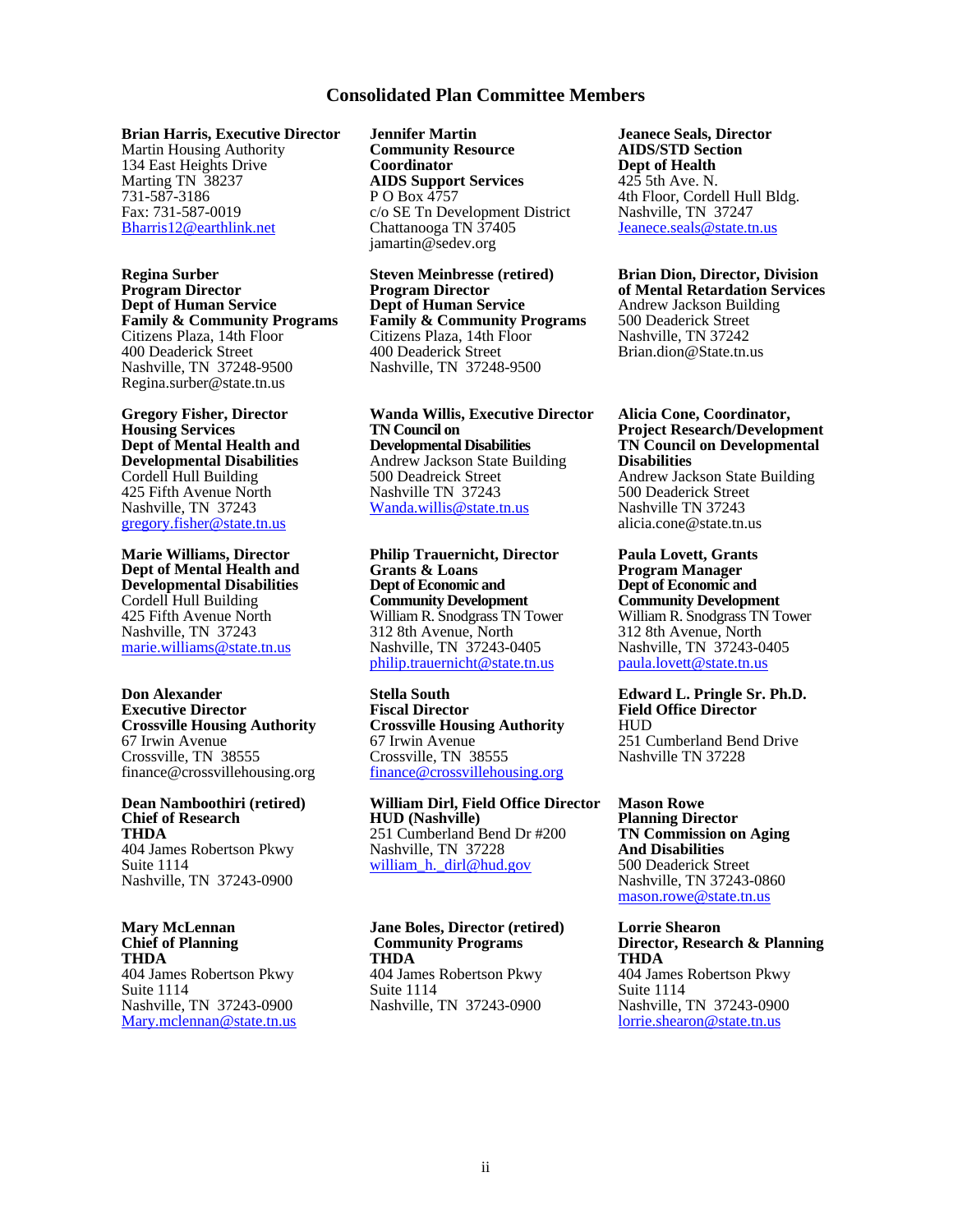## **Part I. General**

## **Executive Summary**

The State of Tennessee Consolidated Plan 2005-2010 marks the third five-year plan completed by the state. Preparation for the plan began in early 2004 with meetings of state agencies, social service organizations, public housing authorities, federal government officials. In preparing the plan, the state collected and analyzed demographic and housing market data, and conducted a number of needs assessments and surveys. In the fall of 2004, as part of the development of this Plan, eight public meetings took place to involve local officials, housing providers, business and economic development professionals, advocates for special needs populations, and citizens.

Throughout all of the planning meetings and discussions with concerned parties, the following became abundantly clear:

- 1. The multiplicity of needs in the state;
- 2. The difficulty in trying to quantify needs, to measure the needs of one group against the needs of another group, and to achieve a consensus;
- 3. The resources in the state continue to provide much needed assistance to low- and moderate-income residents;
- 4. Resources to assist low- and moderate-income individuals are grossly inadequate.

Analysis of data in the state also demonstrates that needs vary greatly from community to community and from one region of the state to another. Some communities have experienced large population growth and increased housing cost while other communities have experienced moderate growth and still others have had population decreases. Evident in the 2000 plan and even more so in the 2005 plan is the growth in the senior populations, and in the immigrant populations.

While some communities report non-existent homeless populations, others are overwhelmed with the needs of the homeless and the inadequate resources available to assist in meeting these needs. Shelters continue to see an increase in mentally ill women as well as children with special needs which shelter staffs may be unable to handle. The result sometimes is the loss of shelter care for families. There is also great concern over the number of mentally ill individuals and their housing needs and, in some cases, the available housing resources in the community that cannot serve these populations because of the lack of needed social service supports.

In addition to these situations, we continue to see many communities, small towns, and rural areas that are without adequate water and wastewater services, resulting in a threat to the health and well being of these residents.

Further impacting low- and moderate- income persons is the State of Tennessee's fiscal crisis which led the state to re-direct much needed housing dollars away from housing related activities.

Inherent in the state's Consolidated Plan is the recognition of varying areas of need and an attempt to appropriate resources in a manner that allows communities to help shape their priorities for those needs. This is done with the recognition, however, that the state is responsible to all communities in the state and must make decisions that allow a broad-based approach to resource appropriation. In some cases this is as simple as providing the most basic need for an individual such as clean, safe water.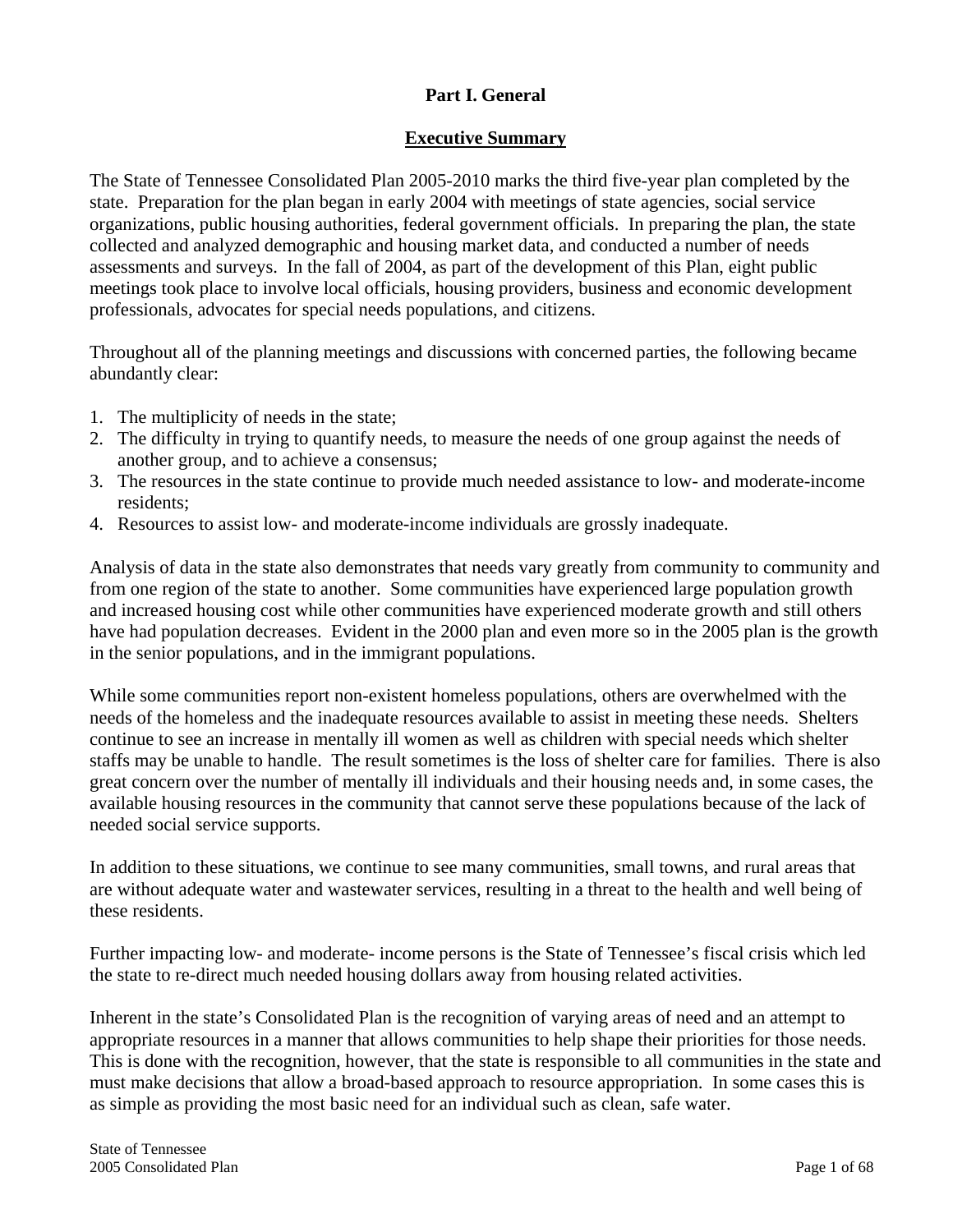Overall, we hope the following pages will:

- Reflect the needs of low- and moderate- income residents of the state;
- Assist local governments in planning;
- Serve as a tool for state government in the ongoing development of strategies to appropriate resources; and
- Demonstrate to federal officials that additional help is needed to make sure that federal resources do not come with statutory restrictions that contradict or hurt the very people they are designed to help.

#### **Recent Changes and Impact on the State's Plan**

Planning for use of resources in the state would be incomplete without some a recognition of the local and state situations that impact the implementation of various programs within the state. While meeting with citizens and organizations the apparent need for coordination of much needed resources was a constant theme. The following have a direct impact on the use of such resources:

State Budget: The state of Tennessee allocates no state dollars to any of the programs covered by the consolidated plan. TennCare, the state's healthcare program for the poor and uninsurable, has exacerbated the state's budget situation.

NIMBY (Not in My Back Yard): Communities may not want affordable housing units because of a locally perceived stigma attached that suggest a potential loss in property value. This also may hold true for the location of group homes or other special needs facilities.

Immigration: A number of communities throughout the state report a rise in the number of immigrants and non-English speaking persons, an observation supported by analysis of census data. In some communities these populations put additional pressure on social services, housing and education.

Special needs advocates: Advocates for special needs populations have become more organized and visible at the local, regional, and state level. This visibility further demonstrates that limited resources are available to meet the needs of these special needs populations which include people with mental illness, mental retardation, developmental disabilities, as well as persons who are elderly and frail.

These descriptions only provide a brief highlight of the factors that impact the groups or persons addressed in this plan. We must continue to work together at the state and local government levels to assure that optimum use is being made of funds to assist low-income families.

### **Coordination and Leadership**

While Tennessee Housing Development Agency (THDA) is designated as the agency to lead the coordination of the state's Consolidated Plan, developing the plan involved input from citizens, organizations, state, local and federal government officials, developers, chambers of commerce, public housing authorities, and housing professionals.

Meetings were held with a core group of individuals consisting of 20 members. This group represented the state agencies responsible for the administration of the four consolidated plan covered programs. In addition to this group, a special needs subcommittee met several times to address specific areas of the plan. With coordination assistance of the nine development districts, eight public meetings were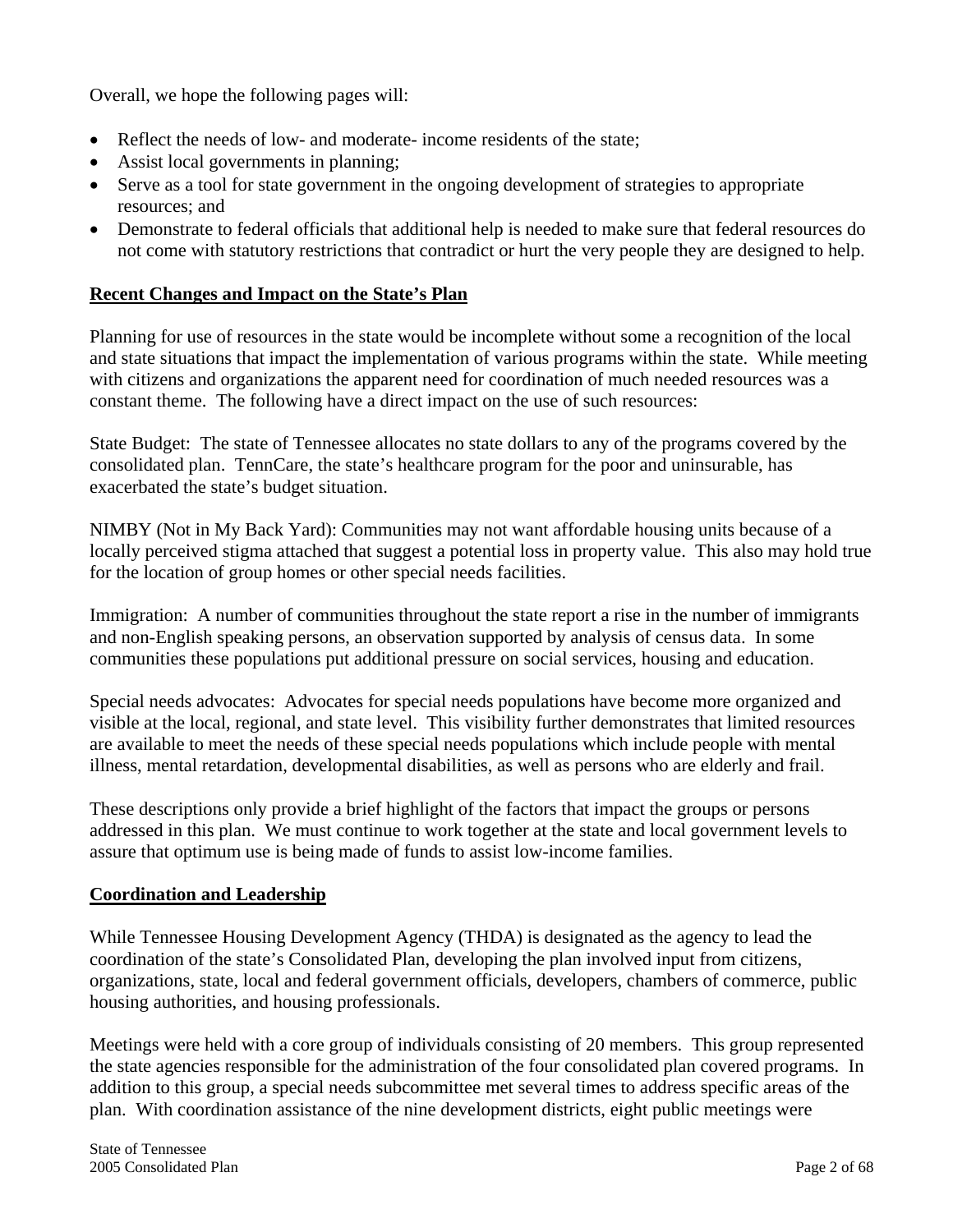convened to insure input into the plan by representatives of local governments, special needs advocates, housing providers, economic development organizations, public housing authorities, and local citizens groups, such as faith based organizations.

The plan structure is designed to give some specific data on individual communities or groups which reflect trends in housing or other related data but that does not attempt to list needs by community. This allows communities the flexibility of prioritizing their needs without the state attempting to do so.

A list of groups and individuals that provided input on the states consolidated plan is provided in Appendix 1.

### **Institutional Structure**

The four HUD programs being applied for under this One-Year Action Plan are carried out by entities other than the State. Funds are awarded by the State to these entities, which include local governments and nonprofit organizations, who conduct the actual activities. Of the other federal and non-federal resources discussed in this plan, Section 8 is the only program administered directly by the State. The Low-Income Housing Tax Credit program is awarded to other entities, and the Homeownership program is carried out by local lenders. Coordination with social service agencies occurs primarily at the local level with the exception of the Section 8 program. THDA, who administers Section 8, works very closely with other State agencies including the State Department of Human Services, the State Department of Health, and the Department of Mental Health and Developmental Disabilities. This coordinated effort is expected to continue.

The State will continue to support applications from other entities for HUD program funds for both formula/entitlement programs and competitive programs.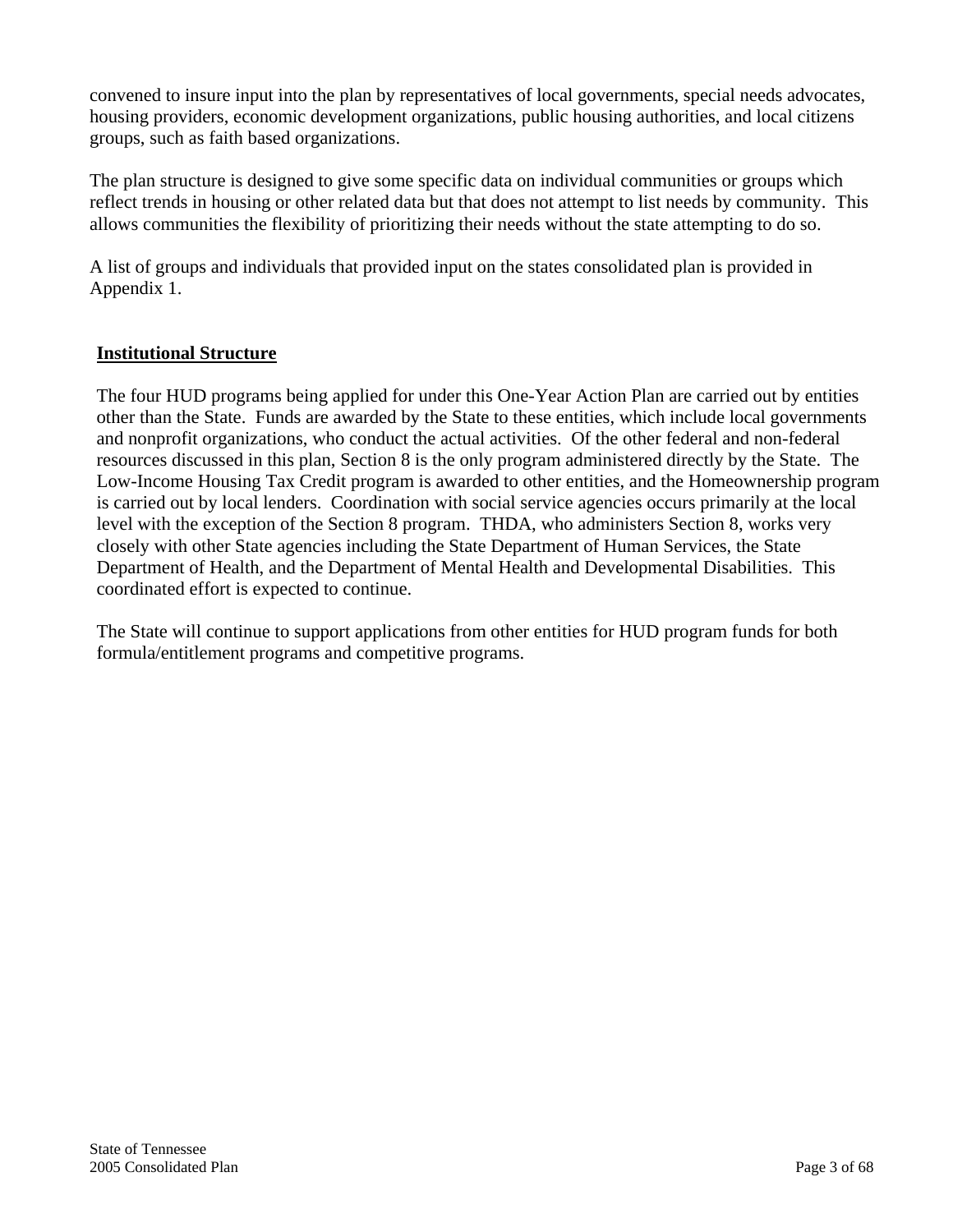### **PART 2. HOUSING AND HOMELESS NEEDS ASSESSMENT MARKET CONDITIONS AND PROJECTED NEEDS**

Federal assistance for housing and infrastructure developments has played a pivotal role in the economic growth and community development in localities across our state. Availability of affordable housing and continued development of adequate infrastructures in the state of Tennessee have been a significant attraction for immigrants from other states and abroad. Between the 1990 and 2000 censuses, Tennessee population grew by 812,000. The ensuing decennial growth rate (16.7 percent) is  $14<sup>th</sup>$  when we rank all the 50 states and the District of Columbia. Tennessee population grew at a similar rate during the 1970s followed by a much slower growth rate of 6.2 percent during the 1980s. In 2004, according to Census Bureau estimates for Tennessee, the population rose to 5,897,306 amounting to a modest 3.6 percent growth in the four years following the census, resembling the slower growth pattern during the 1980s.

|                             | 1960      | 1970      | 1980      | 1990      | 2000      |
|-----------------------------|-----------|-----------|-----------|-----------|-----------|
| <b>Tennessee Population</b> | 3,567,089 | 3,926,018 | 4.591.120 | 4.877.185 | 5,689,283 |
| Decennial Growth            |           | 358,929   | 665,102   | 286,065   | 812,098   |
| Decennial Rate of Growth    |           | 10.1%     | 16.9%     | 6.2%      | 16.7%     |

| Table 1. Tennessee Population Growth, 1960 - 2000 |  |
|---------------------------------------------------|--|
|---------------------------------------------------|--|

#### **Migration to Tennessee**



#### **Chart 1. Trend in Domestic and International Migration in Tennessee during 1990-2001**

Year-by-year estimation of state populations by the Census Bureau also includes estimates of the components of population change. Based on these mid-year estimates, Tennessee population growth can be ascribed partly (37 percent) to natural increase (balance of births and deaths), but largely (63 percent) to net migration.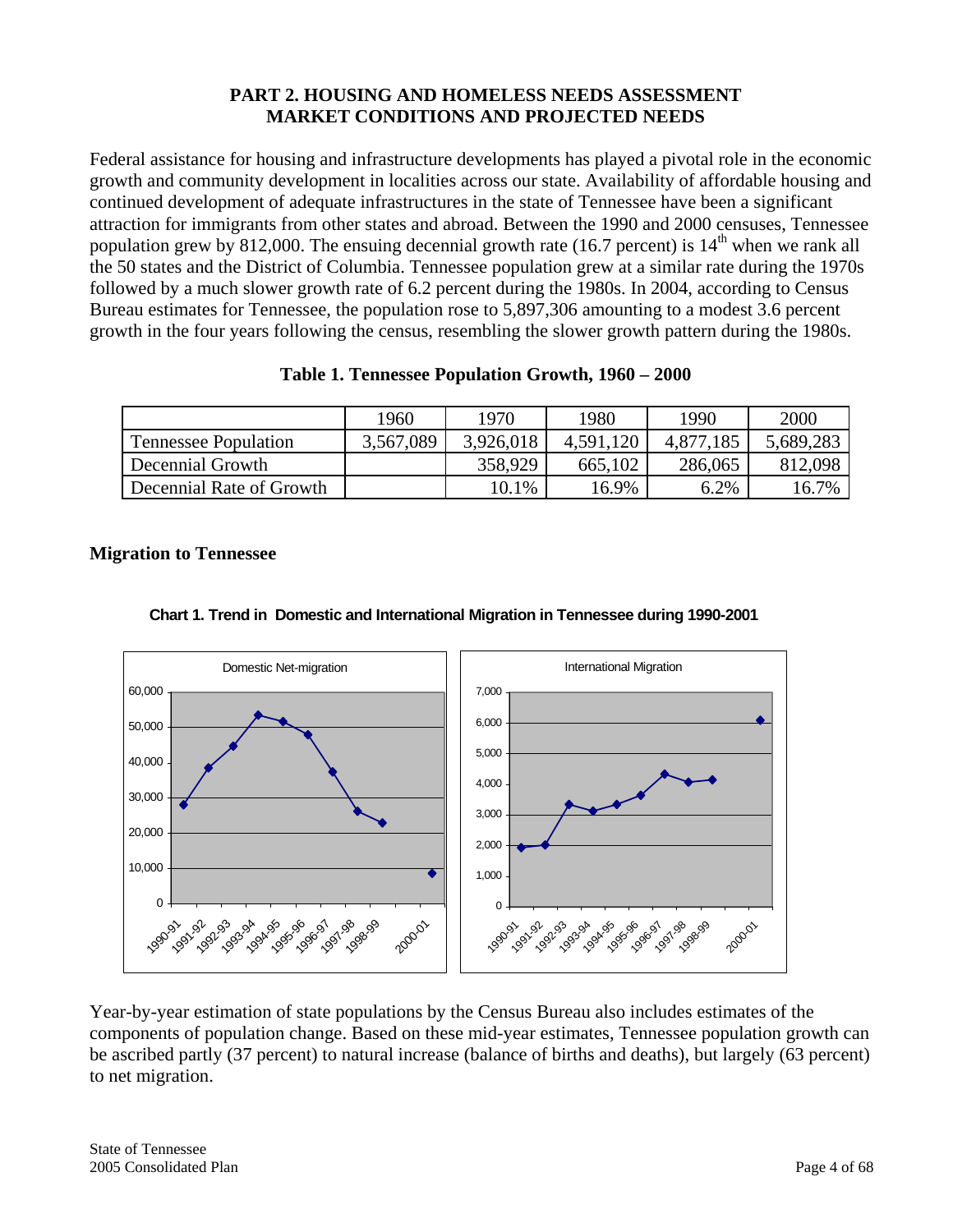A comparison of domestic and international migrations in Chart 1 reveals opposing trends. Domestic migration began a steep decline from its peak in 1994 while the influx of people who lived abroad to Tennessee surged throughout the 1990s. While international migration accounted for only 6 percent of the migration to Tennessee in 1990-91, it did so for 36 percent in 2000-2001. The census count of the foreign born living in Tennessee rose from 59,114 in 1990 to 159,004 in 2000.

#### **Housing Market Trends**

|                                      | 1990      | 2000                    | <b>Unit Chg</b> | $%$ Chg |
|--------------------------------------|-----------|-------------------------|-----------------|---------|
| Population                           | 4,877,185 | 5,689,283               | 812,098         | 16.7%   |
| <b>Housing Units</b>                 | 2,026,067 | 2,439,443               | 413,376         | 20.4%   |
| Occupied Housing                     |           | $1,853,725$   2,232,905 | 379,180         | 20.5%   |
| <b>Owner-Occupied Housing Units</b>  | 1,261,118 | 1,561,363               | 300,245         | 23.8%   |
| <b>Renter-Occupied Housing Units</b> | 592,607   | 671,542                 | 78,935          | 13.3%   |

|  |  | Table 2. Housing Occupancy: 1990 vs. 2000 |  |  |
|--|--|-------------------------------------------|--|--|
|--|--|-------------------------------------------|--|--|

| Percent of Housing Units Occupied           | 91.5% | 91.5% |
|---------------------------------------------|-------|-------|
| Percent Owner-Occupied among Occupied Units | 68.0% | 69.9% |
| Avg. Household Size Per Occupied Unit       | 2.63  | 2.55  |

Housing units increased by 20.4 percent in Tennessee during the 1990s and this increase surpassed the 16-percent population growth during the same period. As a result, average number of dwellers per unit declined from 2.63 in 1990 to 2.55 in 2000. Owner-Occupied housing units increased in number by 23.8 percent, much larger than the 13.3 percent increase in renter-occupied units. As a result, homeownership rate rose from 68 to 69.9 percent during the ten-year span.

### **Vacancy Rates**

Occupied units in Tennessee accounted for 92.5 percent of the total in both 1990 and 2000. The Vacant units during the two censuses had the following composition:



#### **Chart 2. Vacant Units**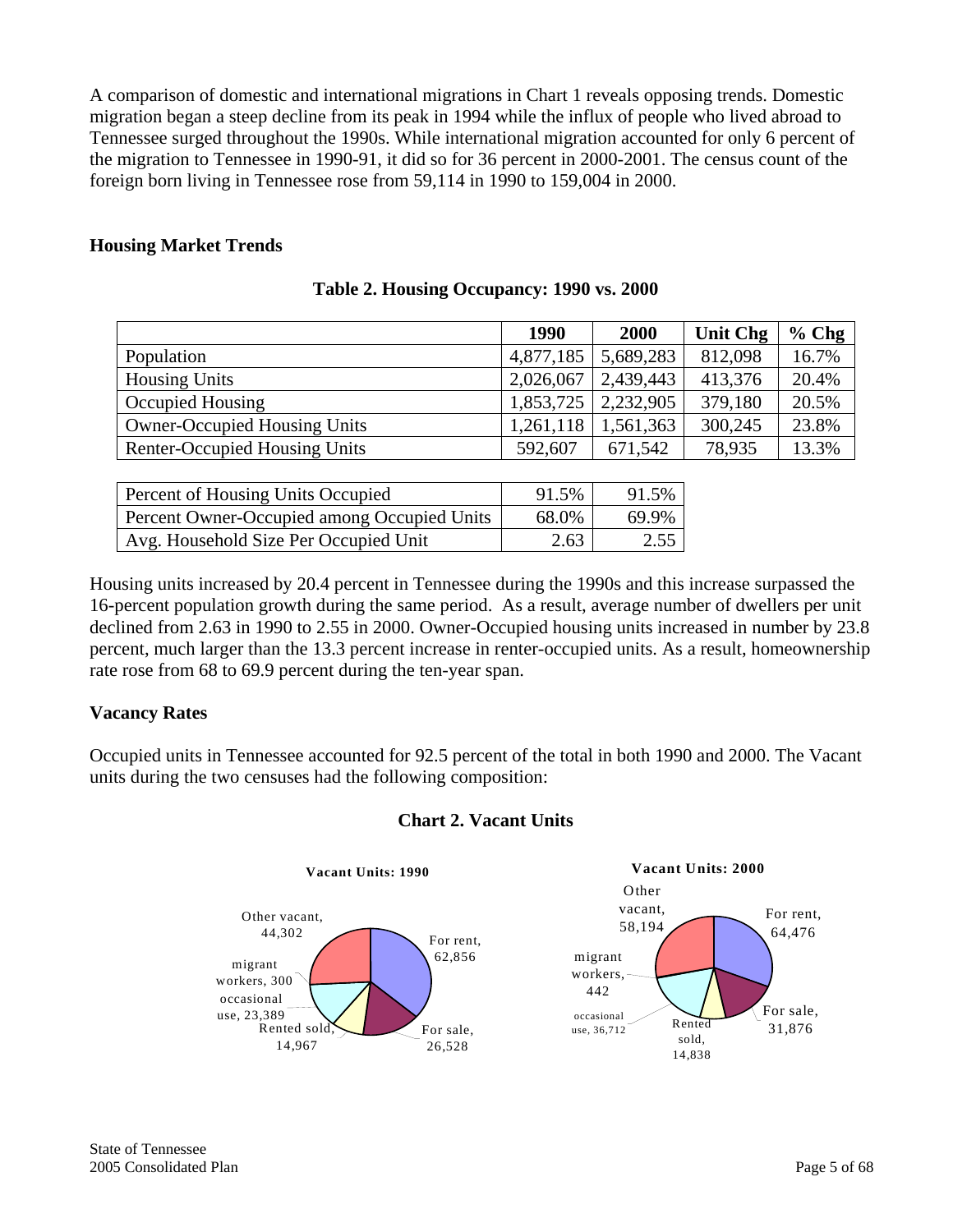Unoccupied units for rent or for sale are the ones readily available for occupancy. Other vacant units may be unavailable for one reason or another: For example, they might have been sold or rented already; or might have been set aside for occasional or seasonal use only. The proportion of housing units that are for rent or sale among all occupied and vacant units, excluding the ones set aside for occasional and seasonal use, provides an overall indicator of housing vacancy in an area. The proportion of units for rent among all rental units in this stock yields the rental vacancy rate. Similarly, the proportion of units for sale among all homeowner units in this stock yields the homeowner vacancy rate.

Overall vacancy rates in Tennessee fell from 4.5 percent in 1990 to 4 percent in 2000. So did the rental and homeownership vacancy rates, from 9.6 to 8.8 percent and from 2.1 to 2 percent respectively. These declining vacancy rates reflect reduced availability of housing, especially in the rental sector. The following tables also reveal that considerable declines in housing availability have taken place in certain MSAs during the ten-year period.

| Area        | 1990-2000 Growth  |                      |      | <b>Vacancy Rates</b> |      |  |               |                      |       |  |      |                       |      |
|-------------|-------------------|----------------------|------|----------------------|------|--|---------------|----------------------|-------|--|------|-----------------------|------|
|             |                   |                      |      | Homeowner            |      |  | <b>Renter</b> |                      |       |  |      | All year-around units |      |
| <b>MSAs</b> | <b>Population</b> | <b>Housing Units</b> | 2000 | $\leq$ ==            | 1990 |  | 2000          | $\leq=\equiv$        | 1990  |  | 2000 | $\leq \equiv \equiv$  | 1990 |
| Chattanooga | 7.4%              | 10.6%                | 1.8% | $\leq=\equiv$        | 1.9% |  | 9.0%          | $\leq \equiv \equiv$ | 11.7% |  | 4.0% | $\leq \equiv \equiv$  | 5.1% |
| Clarksville | 22.2%             | 30.8%                | 2.6% | $\leq \equiv \equiv$ | 2.5% |  | 7.2%          | $\leq \equiv \equiv$ | 8.0%  |  | 4.3% | $\leq \equiv \equiv$  | 4.8% |
| Jackson     | 18.3%             | 20.8%                | 1.7% | $\leq=\equiv$        | 1.8% |  | 8.9%          | $\leq \equiv \equiv$ | 9.2%  |  | 4.0% | $\leq \equiv \equiv$  | 4.3% |
| Tri-Cities  | 10.1%             | 18.6%                | 1.9% | $\leq \equiv \equiv$ | 1.6% |  | 10.0%         | $\leq \equiv \equiv$ | 6.9%  |  | 4.0% | $\leq \equiv \equiv$  | 3.0% |
| Knoxville   | 13.6%             | 20.1%                | 2.2% | $\leq=\equiv$        | 1.9% |  | 11.0%         | $\leq \equiv \equiv$ | 9.0%  |  | 4.9% | $\leq \equiv \equiv$  | 4.1% |
| Memphis     | 15.7%             | 18.0%                | 1.9% | $\leq \equiv \equiv$ | 2.4% |  | 8.1%          | $\leq \equiv \equiv$ | 9.6%  |  | 4.0% | $\leq \equiv \equiv$  | 5.2% |
| Nashville   | 25.0%             | 23.9%                | 1.9% | $\leq \equiv \equiv$ | 2.9% |  | 6.8%          | $\leq \equiv \equiv$ | 11.3% |  | 3.6% | $\leq \equiv \equiv$  | 6.0% |
| Non-MSA     | 15.7%             | 21.3%                | 2.0% | $\leq=\equiv$        | 1.5% |  | 10.1%         | $\leq=\equiv$        | 8.1%  |  | 3.9% | $\leq$ ==             | 3.1% |

**Growth and Vacancy Rates in Tennessee Metropolitan Areas Table 3a.** 

Metropolitan Areas show considerable variations in population growth and net-gain in housing units during the 1990s. In all areas except Nashville MSA, growth in housing units outpaced their population growth. Non-metro areas and the two MSAs in the northeast show a higher vacancy rate in 2000 compared to 1990. All other MSAs show lower vacancy rates in 2000. Notable is the lowest rental vacancy rate (6.8 percent) in Nashville MSA indicating a significant tightening of its rental housing market. **Table 3b.** 

| Area                 | 1990-2000 Growth  | <b>Vacancy Rates</b> |  |      |               |      |  |      |               |       |  |      |               |                       |
|----------------------|-------------------|----------------------|--|------|---------------|------|--|------|---------------|-------|--|------|---------------|-----------------------|
|                      |                   |                      |  |      | Homeowner     |      |  |      | Renter        |       |  |      |               | All year-around units |
|                      | <b>Population</b> | <b>Housing Units</b> |  | 2000 | <==           | 1990 |  | 2000 | $\leq=\equiv$ | 1990  |  | 2000 | $\leq$ ==     | 1990                  |
| <b>Nashville MSA</b> |                   |                      |  |      |               |      |  |      |               |       |  |      |               |                       |
| Cheatham Co          | 32.3%             | 31.2%                |  | 1.2% | $\leq$ ==     | 2.2% |  | 5.8% | $\leq$ ==     | 9.7%  |  | 1.9% | $\leq$ ==     | 3.4%                  |
| Davidson Co          | 11.6%             | 10.4%                |  | 2.0% | $\leq$ ==     | 3.3% |  | 6.5% | $\leq$ ==     | 11.9% |  | 4.0% | $\leq$ ==     | 7.3%                  |
| Dickson Co           | 23.1%             | 24.5%                |  | 1.4% | $\leq$ ==     | 2.3% |  | 7.7% | $\leq$ ==     | 9.0%  |  | 2.9% | $\leq$ ==     | 3.9%                  |
| Robertson Co         | 31.2%             | 32.7%                |  | 1.4% | $\leq$ ==     | 1.9% |  | 4.8% | $\leq$ ==     | 7.7%  |  | 2.1% | $\leq$ ==     | 3.3%                  |
| Rutherford Co        | 53.5%             | 54.3%                |  | 2.1% | $\leq$ ==     | 2.9% |  | 8.9% | $\leq$ ==     | 9.7%  |  | 4.2% | $\leq=\equiv$ | 5.2%                  |
| Sumner Co            | 26.3%             | 29.8%                |  | 1.7% | $\leq$ ==     | 2.7% |  | 6.9% | $\leq$ ==     | 10.8% |  | 3.0% | $\leq$ ==     | 4.8%                  |
| Williamson Co        | 56.3%             | 57.3%                |  | 2.3% | $\leq$ ==     | 2.7% |  | 5.7% | $\leq$ ==     | 10.5% |  | 2.9% | $\leq$ ==     | 4.3%                  |
| Wilson Co            | 31.2%             | 33.3%                |  | 2.0% | $\leq=\equiv$ | 2.4% |  | 8.2% | $\leq$ ==     | 11.0% |  | 3.1% | $\leq=\equiv$ | 4.1%                  |
| <b>Memphis MSA</b>   |                   |                      |  |      |               |      |  |      |               |       |  |      |               |                       |
| Fayette Co           | 12.7%             | 23.0%                |  | 1.9% | $\leq=\equiv$ | 1.2% |  | 5.5% | $\leq$ ==     | 4.6%  |  | 2.5% | $\leq$ ==     | 2.0%                  |
| Shelby Co            | 8.6%              | 10.7%                |  | 1.9% | $\leq$ ==     | 2.5% |  | 8.3% | $\leq$ ==     | 9.9%  |  | 4.2% | $\leq$ ==     | 5.5%                  |
| Tipton Co            | 36.5%             | 35.5%                |  | 2.0% | $\leq=\equiv$ | 2.1% |  | 5.4% | $\leq$ ==     | 7.3%  |  | 2.8% | $\leq$ ==     | 3.5%                  |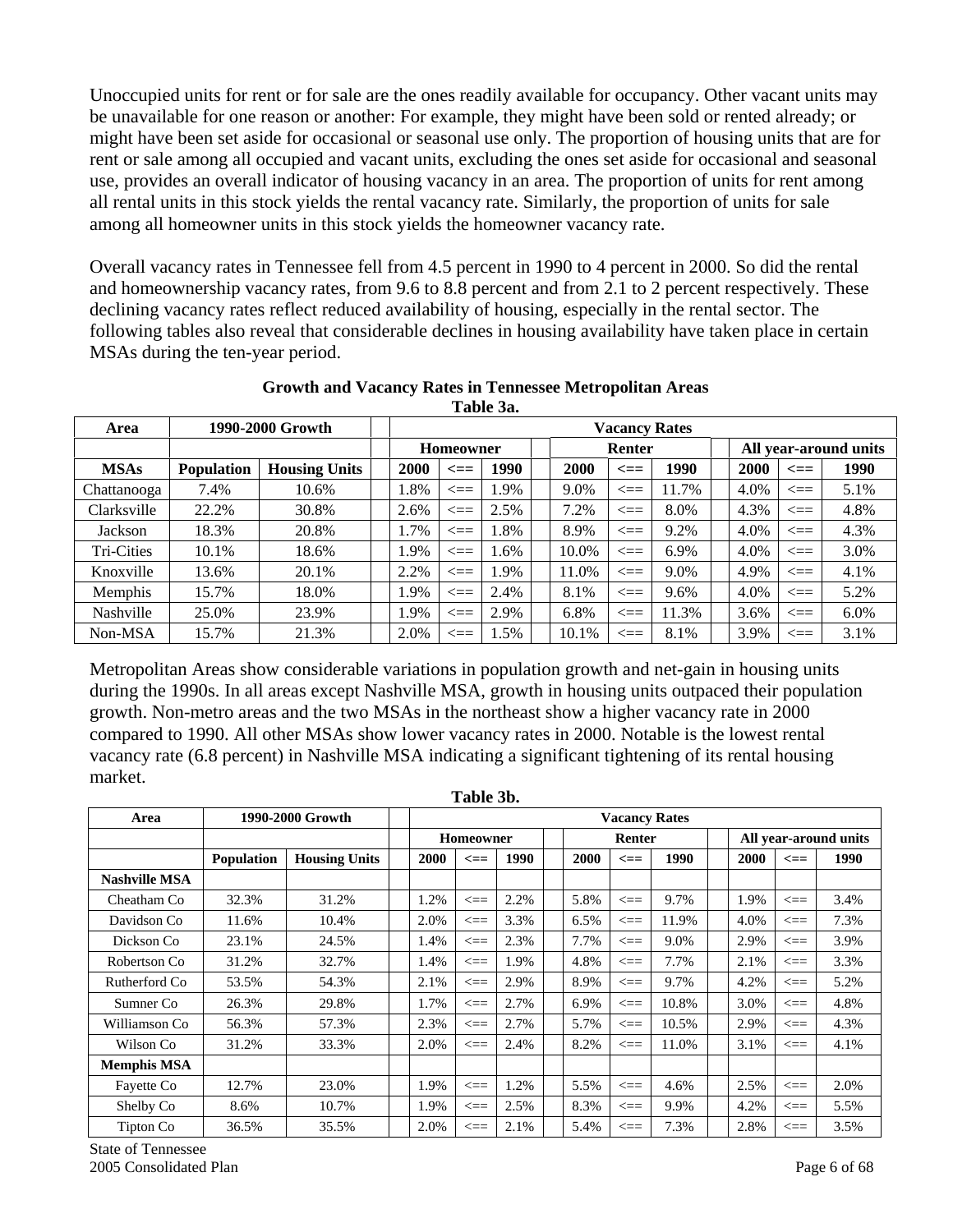The tightening of the housing market is pervasive in the Nashville area as shown by the significant drop in vacancy rates in all eight counties in this MSA. Overall vacancy rates are below 3 percent in four of them and, in Cheatham County, the rate dropped below two percent.

## **Rental Market Trends**

Net-migration of people from other states and other countries to Tennessee is the major component of the population growth. The Nineties began with an economic recession that might have stimulated an inflow of job-seekers to Tennessee. It reached a peak in 1994 and since then continued to dwindle. At their arrival, new movers are more likely to rent than own their home. A significant tightening of the rental market occurred during this period when vacancy rates dropped considerably. The surge in multi-family housing permits during this period marks the market response to this heightened demand for rental housing. These permits reached a peak in 1996 and since then remained around 35,000 in spite of a sharp increase in vacancy. This sustained development of rental housing in the wake of a declining demand may have helped to regain the affordability lost as the vacancy rates declined and hit a bottom in 1994.



**Chart 3. Trend in Multi-Family Housing Permits and Rental Vacancy Rates in Tennessee** 

## **Affordability Shifts among Income Groups**

In this part of our analysis households are grouped into one of the following four categories based on comparisons of household income to the median income of the area after adjusting for household size:

- Extremely low income below 30 percent of adjusted area median income
- Very low income between 30 percent and 50 percent of the adjusted median
- Low income between 50 percent and 80 percent of the adjusted median
- Moderate or higher income above 80 percent of the adjusted median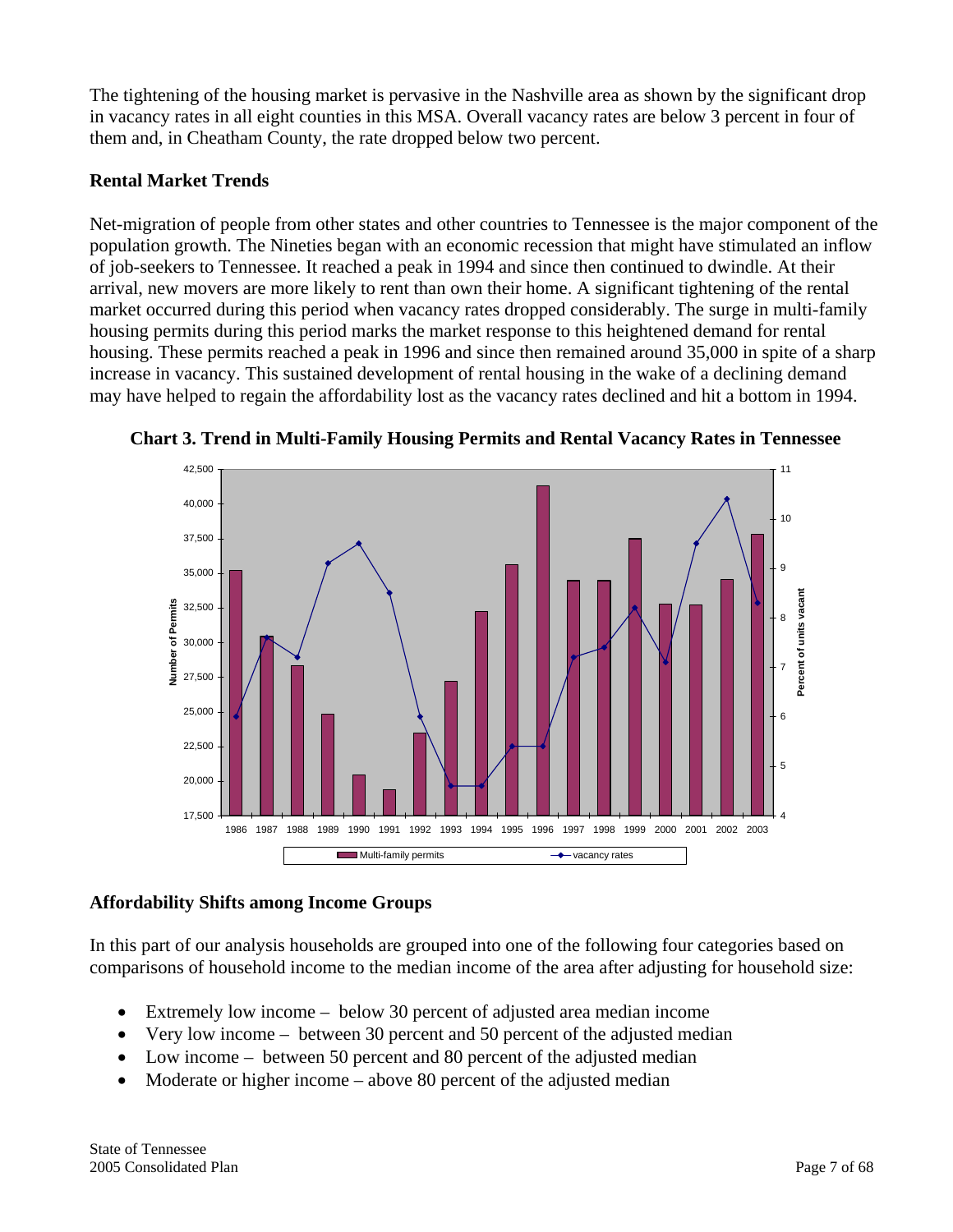These income groupings enable us make objective assessments of area income trends and the associated housing consequences over time. The following Table 4 presents Housing Problems for All Renter Households.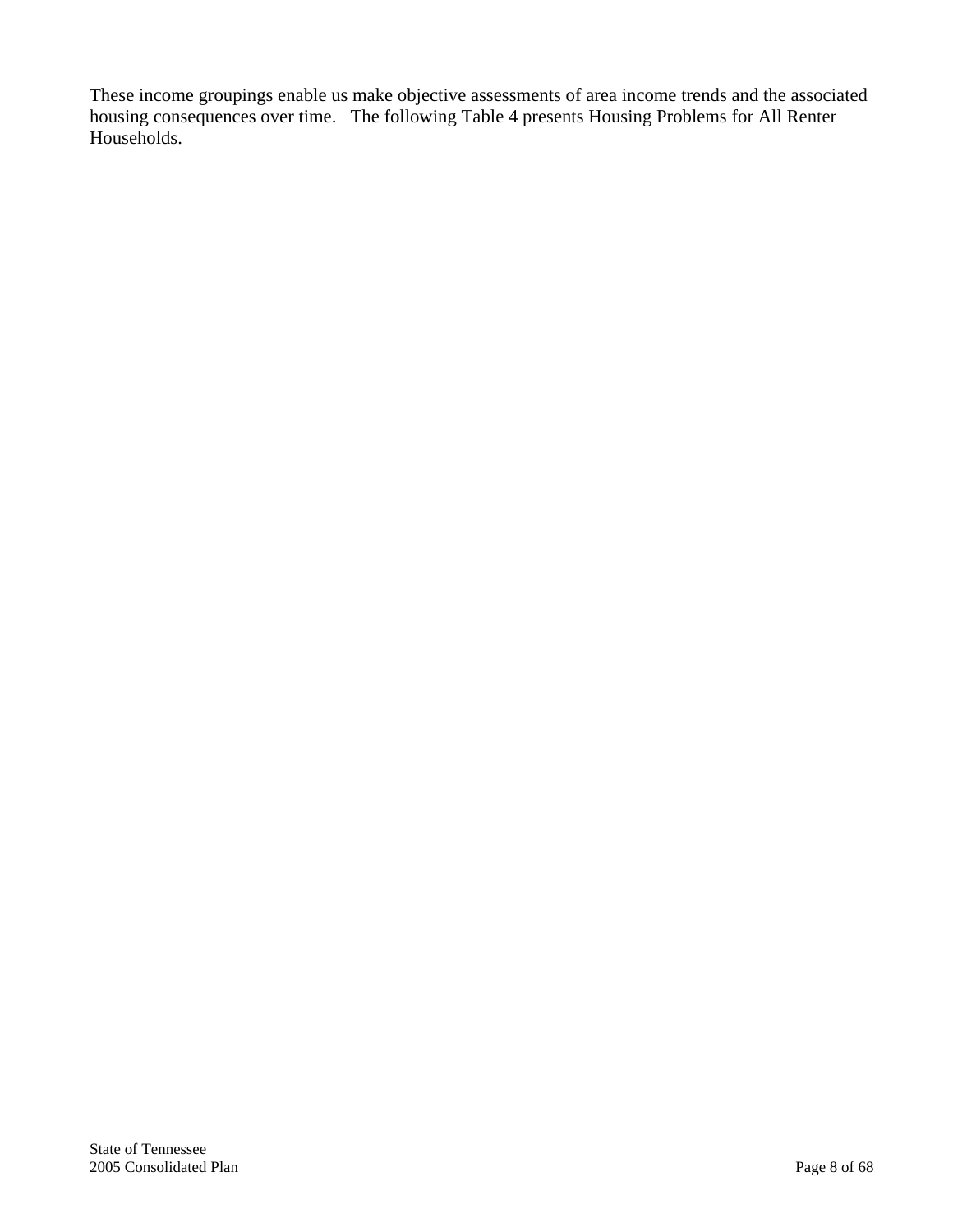|                                                        |                                                                             |                                            |                                           | <b>Table 4</b>                  |                                |                                                      |                                                       |                                           |                                 |                                |
|--------------------------------------------------------|-----------------------------------------------------------------------------|--------------------------------------------|-------------------------------------------|---------------------------------|--------------------------------|------------------------------------------------------|-------------------------------------------------------|-------------------------------------------|---------------------------------|--------------------------------|
|                                                        | <b>Housing Problems for All Renter Households</b><br><b>Source of Data:</b> |                                            |                                           |                                 |                                |                                                      |                                                       |                                           |                                 |                                |
| <b>Name of Jurisdiction:</b><br><b>Tennessee</b>       |                                                                             | <b>CHAS Data Book</b>                      |                                           |                                 |                                | Data Current as of:<br>2000                          |                                                       |                                           |                                 |                                |
|                                                        |                                                                             |                                            | <b>Renters - Single-Family Units</b>      |                                 |                                | <b>Renters - Multi-family Units</b>                  |                                                       |                                           |                                 |                                |
| Household by Type, Income, &<br><b>Housing Problem</b> | <b>Elderly</b><br>1 & 2<br>member<br>house-<br>holds                        | <b>Small</b><br><b>Related</b><br>(2 to 4) | Large<br><b>Related</b><br>(5 or<br>more) | All<br>Other<br>House-<br>holds | <b>Total</b><br><b>Renters</b> | <b>Elderly</b><br>1 & 2<br>member<br>house-<br>holds | <b>Small</b><br><b>Related</b><br>$(2 \text{ to } 4)$ | Large<br><b>Related</b><br>(5 or<br>more) | All<br>Other<br>House-<br>holds | <b>Total</b><br><b>Renters</b> |
|                                                        | (A)                                                                         | (B)                                        | (C)                                       | (D)                             | (E)                            | (F)                                                  | (G)                                                   | (H)                                       | $($ $\Gamma$                    | $(\mathbf{J})$                 |
| Household Income <= 50% MFI                            | 34,780                                                                      | 67,890                                     | 15,330                                    | 48,895                          | 166,895                        | 25,230                                               | 31,615                                                | 4,790                                     | 43,470                          | 105,105                        |
| Household Income <= 30% MFI                            | 20,785                                                                      | 37,150                                     | 8,045                                     | 29,775                          | 95,755                         | 15,980                                               | 19,350                                                | 2,910                                     | 27,010                          | 65,250                         |
| % with<br>substandard/overcrowding                     | 2.0                                                                         | 2.1                                        | 11.1                                      | 2.3                             | 2.9                            | 0.7                                                  | 3.2                                                   | 20.1                                      | 0.8                             | 2.4                            |
| % Cost Burden 30% to 50%                               | 17.3                                                                        | 14.2                                       | 21.1                                      | 11.4                            | 14.6                           | 21.1                                                 | 13.7                                                  | 18.0                                      | 10.3                            | 14.3                           |
| % Cost Burden > 50%                                    | 38.0                                                                        | 56.3                                       | 52.6                                      | 52.0                            | 50.7                           | 27.0                                                 | 50.9                                                  | 47.6                                      | 58.0                            | 47.8                           |
| Household Income >30% to<br>$<=50\%$ MFI               | 13,995                                                                      | 30,740                                     | 7,285                                     | 19,120                          | 71,140                         | 9,250                                                | 12,265                                                | 1,880                                     | 16,460                          | 39,855                         |
| % with<br>substandard/overcrowding                     | 1.2                                                                         | 3.1                                        | 26.9                                      | 1.8                             | 4.8                            | 1.3                                                  | 4.2                                                   | 35.6                                      | 1.3                             | 3.8                            |
| % Cost Burden 30% to 50%                               | 31.1                                                                        | 46.8                                       | 39.1                                      | 45.2                            | 42.5                           | 25.7                                                 | 51.5                                                  | 37.8                                      | 54.6                            | 46.1                           |
| % Cost Burden > 50%                                    | 14.0                                                                        | 14.1                                       | 9.2                                       | 21.7                            | 15.6                           | 24.2                                                 | 10.8                                                  | 4.3                                       | 24.5                            | 19.3                           |
| Household Income >50 to<br>$<=$ 80% MFI                | 10,374                                                                      | 45,265                                     | 10,645                                    | 28,464                          | 94,748                         | 6,155                                                | 17,060                                                | 2,290                                     | 25,075                          | 50,580                         |
| % with<br>substandard/overcrowding                     | 0.7                                                                         | 3.8                                        | 33.9                                      | 2.2                             | 6.4                            | 0.9                                                  | 7.9                                                   | 55.9                                      | 1.4                             | 6.0                            |
| % Cost Burden 30% to 50%                               | 21.1                                                                        | 19.8                                       | 13.7                                      | 25.6                            | 21.0                           | 24.9                                                 | 23.7                                                  | 9.6                                       | 33.8                            | 28.2                           |
| $\%$ Cost Burden ${>}50\%$                             | $2.8\,$                                                                     | 1.6                                        | $1.0\,$                                   | 2.3                             | 1.9                            | 20.4                                                 | $0.9\,$                                               | 0.4                                       | 1.9                             | 3.7                            |
| Household Income >80% MFI                              | 10,840                                                                      | 90,410                                     | 14,915                                    | 50,075                          | 166,240                        | 7,465                                                | 31,259                                                | 2,715                                     | 46,104                          | 87,543                         |
| % with<br>substandard/overcrowding                     | 1.2                                                                         | 3.0                                        | 30.4                                      | 2.0                             | 5.0                            | 2.4                                                  | 6.0                                                   | 62.4                                      | 2.0                             | 5.3                            |
| % Cost Burden 30% to 50%                               | 2.9                                                                         | 1.7                                        | 1.2                                       | 3.1                             | 2.1                            | 13.1                                                 | 1.1                                                   | 0.0                                       | 3.1                             | 3.2                            |
| % Cost Burden > 50%                                    | 0.8                                                                         | 0.1                                        | 0.2                                       | 0.2                             | 0.2                            | 8.2                                                  | $0.0\,$                                               | 0.0                                       | 0.1                             | 0.7                            |
| <b>Total Households</b>                                | 55,994                                                                      | 203,565                                    | 40.890                                    | 127,434                         | 427,883                        | 38,850                                               | 79,934                                                | 9,795                                     | 114,649                         | 243,228                        |
| % with<br>substandard/overcrowding                     | 1.4                                                                         | 3.1                                        | 26.9                                      | 2.1                             | 4.8                            | 1.2                                                  | 5.5                                                   | 43.2                                      | 1.5                             | 4.4                            |
| % Cost Burden 30% to 50%                               | 18.7                                                                        | 14.8                                       | 15.1                                      | 16.4                            | 15.8                           | 21.2                                                 | 16.7                                                  | 14.9                                      | 18.9                            | 18.4                           |
| % Cost Burden > 50                                     | 18.3                                                                        | 12.8                                       | 12.3                                      | 16.0                            | 14.4                           | 21.7                                                 | 14.2                                                  | 15.1                                      | 17.6                            | 17.0                           |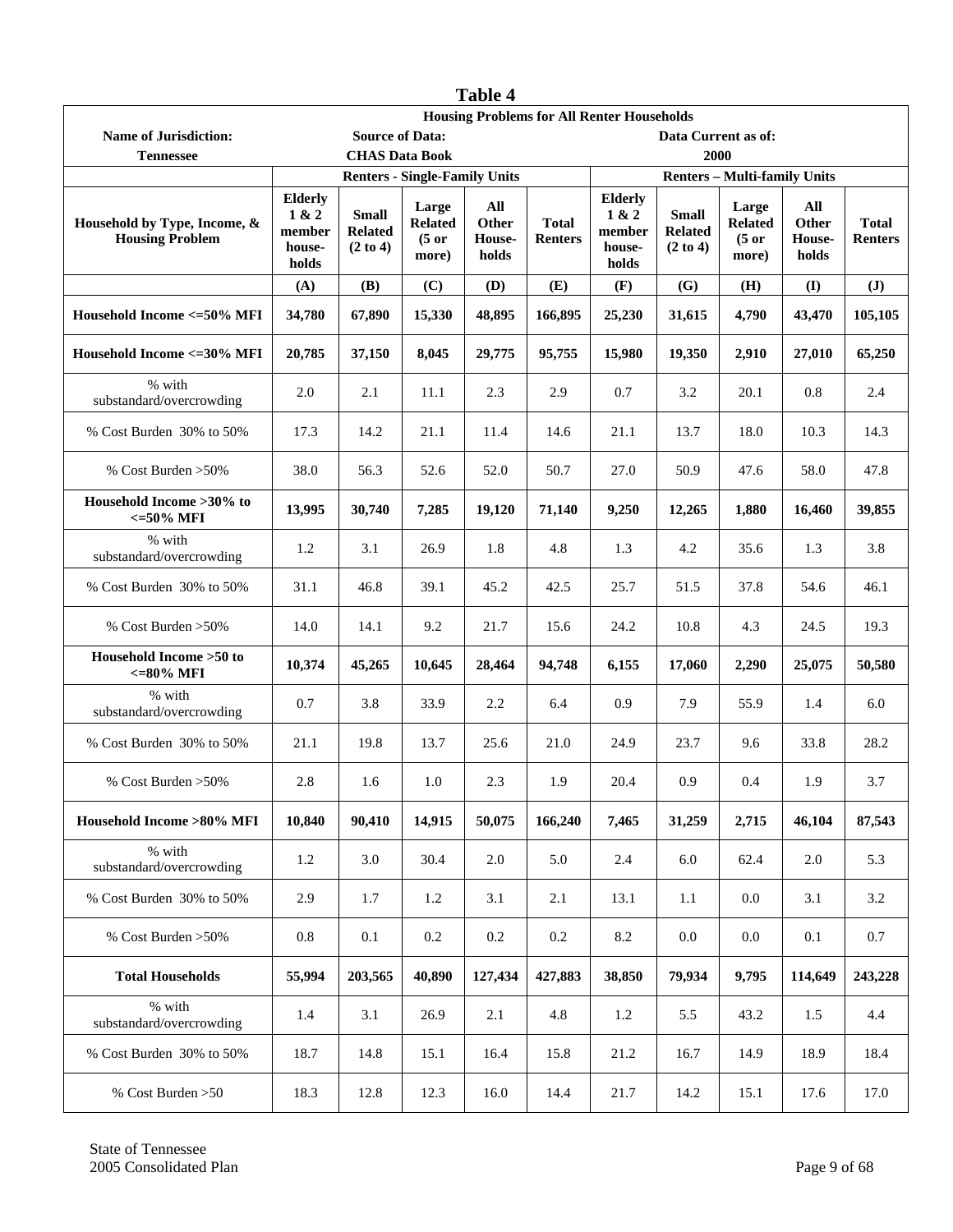|                                                    |                                                  |                         |        |        |                                                 |                          |         |                           | Very Low-income Occupancy, Age, and Adequacy of Affordable Housing Stock |         |               |         |  |
|----------------------------------------------------|--------------------------------------------------|-------------------------|--------|--------|-------------------------------------------------|--------------------------|---------|---------------------------|--------------------------------------------------------------------------|---------|---------------|---------|--|
|                                                    | <b>Name of Jurisdiction:</b><br><b>Tennessee</b> |                         |        |        | <b>Source of Data:</b><br><b>CHAS Data Book</b> |                          |         | Data Current as of: 2000  |                                                                          |         |               |         |  |
|                                                    |                                                  | <b>Rent</b> $\leq 30\%$ |        |        |                                                 | Rent > 30 to $\leq 50\%$ |         | Rent $>50$ to $\leq 80\%$ |                                                                          |         | $Rent > 80\%$ |         |  |
| Renters Units by # of<br>bedrooms                  | $0-1$                                            | $\overline{2}$          | $3+$   | $0-1$  | 2                                               | $3+$                     | $0 - 1$ | 2                         | $3+$                                                                     | $0 - 1$ | 2             | $3+$    |  |
| # occupied units                                   | 46.010                                           | 56,500                  | 49.890 | 51,295 | 105.900                                         | 52,955                   | 72,295  | 129,840                   | 62,945                                                                   | 15,975  | 14,270        | 13,555  |  |
| $%$ occupants <= 30 $%$                            | 65.1                                             | 44.0                    | 33.0   | 54.5   | 42.9                                            | 35.9                     | 59.8    | 48.7                      | 44.5                                                                     |         |               |         |  |
| %built before 1970                                 | 45.3                                             | 54.4                    | 58.1   | 50.4   | 46.8                                            | 51.9                     | 26.8    | 30.1                      | 40.5                                                                     |         |               |         |  |
| %some problem                                      | 29.2                                             | 22.0                    | 16.2   | 46.0   | 39.3                                            | 34.7                     | 46.7    | 37.9                      | 37.6                                                                     |         |               |         |  |
| #vacant for rent                                   | 3,740                                            | 9,715                   | 5,345  | 7,555  | 17,220                                          | 5,710                    | 4,650   | 7,815                     | 2,415                                                                    | 1.155   | 710           | 490     |  |
|                                                    |                                                  |                         |        |        | Value $\leq 50\%$                               |                          |         | Value $>50$ to $<=80\%$   |                                                                          |         | Value $>80\%$ |         |  |
| <b>Owned or for-sale units</b><br>by # of bedrooms |                                                  |                         |        | $0-1$  | 2                                               | $3+$                     | $0-1$   | 2                         | $3+$                                                                     | $0 - 1$ | 2             | $3+$    |  |
| # occupied units                                   |                                                  |                         |        | 16,600 | 151,915                                         | 291,800                  | 7,985   | 98,875                    | 402,475                                                                  | 10.100  | 69,245        | 512,470 |  |
| $%$ occupants <= 30 $%$                            |                                                  |                         |        | 45.6   | 38.0                                            | 25.5                     | 51.8    | 42.8                      | 26.2                                                                     |         |               |         |  |
| %built before 1970                                 |                                                  |                         |        | 45.6   | 53.2                                            | 47.9                     | 47.8    | 56.0                      | 38.0                                                                     |         |               |         |  |
| %some problem                                      |                                                  |                         |        | 43.0   | 28.9                                            | 25.5                     | 40.8    | 23.3                      | 18.4                                                                     |         |               |         |  |
| #vacant for rent                                   |                                                  |                         |        | 7,555  | 17,220                                          | 5,710                    | 245     | 2,995                     | 7,165                                                                    | 435     | 2,020         | 9,550   |  |

**Table 5** 

**Units with a current gross rent (rent and utilities) that are affordable to households with incomes:** 

| Rent $0-30\%$          | at or below 30% of HUD Area Median Family Income. Affordable is defined as gross rent less than or equal to 30% of a<br>household's gross income. |
|------------------------|---------------------------------------------------------------------------------------------------------------------------------------------------|
| <b>Rent 30-50%</b>     | greater than 30% and less than or equal to 50% of HUD Area Median Family Income.                                                                  |
| <b>Rent 50-80%</b>     | greater than 50% and less than or equal to 80% of HUD Area Median Family Income.                                                                  |
| $\mathrm{Rent} > 80\%$ | above 80% of HUD Area Median Family Income.                                                                                                       |
|                        | Homes with values affordable* to households with incomes:                                                                                         |
| <b>Value 0-50%</b>     | at or below 50% of HUD Area Median Family Income                                                                                                  |
| <b>Value 50-80%</b>    | greater than 50% and less than or equal to 80% of HUD Area Median Family Income.                                                                  |
| Value $>80\%$          | above 80% of HUD Area Median Family Income.                                                                                                       |

\* Affordable is defined as annual owner costs less than or equal to 30% of annual gross income. Annual owner costs are estimated assuming the cost of purchasing a home at the time of the Census based on the reported value of the home. Assuming a 7.9% int

Affordability shifts may occur over time either on the demand side due to changes in the income distribution of area households or in the supply side due to changes in the number and assortment of rental units affordable to lower income groups. A net increase occurred primarily in the category of units affordable to households with very low income, especially in the 30 to 50 percent range of the area median income. The number of households in this income category also rose at a rate of 2 percent per annum while units affordable to them rose twice as fast.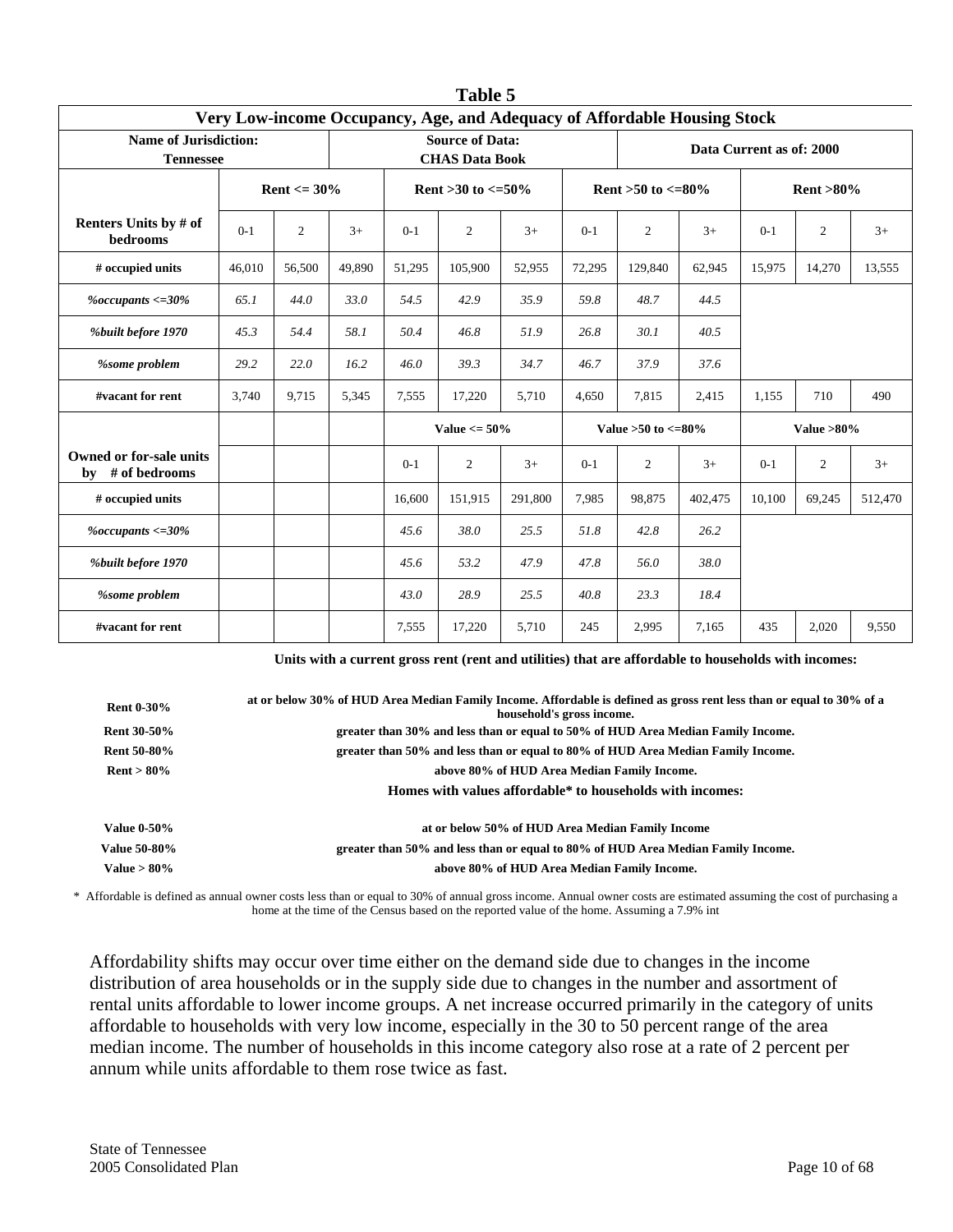| Table 6a. Renter-occupied Units Affordable to the Income Groups - 1990 & 2000 |         |         |               |                 |  |  |  |  |  |  |
|-------------------------------------------------------------------------------|---------|---------|---------------|-----------------|--|--|--|--|--|--|
|                                                                               |         |         | Increase in   | <b>Percent</b>  |  |  |  |  |  |  |
| <b>Income Group</b>                                                           | 1990    | 2000    | <b>Number</b> | <b>Increase</b> |  |  |  |  |  |  |
| $<$ 30% of HAMFI                                                              | 134,152 | 152,465 | 18,313        | 13.7%           |  |  |  |  |  |  |
| 30-50% of HAMFI                                                               | 154,937 | 210,243 | 55,306        | 35.7%           |  |  |  |  |  |  |
| 50-80% of HAMFI                                                               | 260,491 | 265,184 | 4,693         | 1.8%            |  |  |  |  |  |  |
| $>80\%$ of HAMFI                                                              | 43,097  | 43,854  | 757           | 1.8%            |  |  |  |  |  |  |
|                                                                               |         |         |               |                 |  |  |  |  |  |  |
| Table 6b. Number of Renter Households in the Income Groups - 1990 & 2000      |         |         |               |                 |  |  |  |  |  |  |
|                                                                               |         |         | Increase in   | <b>Percent</b>  |  |  |  |  |  |  |
| <b>Income Group</b>                                                           | 1990    | 2000    | <b>Number</b> | <b>Increase</b> |  |  |  |  |  |  |
| $<$ 30% of HAMFI                                                              | 146,023 | 161,154 | 15,131        | 10.4%           |  |  |  |  |  |  |
| 30-50% of HAMFI                                                               | 92,942  | 111,053 | 18,111        | 19.5%           |  |  |  |  |  |  |
| 50-80% of HAMFI                                                               | 122,746 | 145,520 | 22,774        | 18.6%           |  |  |  |  |  |  |
| $>80\%$ of HAMFI                                                              | 230,966 | 254,019 | 23,053        | 10.0%           |  |  |  |  |  |  |
|                                                                               |         |         |               |                 |  |  |  |  |  |  |
| Total                                                                         | 592,677 | 671,746 | 79,069        | 13.3%           |  |  |  |  |  |  |
|                                                                               |         |         |               |                 |  |  |  |  |  |  |

Given that affordable rental housing grew much faster than renter households with very low income, was there a substantial reduction in their rent burden? The answer to this question depends on the extent to which very low income households get to rent these affordable units while these units are also sought vigorously by households with higher income.

Occupancy patterns of rental units in 1990 and 2000 are provided in Chart 4 and Chart 5, respectively. Almost 46 percent of the units affordable to the lowest income group, (less than 30% of median), were occupied in 1990 by higher income groups. This proportion rose to 53 percent in 2000. A similar loss of their share of affordable units to higher income households was also experienced by the very low income group (30 to 50% of median), who were unable to reap the benefits of substantial growth in units affordable to them during the Nineties. The proportion who live in units not affordable to their income group also rose from 50 to 56 percent among the lowest income group. In this regard, the very low income group (30 to 50 percent of median) experienced a small improvement, a drop of 2 percent in the proportion of this group living in units not affordable to them.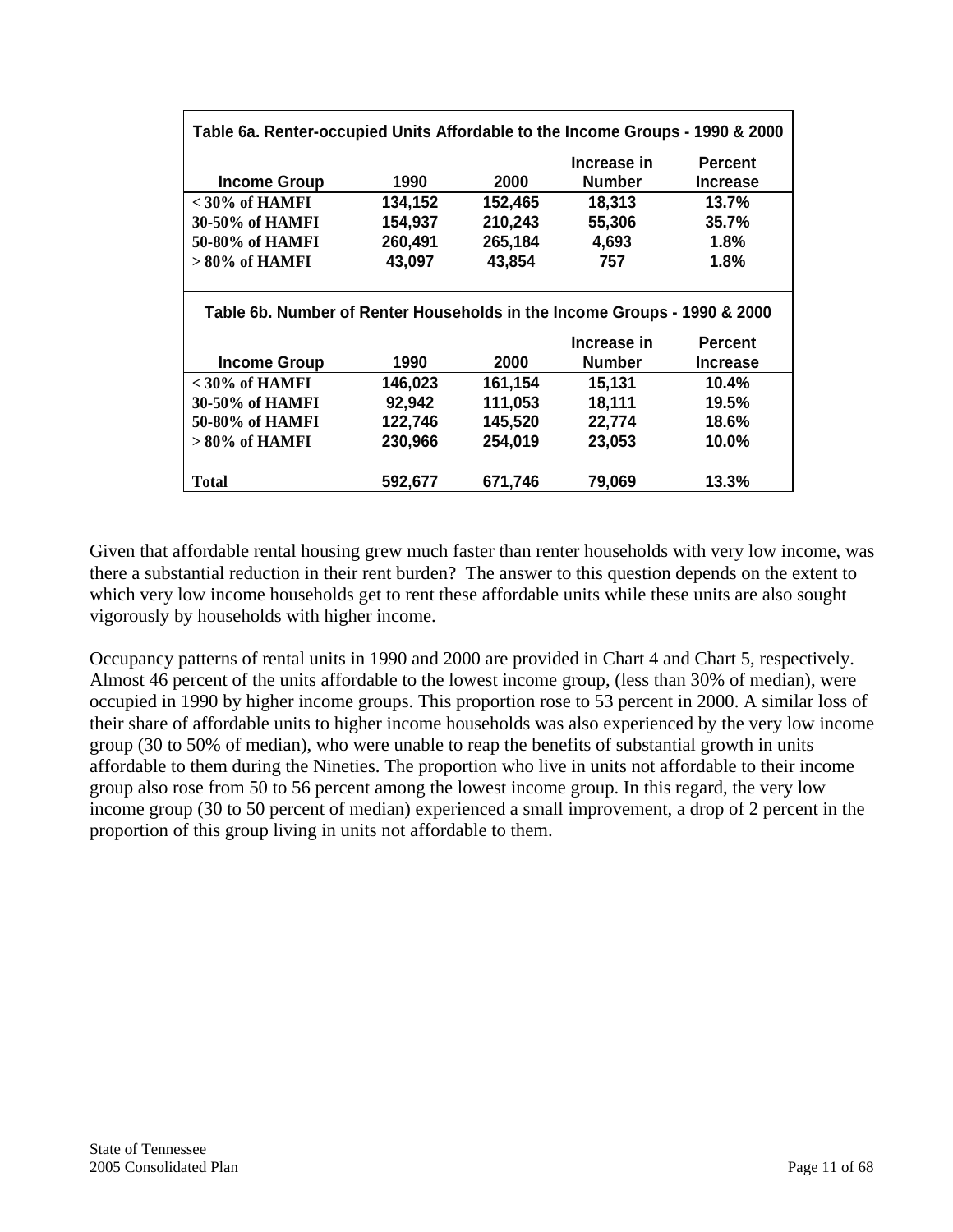

Our analysis clearly shows that Tennessee rental housing stock grew substantially during the Nineties (14.5 percent) and this growth occurred mostly in the affordable sector of the rental market. Households in the very low income categories failed to realize any gains from these positive developments during the Nineties as they lost much of the gains in affordable rental stock to groups with relatively higher income in spite of the provisions, in the subsidized housing development programs, to ensure the availability of these affordable units for low income occupancy.

## **Homeownership Trends**

Homeownership rates in Tennessee surged rapidly from 56 percent to 64 percent during the 1950s fueled partly by the post-war housing programs for returning veterans. Modest gains in homeownership since then have helped the rate to creep gradually to a 70 percent level by the year 2000. African American households also experienced gains in their homeownership rates during this period, although they retained a historical gap well below the rates for all households in Tennessee. Hispanics, whose numbers in Tennessee have been increasing very rapidly in recent years, have experienced a steep decline in their homeownership rates since 1980. Unaccompanied by family members, many of the recent Hispanic movers might have opted to rent.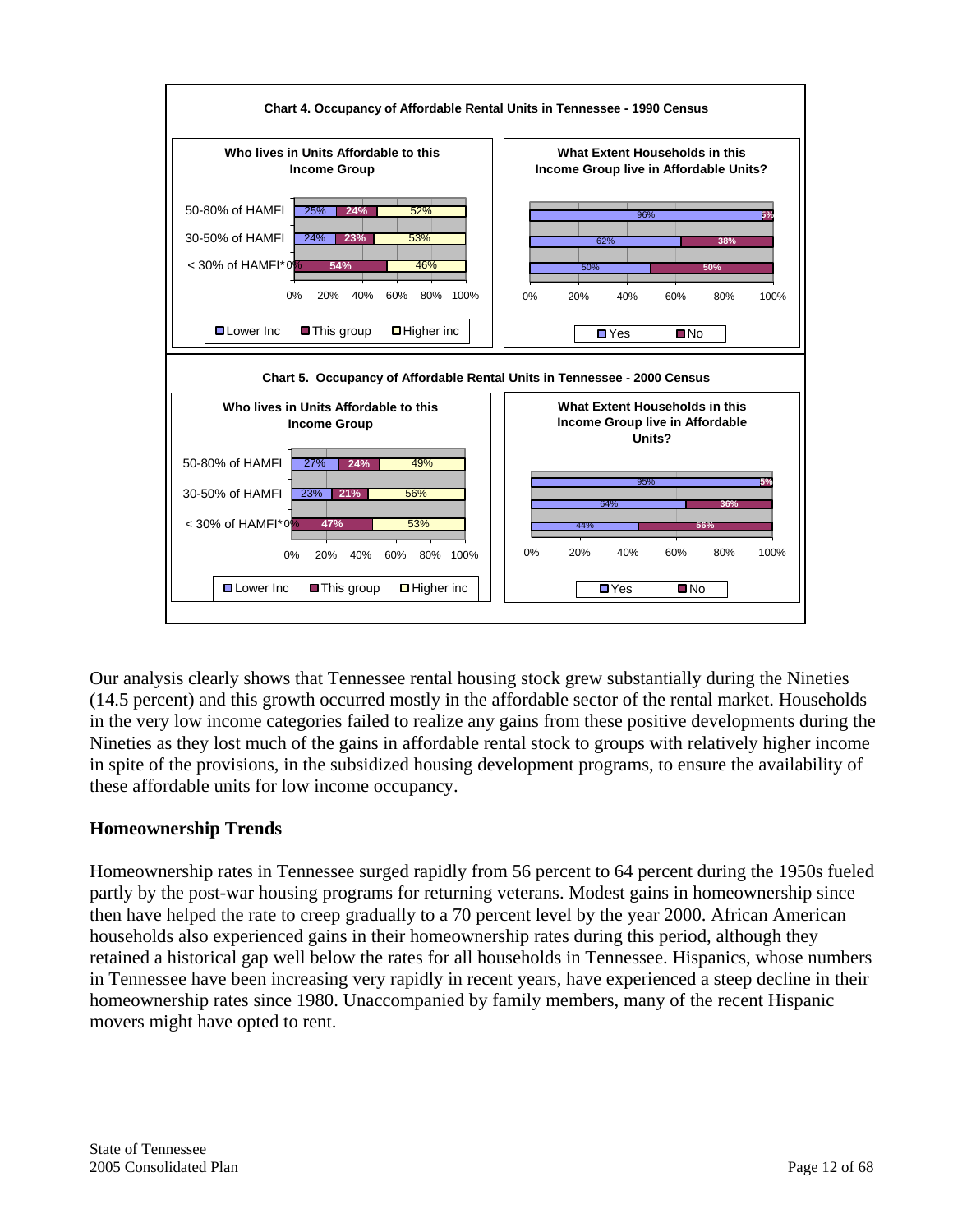

Other noticeable homeownership trends in Chart 6 include the following:

- Younger households (householder below age 35) do have homeownership rates in the upper forties, but well below their older counterparts. The transition of young persons to householders and homeowners parallels their evolution in the career world. Insecurity and relocations that are characteristics of one's early career call for the rental housing option.
- It is also noteworthy that the elderly homeownership rate has been rising in Tennessee since 1970 and is at its peak in 2000.
- Recent movers (households who moved into the units during the 15 months prior to the Census) are least likely to own a home. As they get settled, they also gradually seek homeownership. Over 80 percent of all householders eventually become homeowners.
- Householders who live alone often opt to rent. However, their homeownership rates have been steadily rising to a level of 56 percent in the year 2000.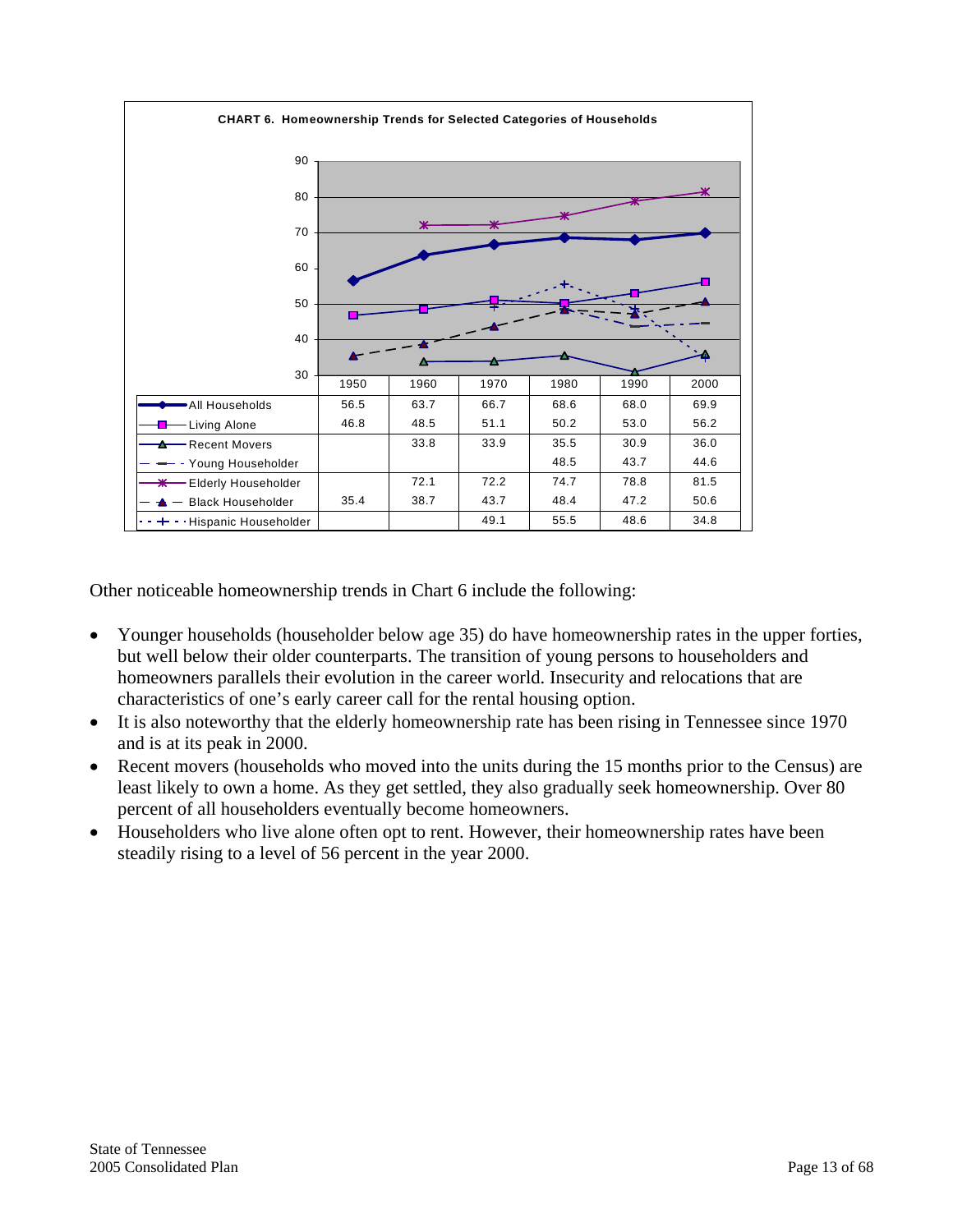

**CHART 7. Other Housing-related Trends in Tennessee 1940-2000**

One-person households, quite rare in 1940, grew steadily over the ensuing decades so that by the turn of the century they accounted for a quarter of all Tennessee households. This housing trend parallels shifts in family formation including delayed marriages and rising divorce rates. Increases in the number of elderly women who outlive their husbands also might contribute to this trend.

The Tennessee housing market has undergone considerable improvement in housing adequacy. Overcrowding, which plagued over 35 percent of the households in 1940, has declined to its lowest level affecting less than 3 percent of the households in 2000. In 1940, three quarters of the households had inadequate plumbing, while in 2000 less than one percent did so.

### **Housing Affordability during the 1990s**

Substantial efforts to promote homeownership across the nation have been underway since the early 1990s and these efforts have helped many states including Tennessee to reach historically high homeownership rates. Households who had to spend over half of their income for housing-related expenses are severely cost burdened. Households who fall in this category in 2000 include over 105,000 renters (16 percent of all renter households) and over 71,000 homeowners with mortgage payments (9 percent of all such homeowners).

The proportion of households whose housing costs exceeded 30 percent of their income is often used to measure the affordability deficit in a housing market. The changes in this indicator of affordability deficit are shown in Chart 8. Between 1990 and 2000, this proportion rose among owner households with mortgages in all metropolitan areas except the Jackson MSA. This decline in homeownership affordability was more pronounced in the eastern parts of the state. As a whole, the non-metropolitan areas of the state also experienced a similar decline in homeownership affordability.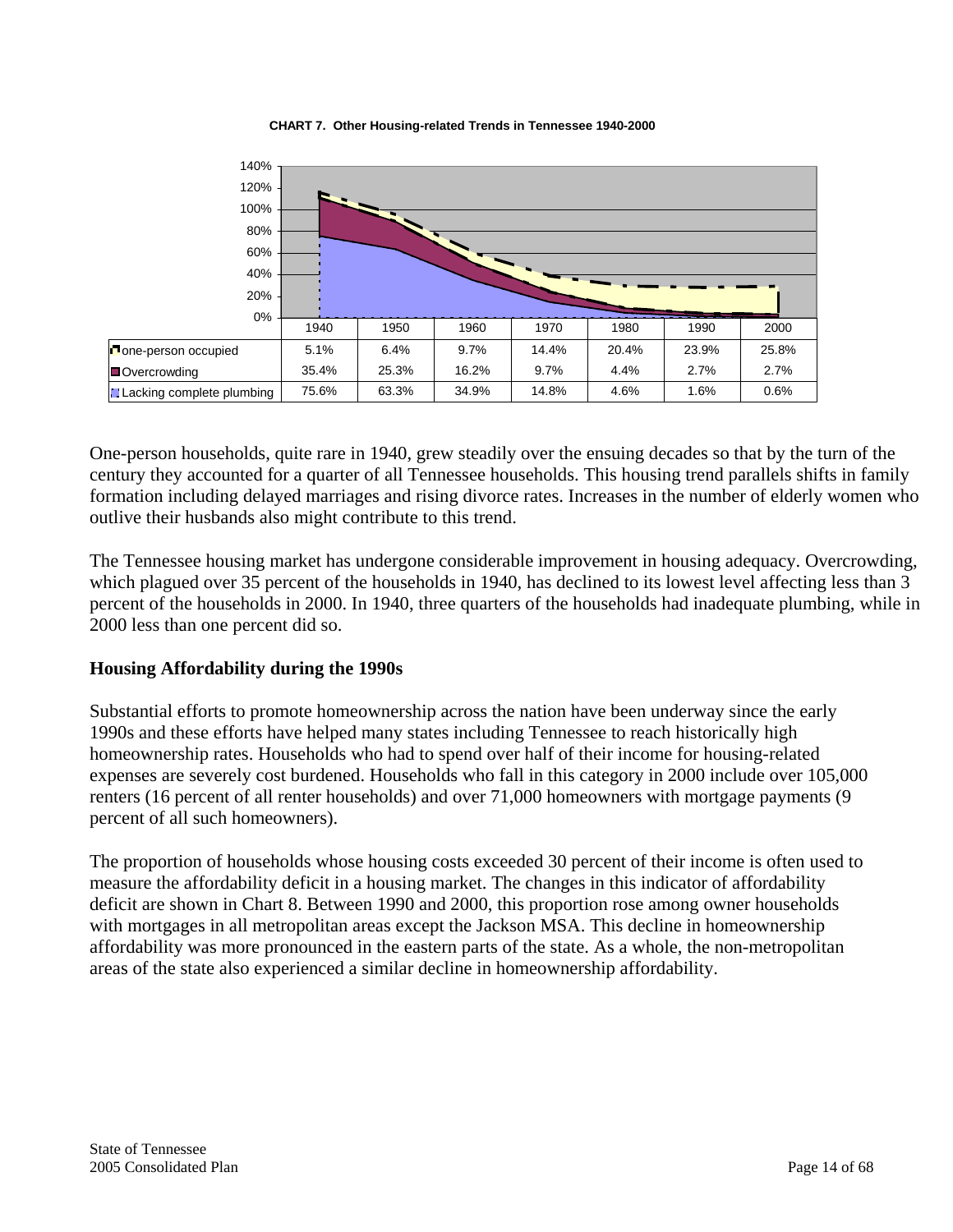

#### **CHART 8. 1990-2000 Increase in Households by Tenure & Housing Cost Burden**

|                                   | Less than 20<br>percent | 20 to 24 percent | 25 to 29 percent |        | 30 to 34 percent 35 percent or more | Not computed |
|-----------------------------------|-------------------------|------------------|------------------|--------|-------------------------------------|--------------|
| $\Box$ homeowner without mortgage | 43,347                  | 483              | $-904$           | -988   | $-297$                              | 2,957        |
| $\Box$ homeowner with mortgage    | 78.102                  | 30.935           | 22.589           | 17.793 | 60.703                              | 969,         |
| I⊟Renter                          | 36.548                  | 2.623            | 3.211            | 2.491  | 26.047                              | 17.343       |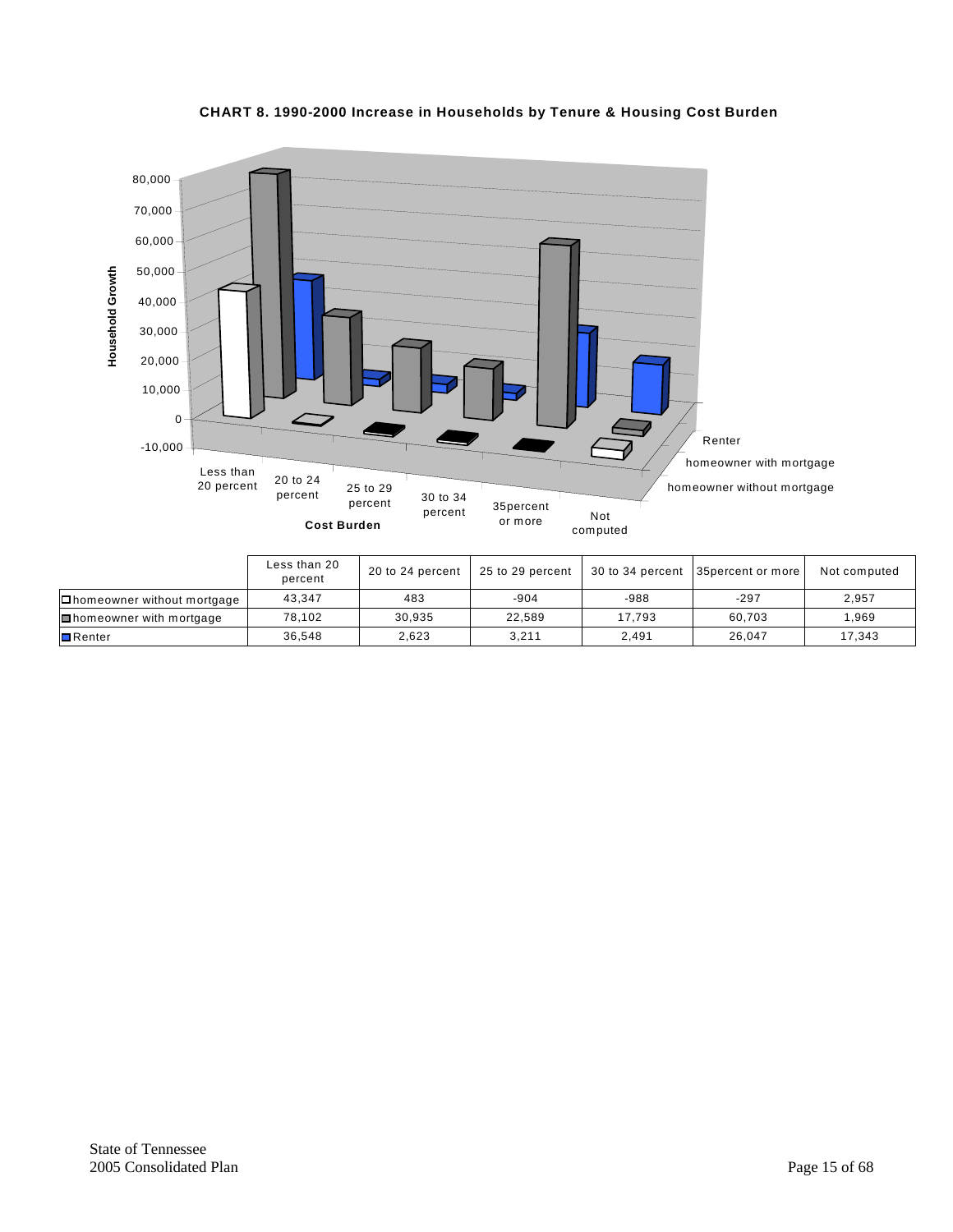|                                                        |                                                      |                                            |                                           | <b>Table 7</b>                  |                                                 |                                                      |                                            |                                           |                                 |                                                           |
|--------------------------------------------------------|------------------------------------------------------|--------------------------------------------|-------------------------------------------|---------------------------------|-------------------------------------------------|------------------------------------------------------|--------------------------------------------|-------------------------------------------|---------------------------------|-----------------------------------------------------------|
| <b>Name of Jurisdiction:</b>                           |                                                      | <b>Source of Data:</b>                     |                                           |                                 |                                                 | <b>Housing Problems for All Owner Households</b>     | Data Current as of:                        |                                           |                                 |                                                           |
| <b>Tennessee</b>                                       |                                                      | <b>CHAS Data Book</b>                      |                                           |                                 |                                                 |                                                      | 2000                                       |                                           |                                 |                                                           |
|                                                        |                                                      |                                            | <b>Owners with Mortgage</b>               |                                 |                                                 |                                                      |                                            | <b>Owners without Mortgage</b>            |                                 |                                                           |
| Household by Type, Income, &<br><b>Housing Problem</b> | <b>Elderly</b><br>1 & 2<br>member<br>house-<br>holds | <b>Small</b><br><b>Related</b><br>(2 to 4) | Large<br><b>Related</b><br>(5 or<br>more) | All<br>Other<br>House-<br>holds | Total<br><b>Owners</b><br>with<br>mort-<br>gage | <b>Elderly</b><br>1 & 2<br>member<br>house-<br>holds | <b>Small</b><br><b>Related</b><br>(2 to 4) | Large<br><b>Related</b><br>(5 or<br>more) | All<br>Other<br>House-<br>holds | <b>Total</b><br><b>Owners</b><br>without<br>mort-<br>gage |
|                                                        | (A)                                                  | (B)                                        | (C)                                       | (D)                             | (E)                                             | (F)                                                  | (G)                                        | (H)                                       | (I)                             | $(\mathbf{J})$                                            |
| Household Income <= 50%<br><b>MFI</b>                  | 28,455                                               | 47,705                                     | 11,175                                    | 20,869                          | 108,204                                         | 99,220                                               | 24,905                                     | 3,334                                     | 20,250                          | 147,709                                                   |
| Household Income <= 30%<br><b>MFI</b>                  | 13,235                                               | 20,000                                     | 4,330                                     | 11,105                          | 48,670                                          | 46,295                                               | 11,950                                     | 1,545                                     | 12,625                          | 72,415                                                    |
| % with<br>substandard/overcrowding                     | 0.3                                                  | 0.8                                        | 4.6                                       | 0.7                             | 1.0                                             | 1.5                                                  | 2.6                                        | 23.6                                      | 3.8                             | 2.6                                                       |
| % Cost Burden 30% to 50%                               | 9.0                                                  | 6.5                                        | 11.8                                      | 4.3                             | 7.2                                             | 30.9                                                 | 23.6                                       | 23.0                                      | 22.0                            | 27.9                                                      |
| % Cost Burden > 50%                                    | 78.2                                                 | 77.1                                       | 76.7                                      | 72.9                            | 76.4                                            | 25.3                                                 | 27.5                                       | 20.7                                      | 32.1                            | 26.8                                                      |
| Household Income $>30\%$ to<br>$<=50\%$ MFI            | 15,220                                               | 27,705                                     | 6,845                                     | 9,764                           | 59,534                                          | 52,925                                               | 12,955                                     | 1,789                                     | 7,625                           | 75,294                                                    |
| % with<br>substandard/overcrowding                     | 0.2                                                  | 0.5                                        | 11.0                                      | 0.0                             | 1.5                                             | 1.0                                                  | 2.5                                        | 31.9                                      | 2.2                             | 2.1                                                       |
| % Cost Burden 30% to 50%                               | 32.9                                                 | 38.4                                       | 45.9                                      | 29.1                            | 36.3                                            | 12.5                                                 | 7.8                                        | 4.4                                       | 12.4                            | 11.5                                                      |
| % Cost Burden $>50\%$                                  | 55.8                                                 | 48.7                                       | 29.8                                      | 63.2                            | 50.7                                            | 2.5                                                  | 1.9                                        | 1.1                                       | 3.0                             | 2.4                                                       |
| Household Income > 50 to<br>$<=$ 80% MFI               | 20,019                                               | 72,920                                     | 17,445                                    | 23,660                          | 134,044                                         | 64,210                                               | 26,434                                     | 3,488                                     | 11,550                          | 105,682                                                   |
| % with<br>substandard/overcrowding                     | 0.2                                                  | 1.3                                        | 14.3                                      | 0.4                             | 2.6                                             | 0.6                                                  | 1.9                                        | 23.5                                      | 2.3                             | 1.9                                                       |
| % Cost Burden 30% to 50%                               | 41.0                                                 | 41.2                                       | 35.4                                      | 47.4                            | 41.5                                            | 2.1                                                  | 1.1                                        | 1.4                                       | 2.3                             | 1.9                                                       |
| % Cost Burden > 50%                                    | 22.7                                                 | 14.5                                       | 7.7                                       | 20.5                            | 15.9                                            | 0.6                                                  | 0.5                                        | 0.2                                       | 0.7                             | 0.5                                                       |
| Household Income >80% MFI                              | 57,068                                               | 522,185                                    | 77,575                                    | 94,959                          | 751,787                                         | 137,839                                              | 137,710                                    | 12,115                                    | 26,375                          | 314,039                                                   |
| % with<br>substandard/overcrowding                     | 0.3                                                  | 0.7                                        | 9.0                                       | 0.6                             | 1.5                                             | 0.4                                                  | 0.9                                        | 14.0                                      | 1.3                             | 1.2                                                       |
| % Cost Burden 30% to 50%                               | 15.2                                                 | 8.7                                        | 7.6                                       | 17.2                            | 10.2                                            | 0.3                                                  | 0.1                                        | 0.3                                       | 0.3                             | 0.2                                                       |
| % Cost Burden > 50%                                    | 3.3                                                  | 1.3                                        | 0.9                                       | 2.4                             | 1.5                                             | 0.1                                                  | $0.0\,$                                    | $0.0\,$                                   | 0.1                             | 0.1                                                       |
| <b>Total Households</b>                                | 105,542                                              | 642,810                                    | 106,195                                   | 139,488                         | 994,035                                         | 301,269                                              | 189,049                                    | 18,937                                    | 58,175                          | 567,430                                                   |
| % with<br>substandard/overcrowding                     | 0.3                                                  | $0.8\,$                                    | 9.8                                       | 0.5                             | 1.6                                             | 0.7                                                  | 1.3                                        | 18.2                                      | 2.2                             | 1.6                                                       |
| % Cost Burden 30% to 50%                               | 21.9                                                 | 13.6                                       | 14.8                                      | 22.1                            | 15.8                                            | 7.5                                                  | 2.3                                        | 2.7                                       | 7.0                             | 5.6                                                       |
| % Cost Burden > 50                                     | 23.9                                                 | 7.2                                        | 7.0                                       | 15.4                            | 10.1                                            | 4.5                                                  | 2.0                                        | 1.8                                       | 7.6                             | 3.9                                                       |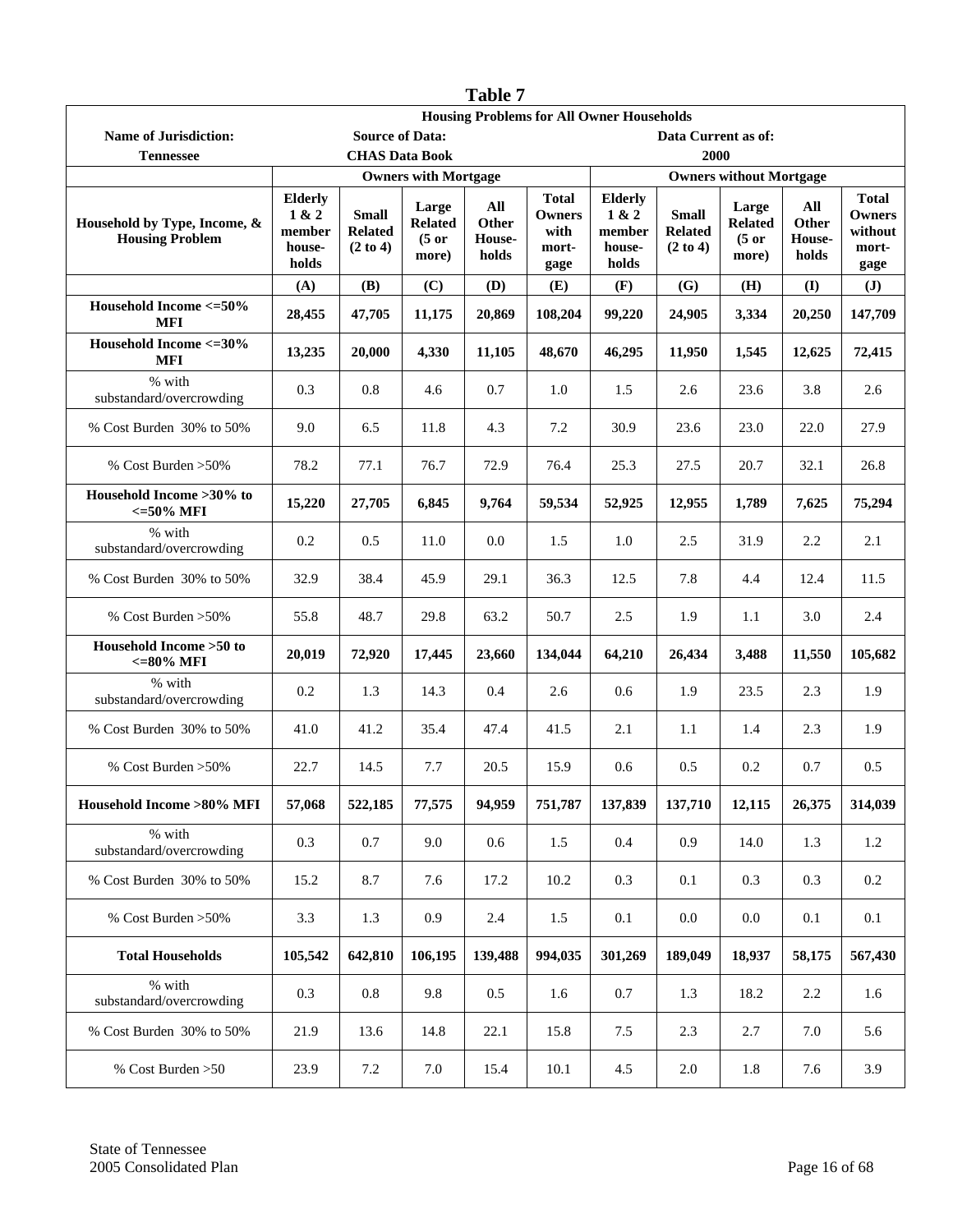#### **Trends in Home Sales Prices**





Homes in Nashville and Memphis MSAs were sold at comparatively higher prices during the period 1994-2002 (see Chart 9). These two areas also experienced higher price appreciation compared to other metropolitan areas in Tennessee during this period (see Chart 10). Home prices in non-metro counties, as a whole, did rise steeply, but still average below the metropolitan areas.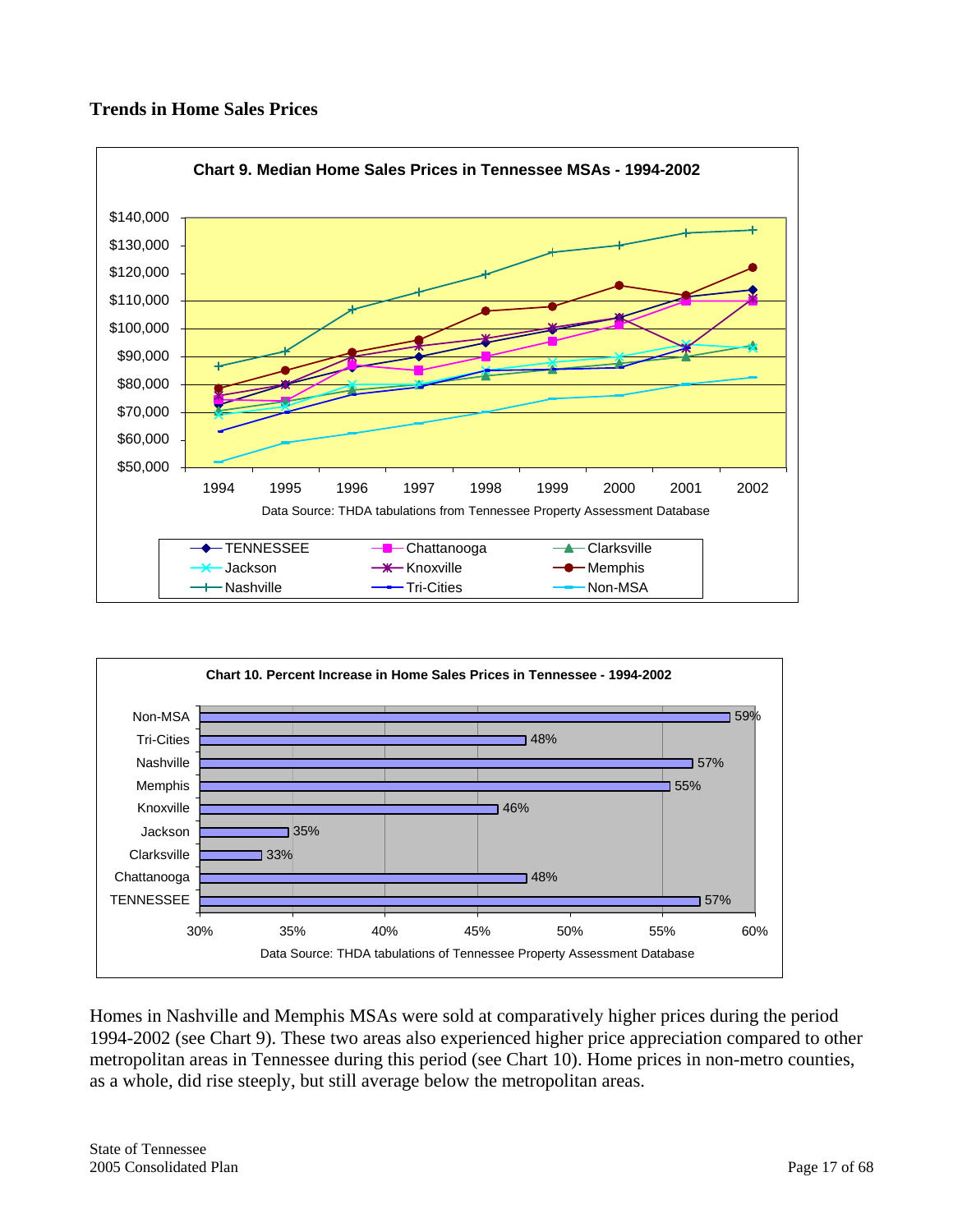Owner cost calculations from the census data includes periodic repayments of all loans made on the basis of the owned primary residence, including first and second mortgages and home equity loans. Among all homeowners with a mortgage in 1990, 17.4 percent also had to make a second mortgage payment or a home equity loan payment that increased their housing cost. The fact that this proportion rose to 19.5 percent in 2000 may have some bearing on the perceived decline in homeownership affordability during this decade. Since home equity loans often facilitate a variety of consumer needs outside the realm of housing, the inclusion of these payments tends to inflate the real housing burden.



#### **CHART 11. Increase in Housing Cost Burden by MSA - 1990-2000**

|                          | Chattanooga | Clarksville | Jackson | Knoxville | Memphis | Nashville | <b>Tri-Cities</b> | Non-Metro | State of<br>Tennessee |
|--------------------------|-------------|-------------|---------|-----------|---------|-----------|-------------------|-----------|-----------------------|
| <b>D</b> Rent Burden     | $-0.3%$     | $-0.7%$     | 2.8%    | 0.3%      | $-0.8%$ | 0.7%      | J.2%              | $-0.6%$   | $-0.3%$               |
| $\Box$ Owner cost burden | 4.9%        | 3.3%        | 0.1%    | 6.0%      | 4.1%    | 2.9%      | $.5\%$            | 4.4%      | 4.3%                  |

Rental affordability either improved or remained more or less unchanged during the 1990's in all areas except the Jackson MSA, where rent-burden levels rose by a moderate 2.8 percentage points. Gross rent includes contract rent and other utility costs (energy/fuel cost for cooking, heating etc.) whether they are subsidized or not. Census measures of income do not include rental assistance payments. For these reasons, the rent burden provided by the census is indicative of the overall need for public rental assistance.

Migration into and out of a state and the accompanying demographic shifts significantly impacts the housing markets in a state. Favorable housing market conditions attract businesses and households to an

State of Tennessee 2005 Consolidated Plan Page 18 of 68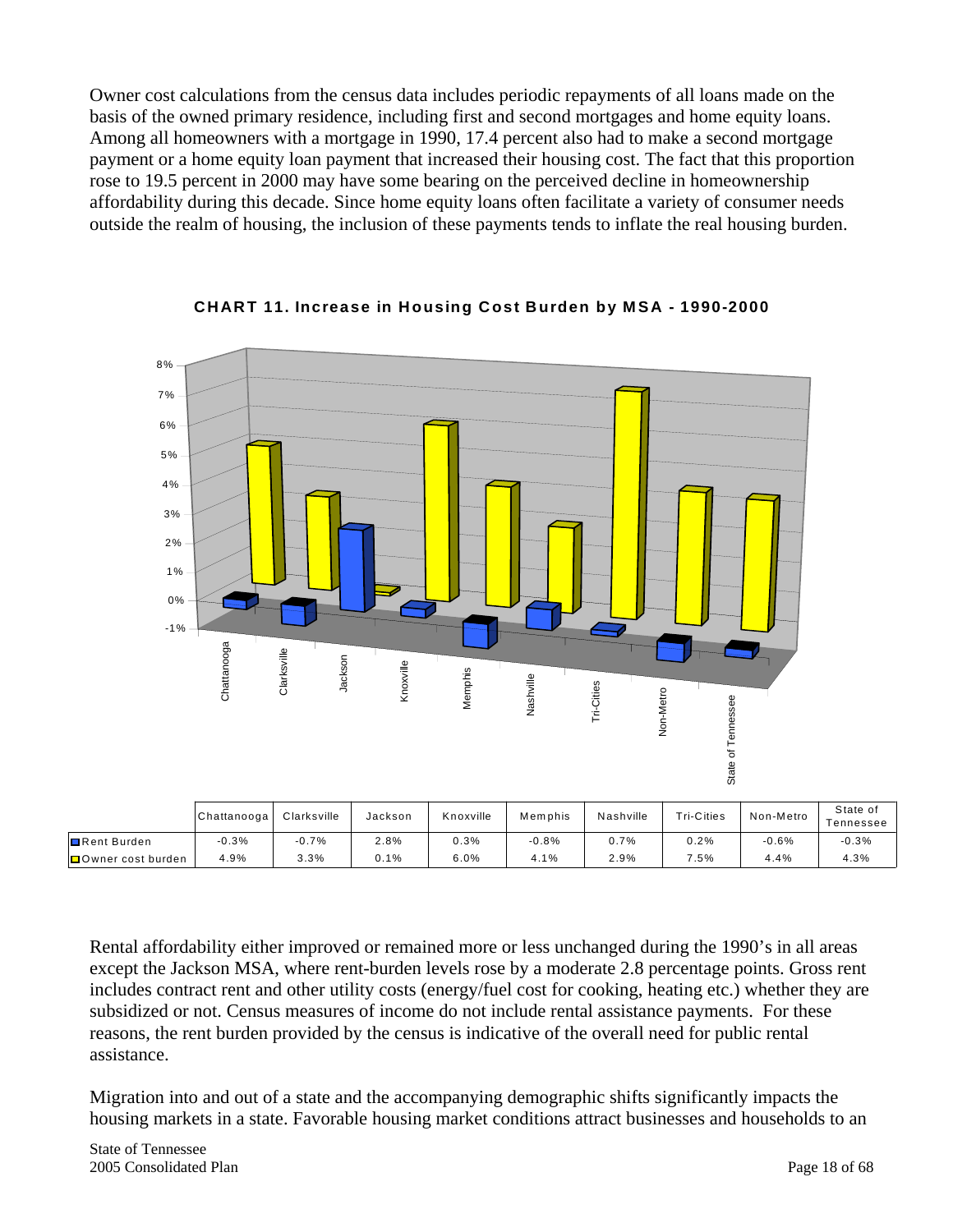area. When a market responds insufficiently to emerging housing demands, the resultant housing shortage and housing price inflation may dampen the area growth. Adding complexity to this simple housing market scenario is the compelling social need to ensure affordable housing for all. Significant improvements in the economic and housing conditions have been underway in Tennessee for many decades. However, the number of cost-burdened low-income families, who need housing assistance, remains high also. Our analysis also indicates some deterioration in homeownership affordability in recent years in Tennessee.

### **Old Age, Disability, and Housing Problems in Tennessee**

In this section we focus just on age- and disability-related differences in the occurrence of housing problems in Tennessee at the state level. It is to be noted that many of the elderly and the disabled are housed in institutions and in group homes. The 2000 census count of all the people housed in this manner, irrespective of age and disability, is close to 149,000.

From Chart 12, we observe the extent to which housing problems, moderate and severe, were experienced by renters and owners in low-income categories when 2000 census was taken. Compared to the housing cost burden, other problems are much less pronounced. We have shown earlier that substandard units have declined in number continually since 1950. Overcrowding, a smaller problem when compared to cost burden, occurs primarily among renter households and remains noticeable among large families. Housing problems are intimately tied to the household income level. Almost eighty percent of the lowest income households, those with income below 30 percent of the local area median income, are subject to housing problems, most of them being burdened severely by their housing cost. Given this backdrop, let us examine how much these housing problems are prevalent among the elderly and the disabled in comparison to their counterparts in Tennessee. If we find, as one would anticipate, higher incidence of housing problems among these two groups, it will be pertinent to know whether this is explainable mostly in terms of their lower income levels and tenure choices.





Chart 13 shows the proportions experiencing any of the housing problems among disabled, elderly, and other households. It is evident from this chart that both the disabled and the elderly are prone to higher incidence of housing problems. The group who crossed the age 75 is the most vulnerable to these

State of Tennessee 2005 Consolidated Plan Page 19 of 68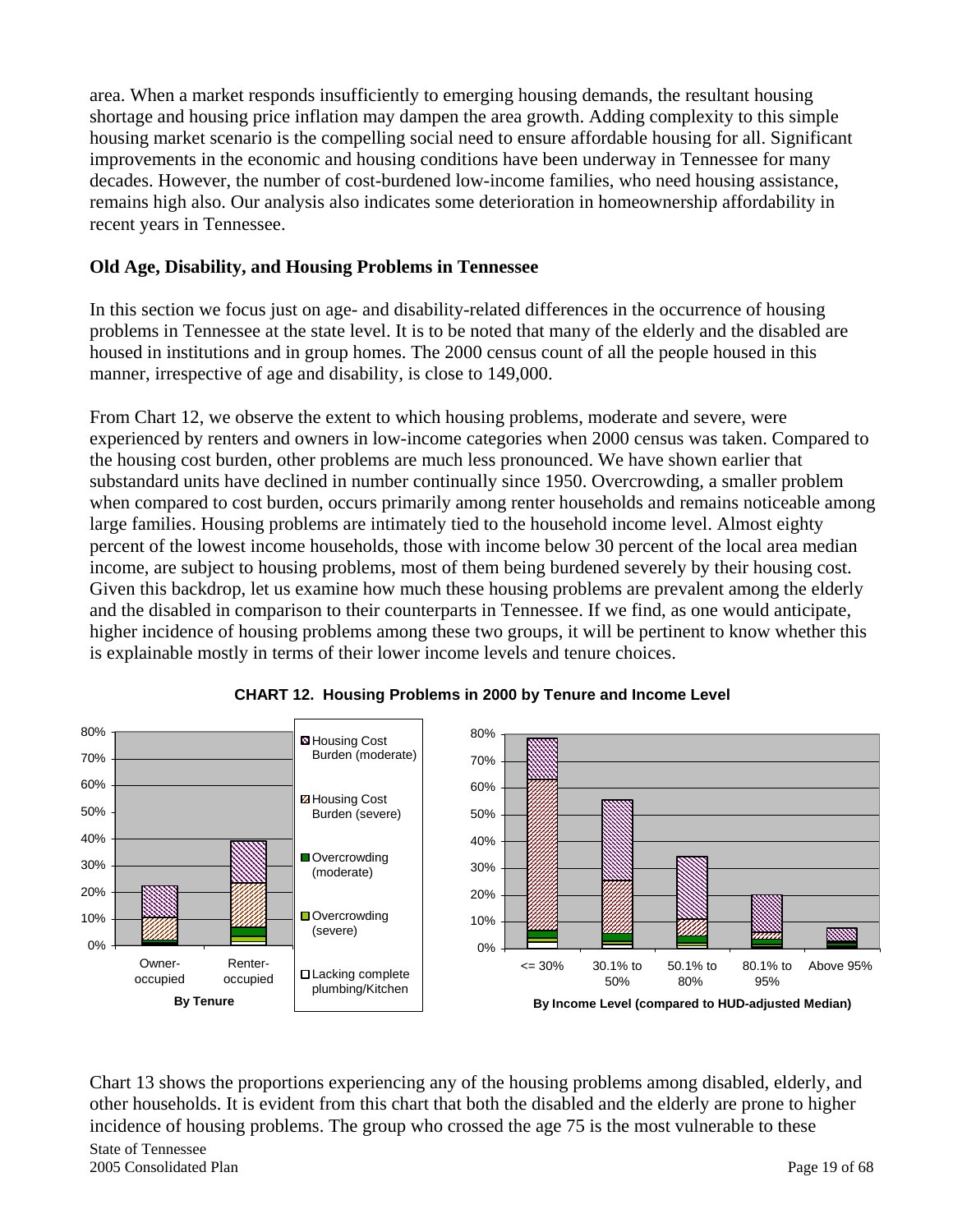problems. Homeowners who have paid their mortgage off completely also have the minimum exposure to housing problems. However, the elderly and the disabled in this group, compared to other homeowners in this group, are more prone to housing problems.



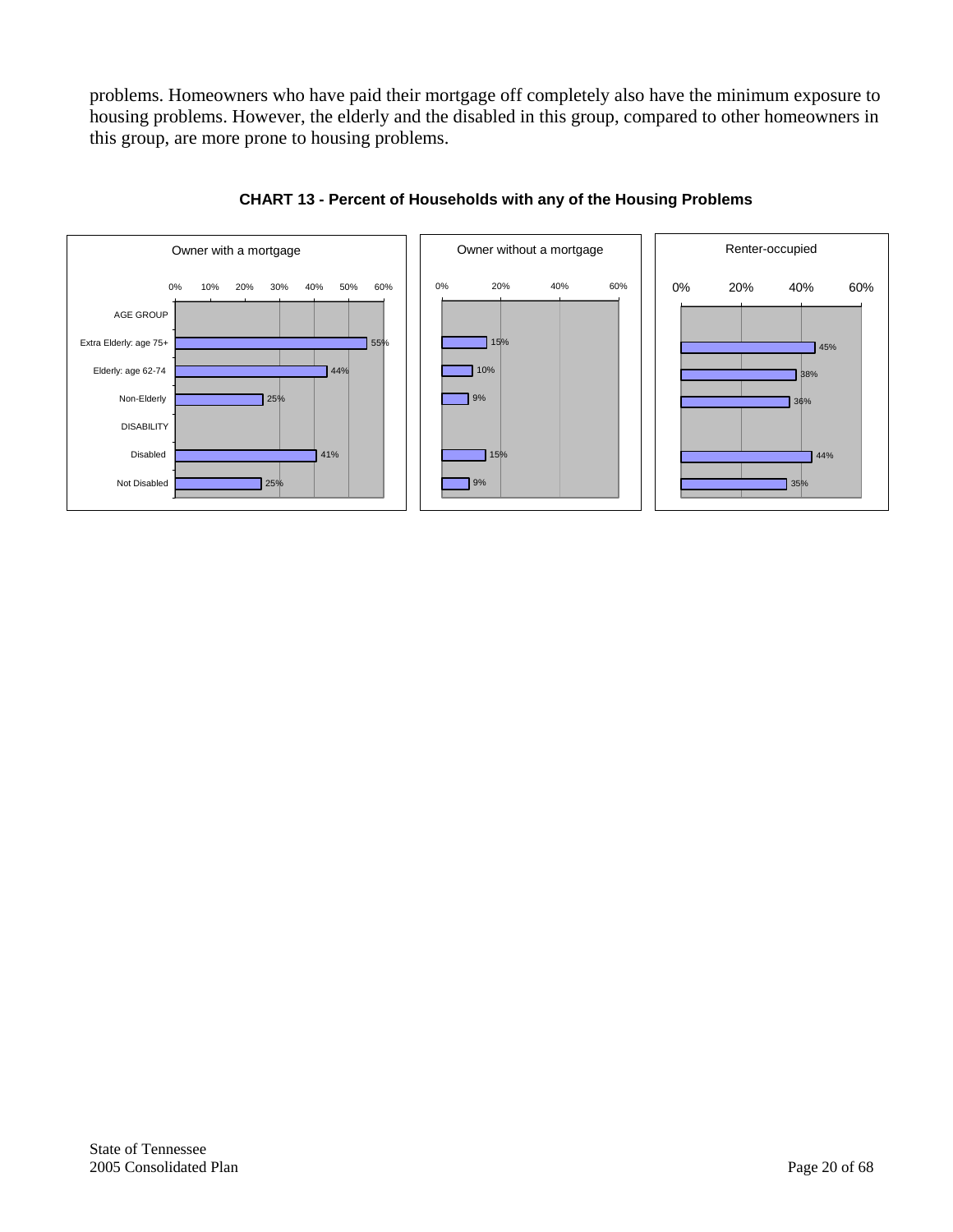| <b>Name of Jurisdiction:</b>                    |                | Data as of 2000                      |                                   |                                         |  |  |  |  |
|-------------------------------------------------|----------------|--------------------------------------|-----------------------------------|-----------------------------------------|--|--|--|--|
| <b>Tennessee</b>                                |                |                                      | <b>ELDERLY HOUSEHOLDS</b>         |                                         |  |  |  |  |
| Household by Type, Income, & Housing<br>Problem | <b>Renters</b> | <b>Owners</b><br>without<br>Mortgage | <b>Owners</b><br>with<br>Mortgage | <b>All Elderly</b><br><b>Households</b> |  |  |  |  |
|                                                 | (E)            | $(\mathbf{J})$                       | (O)                               | (P)                                     |  |  |  |  |
| Household Income <= 50% MFI                     | 60,034         | 99,207                               | 28,481                            | 187,722                                 |  |  |  |  |
| Household Income <= 30% MFI                     | 36,754         | 46,285                               | 13,247                            | 96,286                                  |  |  |  |  |
| % with substandard/overcrowding                 | 1.4            | 1.5                                  | 0.3                               | 1.3                                     |  |  |  |  |
| % Cost Burden 30% to 50%                        | 18.9           | 30.8                                 | 9                                 | 23.3                                    |  |  |  |  |
| % Cost Burden > 50%                             | 33.2           | 25.3                                 | 78.1                              | 35.6                                    |  |  |  |  |
| Household Income $>30\%$ to $<=50\%$ MFI        | 23,280         | 52,922                               | 15,234                            | 91,436                                  |  |  |  |  |
| % with substandard/overcrowding                 | 1.2            | 1.0                                  | 0.2                               | 0.9                                     |  |  |  |  |
| % Cost Burden 30% to 50%                        | 28.9           | 12.5                                 | 32.9                              | 20.1                                    |  |  |  |  |
| % Cost Burden > 50%                             | 18.1           | 2.5                                  | 55.8                              | 15.4                                    |  |  |  |  |
| Household Income $>50$ to $<=80\%$ MFI          | 16,539         | 64,210                               | 20,023                            | 100,772                                 |  |  |  |  |
| % with substandard/overcrowding                 | 0.8            | 0.6                                  | 0.2                               | 0.5                                     |  |  |  |  |
| % Cost Burden 30% to 50%                        | 22.6           | 2.1                                  | 41                                | 13.2                                    |  |  |  |  |
| % Cost Burden > 50%                             | 9.3            | 0.6                                  | 22.6                              | 6.4                                     |  |  |  |  |
| Household Income >80% MFI                       | 18,305         | 137,843                              | 57,062                            | 213,210                                 |  |  |  |  |
| % with substandard/overcrowding                 | 1.7            | 0.4                                  | 0.3                               | 0.5                                     |  |  |  |  |
| % Cost Burden 30% to 50%                        | 7.0            | 0.3                                  | 15.2                              | 4.9                                     |  |  |  |  |
| % Cost Burden > 50%                             | 3.8            | 0.1                                  | 3.2                               | 1.2                                     |  |  |  |  |
| <b>Total Households</b>                         | 94,878         | 301,260                              | 105,566                           | 501,704                                 |  |  |  |  |
| % with substandard/overcrowding                 | 1.3            | 0.7                                  | 0.3                               | 0.7                                     |  |  |  |  |
| % Cost Burden 30% to 50%                        | 19.7           | 7.5                                  | 21.9                              | 12.9                                    |  |  |  |  |
| % Cost Burden > 50%                             | 19.7           | 4.5                                  | 23.9                              | 11.4                                    |  |  |  |  |

|  | Table 8. Elderly Household by Type, Income & Housing Problems |  |  |
|--|---------------------------------------------------------------|--|--|
|  |                                                               |  |  |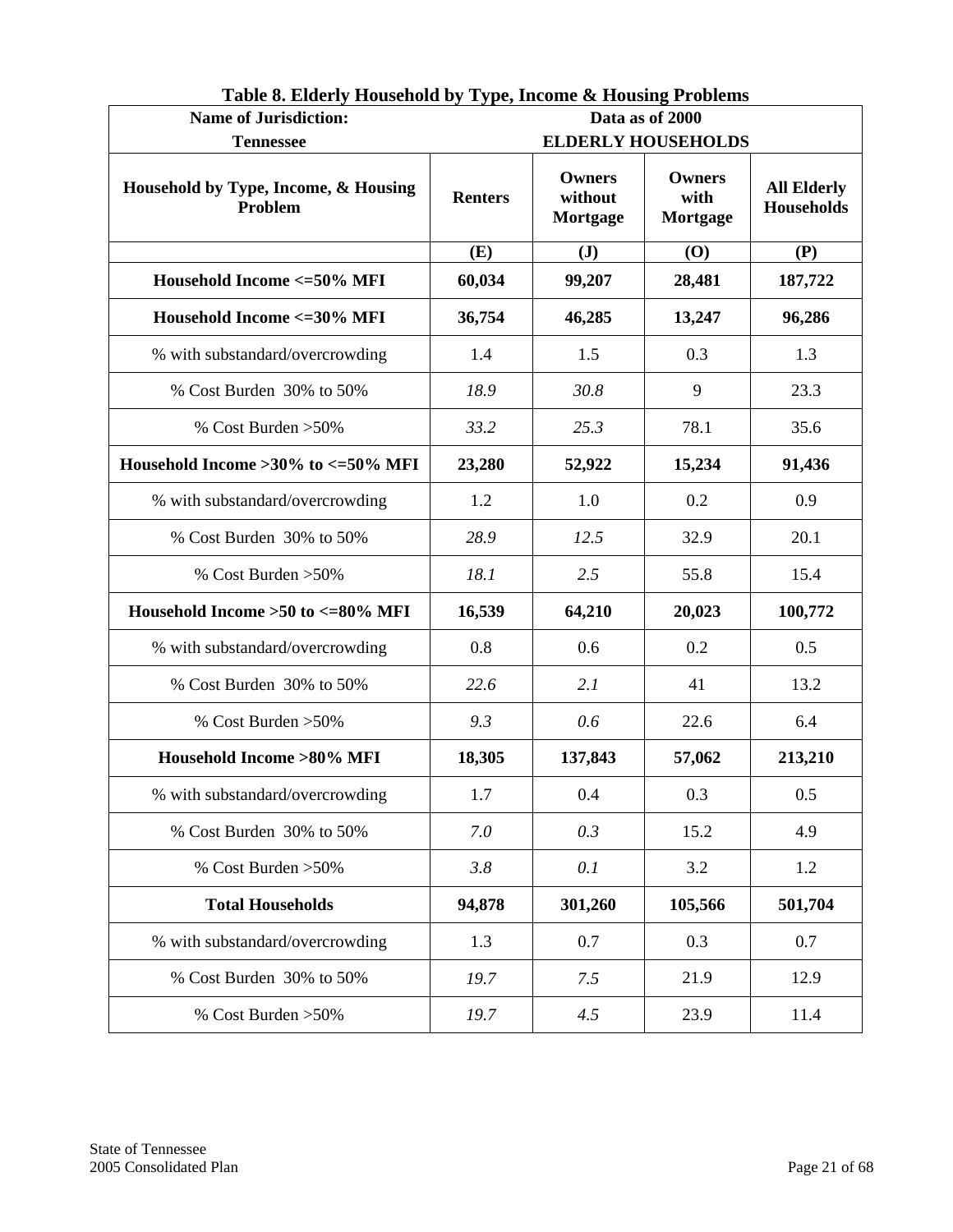

## **CHART 14. Percent of Low Income Households Among the Elderly and the Disabled by Tenure**

Chart 14 clearly indicates that the income deficits associated with aging and disability are significant in all three tenure categories. The relatively higher incidence of housing problems among the elderly and the disabled is also attributable to this preponderance of low-income households among them. Among them, the very low-income households are served by the Section 202 housing and tenant-based rental subsidies. Homeowners with very low income among them qualify for HOME rehab assistance. However, if they are still paying a mortgage and are burdened by the housing cost, very little exists in the form of housing assistance to alleviate their housing cost burden.

### **Minority Housing Needs**

The proportion of households with housing cost burden among renters and among owner households with mortgages are shown in Chart 15. Rent burden is proportionately higher among Black, Native American and mixed-race households. In addition to these three racial groups, higher owner cost burden does occur also among Hispanic households with non-white members.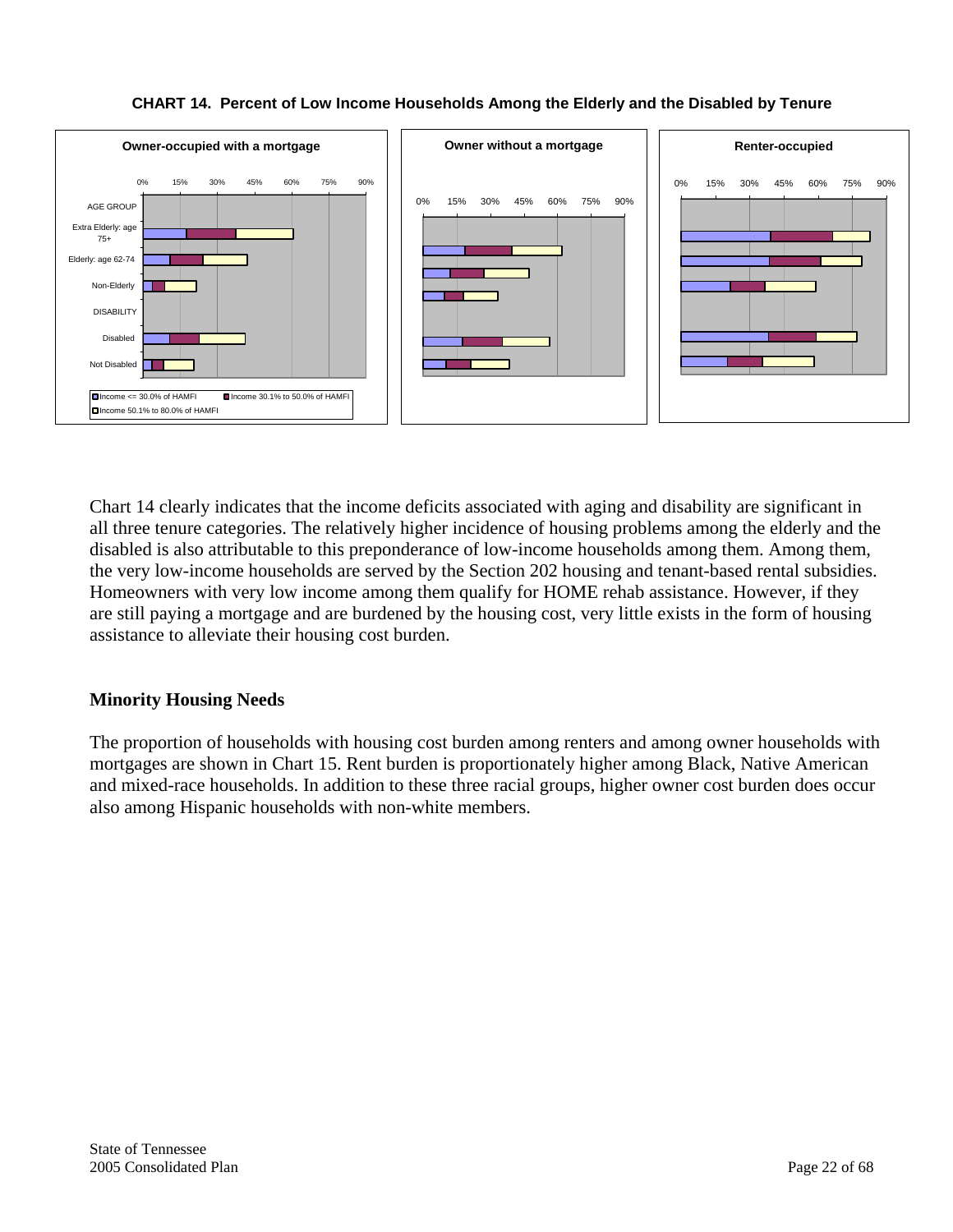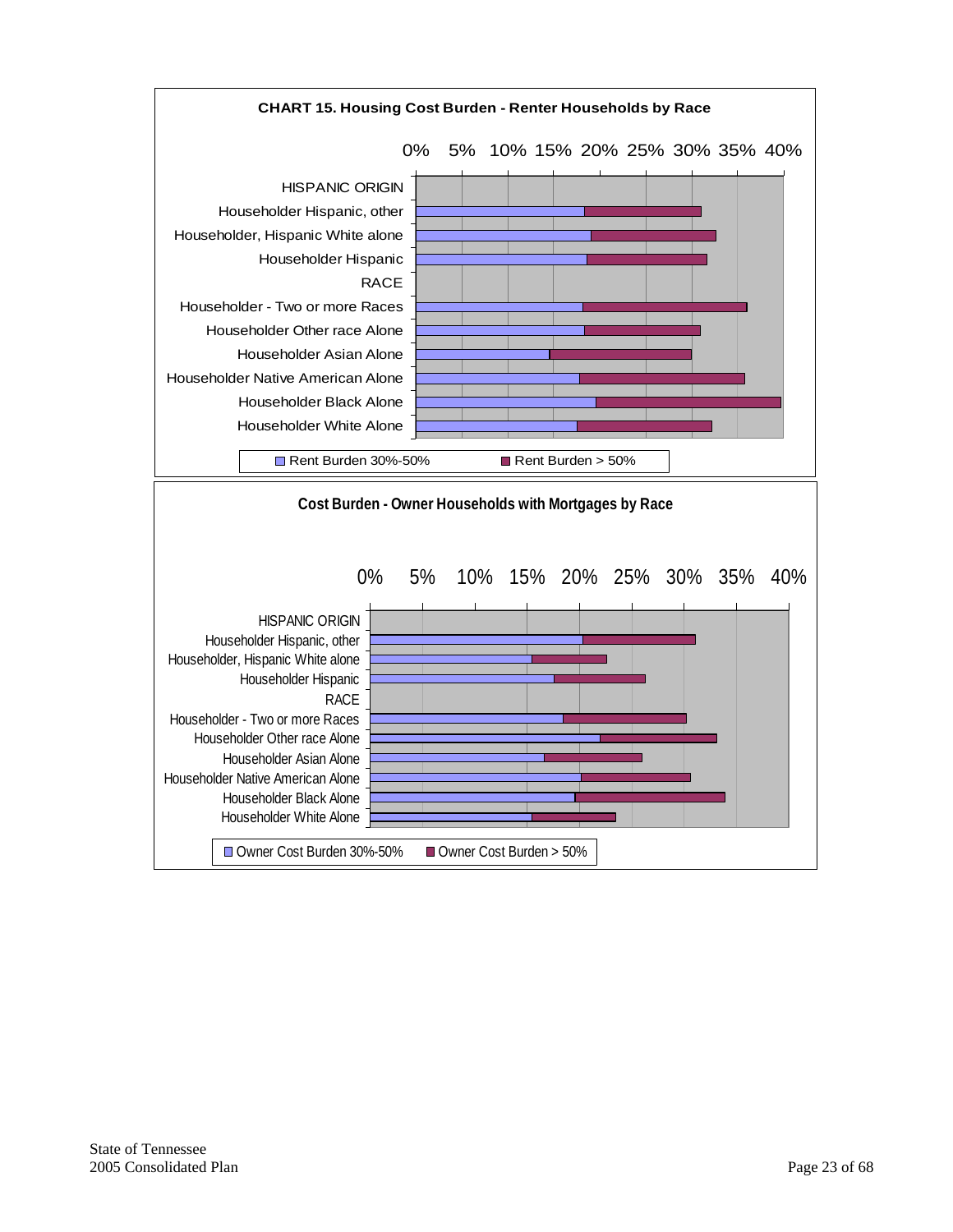|  | <b>Table 9. Minority Housing Needs</b> |  |
|--|----------------------------------------|--|
|  |                                        |  |

|                     | Data Source: CHAS 2000 | <b>MINORITY HOUSING NEEDS</b> | ALL HOUSEHOLDS      |                               | <b>BLACK HOUSEHOLDS</b> |                               |                   |                     | <b>HISPANIC HOUSEHOLDS</b>    |                   |             |
|---------------------|------------------------|-------------------------------|---------------------|-------------------------------|-------------------------|-------------------------------|-------------------|---------------------|-------------------------------|-------------------|-------------|
| Household<br>Income | Tenure                 | Family Type                   | All House-<br>holds | % with<br>Housing<br>Problems | All House-<br>holds     | % with<br>Housing<br>Problems | <b>Difference</b> | All House-<br>holds | % with<br>Housing<br>Problems | <b>Difference</b> |             |
|                     |                        | Elderly                       | 36,765              | 53.6                          | 9,905                   | 59.9                          | 6.3               | 200                 | 55.0                          | 1.4               | $\mathbf 0$ |
|                     | Renter                 | <b>Other Family</b>           | 67,455              | 73.3                          | 31,405                  | 73.0                          | $-0.3$            | 2215                | 84.7                          | 11.4              | 2,215       |
| Income $<$ 30 %     |                        | Non-Family                    | 56,785              | 67.3                          | 15,080                  | 64.1                          | $-3.2$            | 1250                | 69.2                          | 1.9               | $\mathbf 0$ |
|                     |                        |                               |                     |                               |                         |                               |                   |                     |                               |                   |             |
|                     |                        | Elderly                       | 59,530              | 64.3                          | 9,180                   | 69.1                          | 4.8               | 195                 | 66.7                          | 2.4               | $\mathbf 0$ |
|                     | Owner                  | Other Family                  | 37,825              | 75.0                          | 8,685                   | 80.7                          | 5.7               | 410                 | 89.0                          | 14.0              | 410         |
|                     |                        | Non-Family                    | 23730               | 67.3                          | 3,790                   | 68.5                          | 1.2               | 95                  | 57.9                          | $-9.4$            | $\mathbf 0$ |
|                     |                        |                               |                     |                               |                         |                               |                   |                     |                               |                   |             |
|                     |                        | Elderly                       | 23,245              | 48.2                          | 3,345                   | 42.6                          | $-5.6$            | 125                 | 56.0                          | 7.8               | $\mathbf 0$ |
|                     | Renter                 | <b>Other Family</b>           | 52,170              | 66.6                          | 17,710                  | 66.9                          | 0.3               | 2425                | 82.3                          | 15.7              | 2,425       |
| Income 30-50 %      |                        | Non-Family                    | 35,580              | 74.1                          | 8,035                   | 72.8                          | $-1.3$            | 880                 | 69.9                          | $-4.2$            | $\mathbf 0$ |
|                     |                        |                               |                     |                               |                         |                               |                   |                     |                               |                   |             |
|                     |                        | Elderly                       | 68,145              | 32.2                          | 6,515                   | 47.7                          | 15.5              | 280                 | 39.3                          | 7.1               | 6,515       |
|                     | Owner                  | Other Family                  | 49,294              | 65.8                          | 9,940                   | 72.7                          | 6.9               | 695                 | 82.7                          | 16.9              | 695         |
|                     |                        | Non-Family                    | 17,389              | 59.6                          | 2,220                   | 72.5                          | 12.9              | 90                  | 50.0                          | $-9.6$            | 2,220       |
|                     |                        |                               |                     |                               |                         |                               |                   |                     |                               |                   |             |
|                     |                        | Elderly                       | 16,529              | 32.7                          | 1,980                   | 19.9                          | $-12.8$           | 50                  | 20.0                          | $-12.7$           | $\mathbf 0$ |
|                     | Renter                 | <b>Other Family</b>           | 75,260              | 31.4                          | 20,585                  | 35.0                          | 3.6               | 3755                | 53.7                          | 22.3              | 3,755       |
|                     |                        | Non-Family                    | 53,539              | 33.4                          | 11,650                  | 29.2                          | $-4.2$            | 1410                | 40.1                          | 6.7               | 0           |
| Income 50-80 %      |                        |                               |                     |                               |                         |                               |                   |                     |                               |                   |             |
|                     |                        | Elderly                       | 84,229              | 17.7                          | 6,110                   | 30.4                          | 12.7              | 280                 | 12.5                          | $-5.2$            | 6,110       |
|                     | Owner                  | <b>Other Family</b>           | 120,287             | 44.3                          | 19,955                  | 46.3                          | 2.0               | 1485                | 60.9                          | 16.6              | 1,485       |
|                     |                        | Non-Family                    | 35,210              | 47.6                          | 5,390                   | 55.6                          | 8.0               | 200                 | 47.5                          | $-0.1$            | $\mathbf 0$ |

When minority households are segmented by income, tenure and family type, segments with relatively higher incidence (over 10 percentage points) of housing problems include:

- Non-elderly renter families with income below 50 percent of the Area Median Income,
- Homeowner elderly households over 50 percent of the Area Median Income,
- Homeowner non-elderly family households in the 30-50 percent income bracket.

Black and Hispanic households, as we noticed earlier, have ownership rates well below the overall ownership rates in Tennessee. Higher incidence of single-parent families and very low income households in the Black population continues to impede their progress towards homeownership parity with the rest.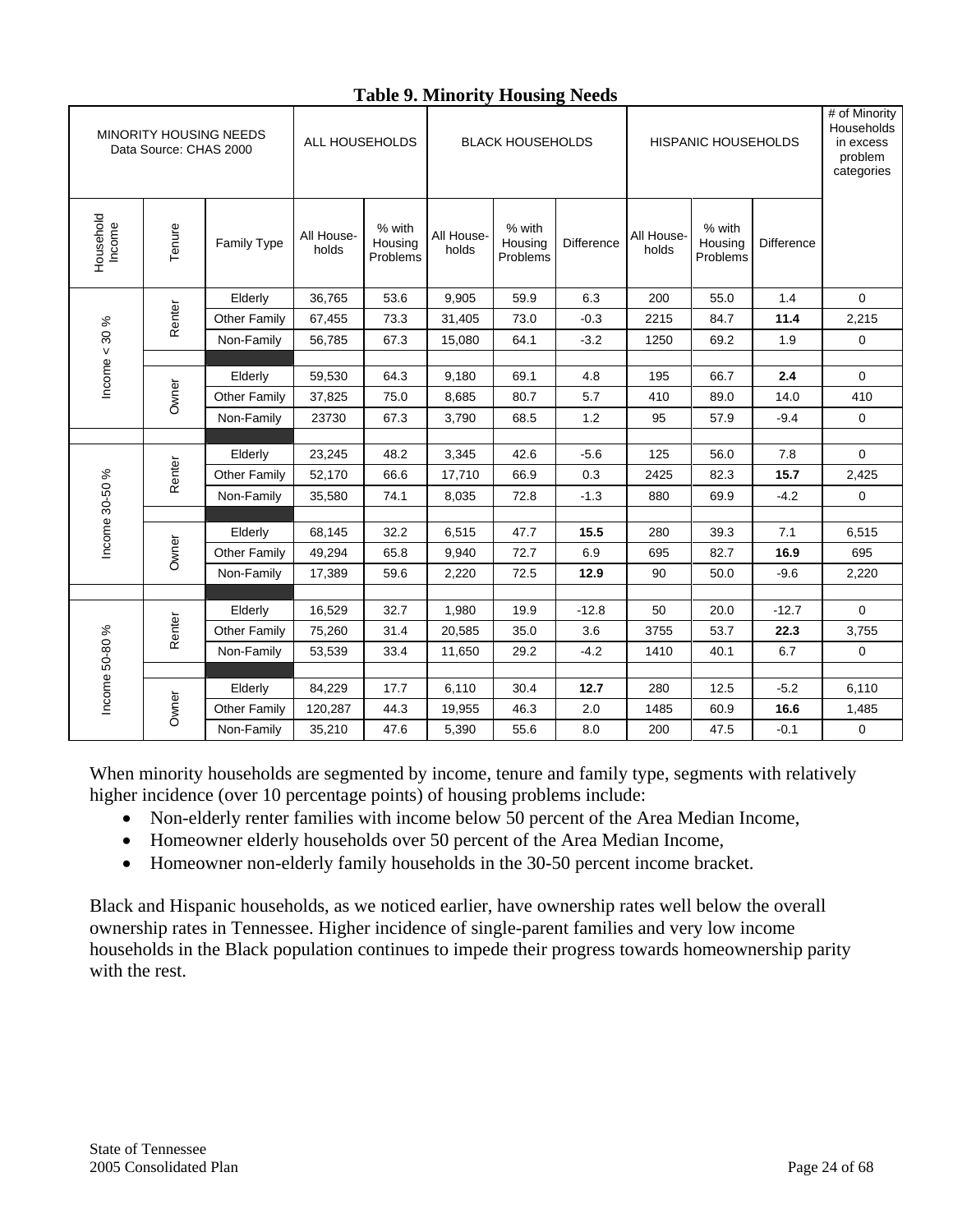#### **Housing Needs Projections: 2005 and 2010**

Housing need projections and priorities are presented on the follow three tables, including Table 10 which is the HUD Table 2A. The unmet needs of Table 10 (HUD Table 2A) are based upon Table 11 Housing Problems for Tennesseans projections. The goals are based on anticipated accomplishments of the plan programs.

Needs projections for the years 2005 and 2010 are developed here based on three basic assumptions.

- 1. We have used the Tennessee population figures for the years 2005 and 2010 provided by the Tennessee Department of Health based on the cohort component methods of population projection. The annual Tennessee populations projected by the Dept. of Health for 2001-2004 follow closely the Census Bureau estimates for these years. This finding adds validity to the Health Department projections.
- 2. The average household size in Tennessee, as in other states, has been experiencing a secular declining trend over several years. We assume that this trend has hit a bottom and would remain unchanged at its 2000 level through this decade. Our projections of the number of Tennessee households in 2005 and 2010 are based on this assumption.
- 3. Finally, what is crucial in assessing housing needs is to know how housing problems in Tennessee are prevalent across segments of households intersecting tenure, household income, and family type categories. For this we use the pattern of dispersion of housing problems in 2000 from the Census CHAS cross-tabulations of housing problems among these categories. Applying these patterns to the projected 2005 and 2010 households, we obtain the numbers with housing problems in various categories of households during those years

Simple interpolations of the corresponding estimates from these two sets of projections may yield estimates for the intervening years between 2005 and 2010.

The rates of population and household growth implicit in our projections for this decade resemble the modest growth in Tennessee during the 1980s. Like other states, Tennessee is recovering slowly from a prolonged recession. At this time we have no compelling reasons to anticipate an economic surge that could lead to substantial growth in Tennessee population during the next five years. Tables 11 and 12 present the housing needs projections.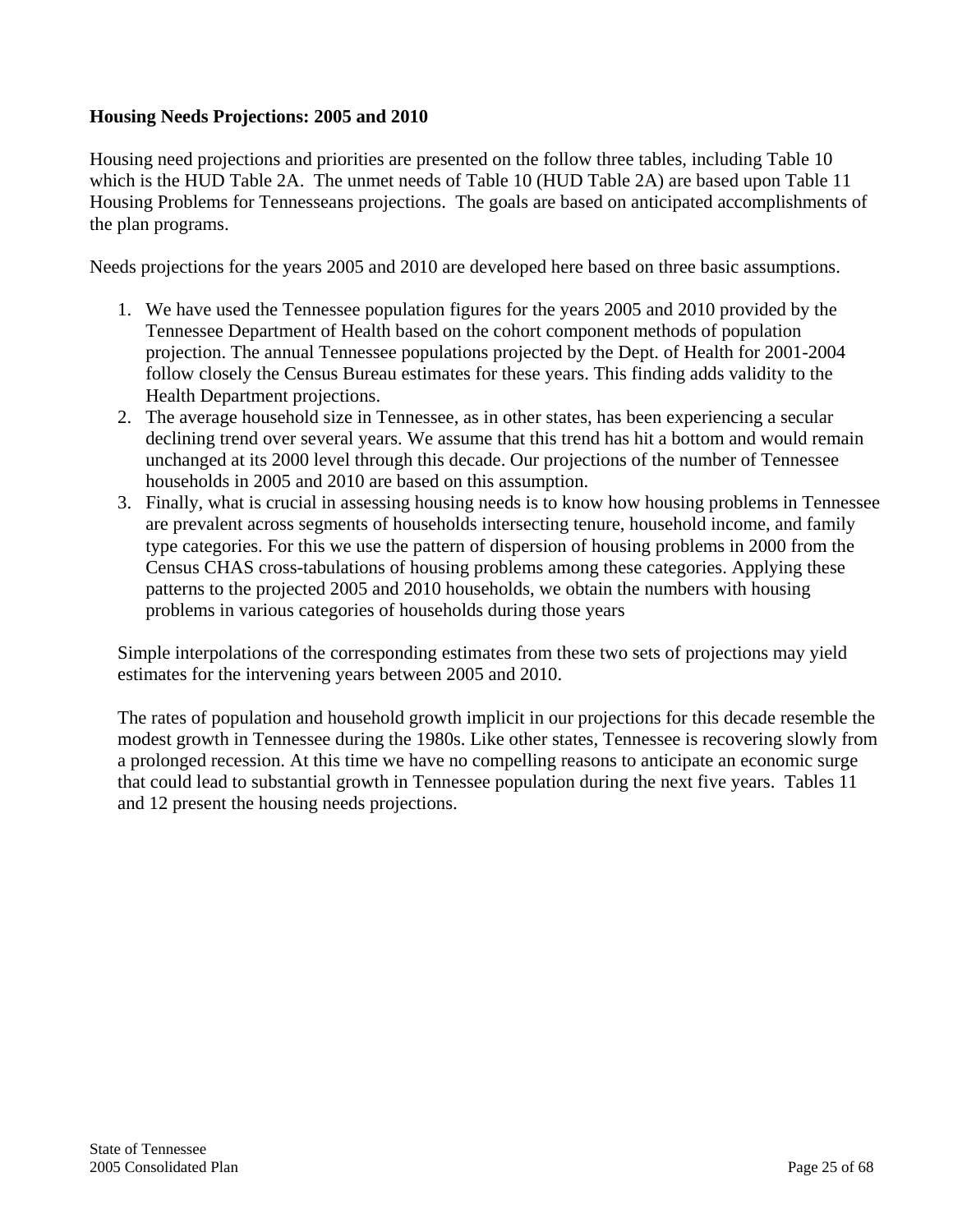| <b>PRIORITY</b>               |                      | <b>Priority Need</b> |                           |                    |              |  |  |  |
|-------------------------------|----------------------|----------------------|---------------------------|--------------------|--------------|--|--|--|
| <b>HOUSING NEEDS</b>          |                      | <b>Level</b>         |                           | <b>Unmet Needs</b> | <b>Goals</b> |  |  |  |
| (households)                  |                      | High, Medium,<br>Low |                           |                    |              |  |  |  |
|                               |                      |                      |                           |                    |              |  |  |  |
|                               |                      | $0 - 30%$            | H                         | 59,206             | 2,880        |  |  |  |
|                               | <b>Small Related</b> | 31-50%               | H                         | 45,065             | 1,562        |  |  |  |
|                               |                      | 51-80%               | $\mathbf M$               | 65,310             | 24           |  |  |  |
|                               |                      | $0 - 30%$            | H                         | 11,480             | 355          |  |  |  |
| <b>Renter</b>                 | <b>Large Related</b> | 31-50%               | $H_{\rm}$                 | 9,604              | 212          |  |  |  |
|                               |                      | 51-80%               | M                         | 13,555             | 5            |  |  |  |
|                               |                      | $0 - 30%$            | H                         | 38,526             | 716          |  |  |  |
|                               | <b>Elderly</b>       | 31-50%               | H                         | 24,358             | 449          |  |  |  |
|                               |                      | 51-80%               | $\mathbf M$               | 17,321             | 45           |  |  |  |
|                               |                      | $0 - 30%$            | H                         | 59,505             | 11           |  |  |  |
|                               | <b>All Other</b>     | 31-50%               | H                         | 37,284             | 17           |  |  |  |
|                               |                      | 51-80%               | $\mathbf M$               | 56,103             | 8            |  |  |  |
|                               |                      | $0 - 30%$            | $H_{\rm}$                 | 126,885            | 140          |  |  |  |
| Owner                         |                      | 31-50%               | $H_{\rm}$                 | 141,286            | 780          |  |  |  |
|                               |                      | 51-80%               | H                         | 251,208            | 2,356        |  |  |  |
| <b>Special Needs</b>          |                      | $0 - 80%$            | $\boldsymbol{\mathrm{H}}$ | 241,301            | 780          |  |  |  |
| <b>Total Goals</b>            |                      |                      |                           |                    | 10,340       |  |  |  |
|                               |                      |                      |                           |                    |              |  |  |  |
| <b>Total 215 Goals</b>        |                      |                      |                           |                    |              |  |  |  |
| <b>Total 215 Renter Goals</b> |                      |                      |                           |                    | 2,944        |  |  |  |
| <b>Total 215 Owner Goals</b>  |                      |                      |                           |                    | 3,276        |  |  |  |

# **Table 10. Priority Needs Summary Table (HUD Table 2A)**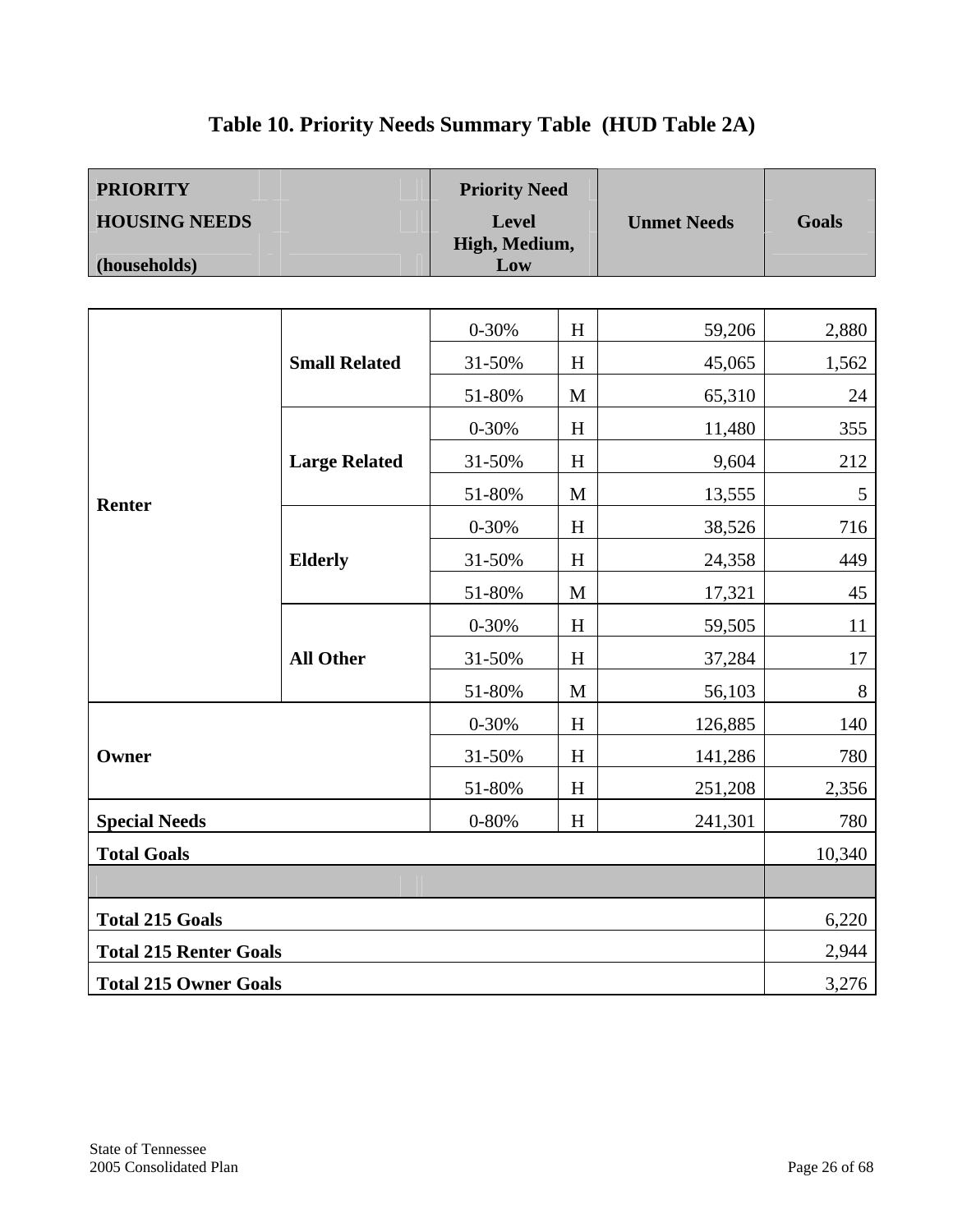| .`able 1 |  |
|----------|--|
|----------|--|

|                                                 |                                               | <b>Housing Problems for All Tennessee Households: 2005 Projections</b> |                                 |                              |                  |                                                                            |                              |                                               |                                 |                       |                             |  |
|-------------------------------------------------|-----------------------------------------------|------------------------------------------------------------------------|---------------------------------|------------------------------|------------------|----------------------------------------------------------------------------|------------------------------|-----------------------------------------------|---------------------------------|-----------------------|-----------------------------|--|
| Name of Jurisdiction:                           |                                               |                                                                        |                                 | Source of Data:              |                  |                                                                            |                              |                                               |                                 | Data Projected as of: |                             |  |
| Tennessee                                       |                                               |                                                                        |                                 | 2000 data                    |                  | THDA projections using TN Dept. of Health projections of population & CHAS |                              |                                               |                                 | 2005                  |                             |  |
|                                                 |                                               |                                                                        | Renters                         |                              |                  |                                                                            |                              |                                               | Owners                          |                       |                             |  |
| Household by Type, Income, &<br>Housing Problem | Elderly 1<br>& 2<br>member<br>house-<br>holds | Small<br>Related<br>$(2 \text{ to } 4)$                                | Large<br>Related (5<br>or more) | All Other<br>House-<br>holds | Total<br>Renters | Elderly 1<br>&2<br>member<br>house-<br>holds                               | Small<br>Related<br>(2 to 4) | Large<br>Related<br>$(5 \text{ or }$<br>more) | All<br>Other<br>House-<br>holds | Total<br>Owners       | Total<br>House-<br>holds    |  |
|                                                 | (A)                                           | (B)                                                                    | (C)                             | (D)                          | (E)              | (F)                                                                        | (G)                          | (H)                                           | (I)                             | (J)                   | (K)                         |  |
| Household Income <= 50% MFI                     | 62,884                                        | 104,271                                                                | 21,084                          | 96,789                       | 285,028          | 133,790                                                                    | 76,088                       | 15,204                                        | 43,088                          | 268,170               | 553,198                     |  |
| Household Income <= 30% MFI                     | 38,526                                        | 59,206                                                                 | 11,480                          | 59,505                       | 168,717          | 62,381                                                                     | 33,480                       | 6,156                                         | 24,867                          | 126,885               | 295,601                     |  |
| # with any housing problem                      | 20,665                                        | 42,063                                                                 | 9,766                           | 40,040                       | 112,534          | 40,108                                                                     | 24,406                       | 5,313                                         | 16,724                          | 86,551                | 199,085                     |  |
| # with Cost Burden > 30%                        | 20,104                                        | 40,575                                                                 | 8,216                           | 39,113                       | 108,007          | 39,338                                                                     | 23,918                       | 4,721                                         | 16,138                          | 84,115                | 192,121                     |  |
| # with Cost Burden > $50\%$                     | 12,800                                        | 32,244                                                                 | 5,889                           | 32,637                       | 83,570           | 23,122                                                                     | 19,601                       | 3,814                                         | 12,727                          | 59,264                | 142,833                     |  |
| Household Income 30-50% MFI                     | 24,358                                        | 45,065                                                                 | 9,604                           | 37,284                       | 116,311          | 71,409                                                                     | 42,607                       | 9,048                                         | 18,222                          | 141,286               | 257,597                     |  |
| # with any housing problem                      | 11,747                                        | 29,163                                                                 | 7,272                           | 27,638                       | 75,821           | 23,012                                                                     | 27,078                       | 6,920                                         | 10,860                          | 141,286               | 217,106                     |  |
| # with Cost Burden > 30%                        | 11,448                                        | 27,628                                                                 | 4,516                           | 27,046                       | 70,639           | 22,456                                                                     | 26,590                       | 5,537                                         | 10,683                          | 141,286               | 211,924                     |  |
| # with Cost Burden > $50\%$                     | 4,401                                         | 5,942                                                                  | 786                             | 8,577                        | 19,706           | 10.301                                                                     | 14,388                       | 2,159                                         | 6,712                           | 141.286               | 160,991                     |  |
| Household Income 50-80% MFI                     | 17,321                                        | 65,310                                                                 | 13,555                          | 56,103                       | 152,289          | 88,263                                                                     | 104,113                      | 21,936                                        | 36,896                          | 251,208               | 403,497                     |  |
| # with any housing problem                      | 5,663                                         | 17,757                                                                 | 7,000                           | 18,735                       | 49,155           | 15,602                                                                     | 44,498                       | 11,399                                        | 17,573                          | 251,208               | 300,363                     |  |
| # with Cost Burden > $30\%$                     | 5,527                                         | 14,519                                                                 | 1,881                           | 17,703                       | 39,629           | 15,183                                                                     | 42,989                       | 7,930                                         | 17,206                          | 251,208               | 290,837                     |  |
| # with Cost Burden > $50\%$                     | 1,623                                         | 906                                                                    | 126                             | 1,194                        | 3,849            | 5,134                                                                      | 11,190                       | 1,413                                         | 5,177                           | 251,208               | 255,057                     |  |
| Household Income >80% MFI                       | 19,182                                        | 127,496                                                                | 18,474                          | 100,786                      | 265,938          | 204,242                                                                    | 691,501                      | 93,986                                        | 127,145                         | 1,116,875             | 1,382,813                   |  |
| <b>Total Households</b>                         | 99,387                                        | 297,078                                                                | 53,113                          | 253,678                      | 703,255          | 426,296                                                                    | 871,702                      | 131,125                                       |                                 |                       | 207,130 1,636,253 2,339,508 |  |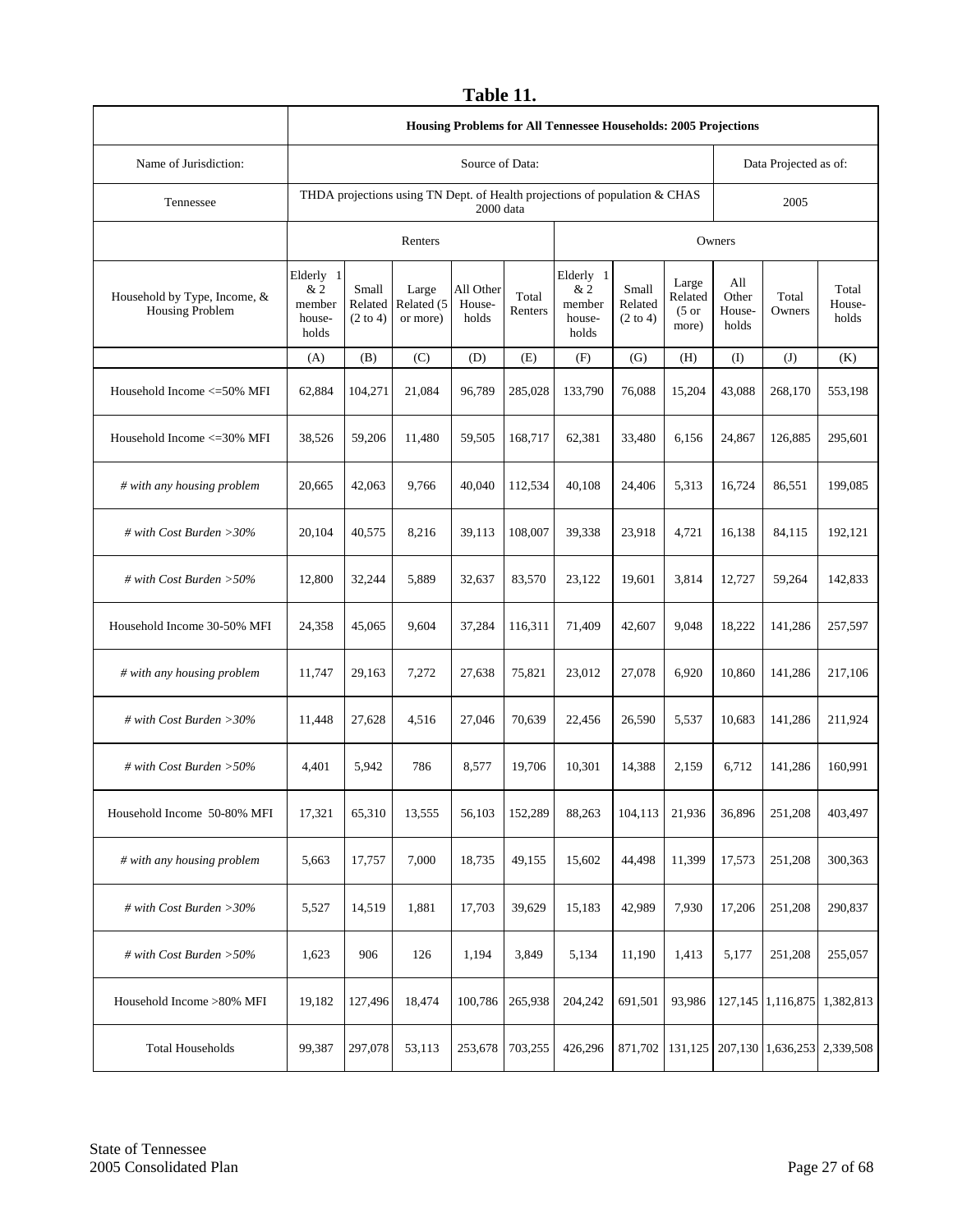## **Table 12.**

| Housing Problems for All Tennessee Households: 2005 Projections |                                               |                                         |                                               |                                 |                  |                                               |                                                                                 |                                               |                                 |                       |                          |
|-----------------------------------------------------------------|-----------------------------------------------|-----------------------------------------|-----------------------------------------------|---------------------------------|------------------|-----------------------------------------------|---------------------------------------------------------------------------------|-----------------------------------------------|---------------------------------|-----------------------|--------------------------|
| Name of Jurisdiction:                                           |                                               |                                         |                                               |                                 | Source of Data:  |                                               |                                                                                 |                                               |                                 | Data Projected as of: |                          |
| Tennessee                                                       |                                               |                                         |                                               |                                 | data             |                                               | THDA projections using TN Dept. of Health projections of population & CHAS 2000 |                                               |                                 | 2010                  |                          |
|                                                                 |                                               |                                         | Renters                                       |                                 |                  |                                               |                                                                                 | Owners                                        |                                 |                       |                          |
| Household by Type, Income, &<br>Housing Problem                 | Elderly<br>1 & 2<br>member<br>house-<br>holds | Small<br>Related<br>$(2 \text{ to } 4)$ | Large<br>Related<br>$(5 \text{ or }$<br>more) | All<br>Other<br>House-<br>holds | Total<br>Renters | Elderly<br>1 & 2<br>member<br>house-<br>holds | Small<br>Related<br>$(2 \text{ to } 4)$                                         | Large<br>Related<br>$(5 \text{ or }$<br>more) | All<br>Other<br>House-<br>holds | Total<br>Owners       | Total<br>House-<br>holds |
|                                                                 | (A)                                           | (B)                                     | (C)                                           | (D)                             | (E)              | (F)                                           | (G)                                                                             | (H)                                           | (I)                             | (J)                   | (K)                      |
| Household Income <= 50% MFI                                     | 65,702                                        | 108,943                                 | 22,028                                        | 101,126                         | 297,799          | 139,785                                       | 79,497                                                                          | 15,885                                        | 45,019                          | 280,186               | 577,985                  |
| Household Income <= 30% MFI                                     | 40,252                                        | 61,859                                  | 11,994                                        | 62,171                          | 176,276          | 65,176                                        | 34,980                                                                          | 6,432                                         | 25,981                          | 132,570               | 308,846                  |
| # with any housing problem                                      | 21,590                                        | 43,947                                  | 10,204                                        | 41,834                          | 117,576          | 41,905                                        | 25,499                                                                          | 5,551                                         | 17,474                          | 90,429                | 208,005                  |
| # with Cost Burden > 30%                                        | 21,005                                        | 42,393                                  | 8,584                                         | 40,865                          | 112,846          | 41,101                                        | 24,990                                                                          | 4,932                                         | 16,861                          | 87,884                | 200,730                  |
| # with Cost Burden > $50\%$                                     | 13,374                                        | 33,689                                  | 6,153                                         | 34,099                          | 87,314           | 24,158                                        | 20,479                                                                          | 3,985                                         | 13,297                          | 61,919                | 149,233                  |
| Household Income 30-50% MFI                                     | 25,450                                        | 47,084                                  | 10,034                                        | 38,955                          | 121,523          | 74,609                                        | 44,517                                                                          | 9,453                                         | 19,038                          | 147,616               | 269,139                  |
| # with any housing problem                                      | 12,273                                        | 30,470                                  | 7,598                                         | 28,877                          | 79,218           | 24,043                                        | 28,291                                                                          | 7,230                                         | 11,347                          | 147,616               | 226,834                  |
| # with Cost Burden > $30\%$                                     | 11,961                                        | 28,866                                  | 4,719                                         | 28,258                          | 73,804           | 23,463                                        | 27,782                                                                          | 5,785                                         | 11,162                          | 147,616               | 221,420                  |
| # with Cost Burden > $50\%$                                     | 4,598                                         | 6,208                                   | 821                                           | 8,961                           | 20,589           | 10,762                                        | 15,032                                                                          | 2,255                                         | 7,013                           | 147,616               | 168,205                  |
| Household Income 50-80%<br>MFI                                  | 18,097                                        | 68,237                                  | 14,162                                        | 58,617                          | 159,112          | 92,218                                        | 108,778                                                                         | 22,918                                        | 38,550                          | 262,464               | 421,576                  |
| # with any housing problem                                      | 5,917                                         | 18,552                                  | 7,314                                         | 19,575                          | 51,357           | 16,301                                        | 46,492                                                                          | 11,910                                        | 18,361                          | 262,464               | 313,821                  |
| # with Cost Burden > 30%                                        | 5,774                                         | 15,169                                  | 1,965                                         | 18,496                          | 41,405           | 15,863                                        | 44,915                                                                          | 8,286                                         | 17,977                          | 262,464               | 303,869                  |
| # with Cost Burden > $50\%$                                     | 1,696                                         | 947                                     | 131                                           | 1,247                           | 4,021            | 5,364                                         | 11,692                                                                          | 1,476                                         | 5,409                           | 262,464               | 266,485                  |
| Household Income >80% MFI                                       | 20,041                                        | 133,209                                 | 19,302                                        | 105,302                         | 277,854          | 213,394                                       | 722,486                                                                         | 98,197                                        | 132,842                         | 1,166,919             | 1,444,773                |
| <b>Total Households</b>                                         | 103,840                                       | 310,389                                 | 55,492                                        | 265,044                         | 734,766          | 445,397                                       | 910,761                                                                         | 137,001                                       | 216,411                         | 1,709,569             | 2,444,335                |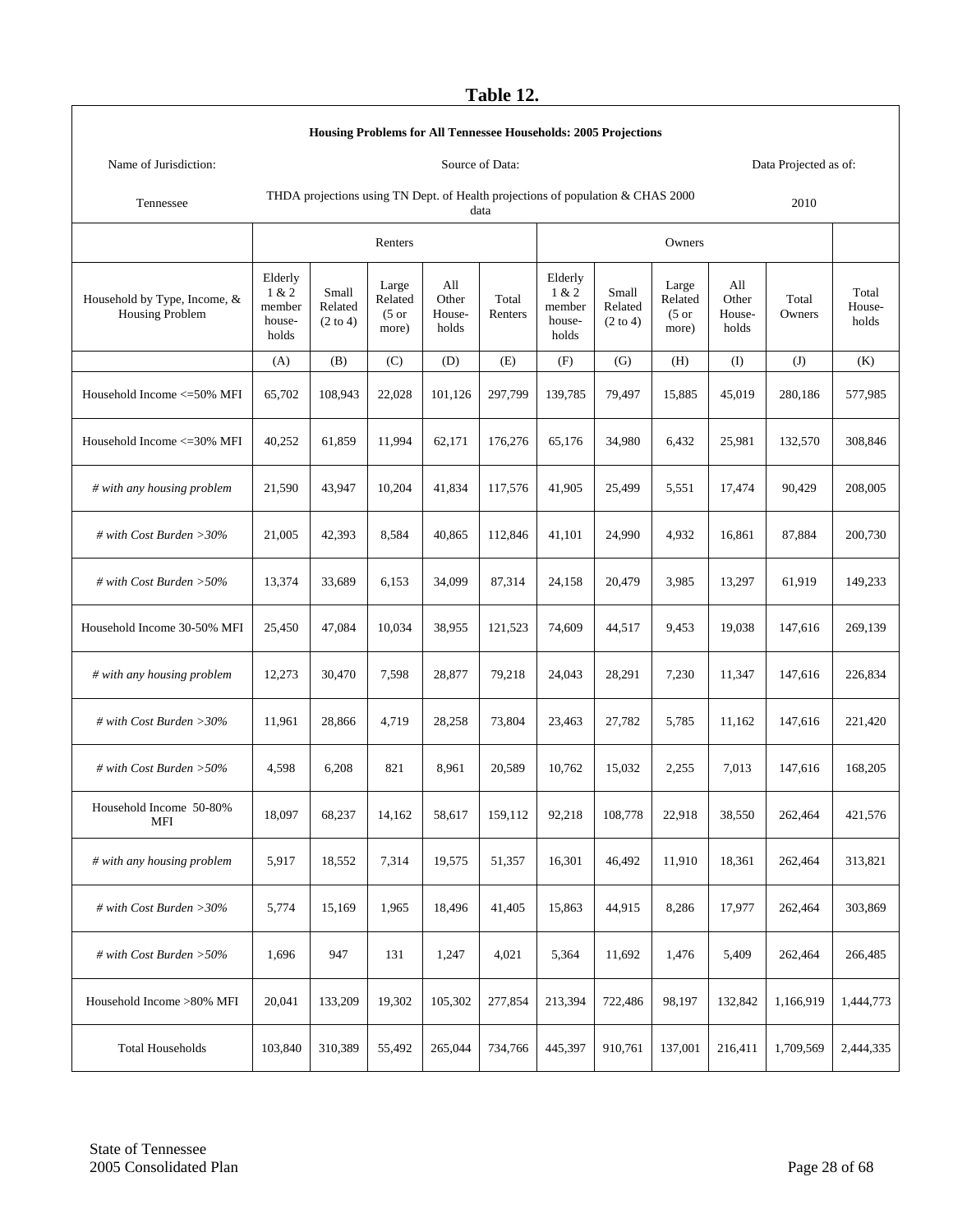Additional housing related needs are reflected in the comments received at public meetings and in the results of surveys conducted by state agencies.

In the fall of 2002, THDA along with other funding partners conducted nine regional Housing Summits. Participants in these summits stated to THDA the need for homeowner rehabilitation as addressed by the HOME program. The summary of the summits is included in Appendix 2. In response to participants' comments, THDA changed the HOME allocation to an allocation based on regional needs, and set-aside 10% for special needs projects. THDA placed this allocation plan into effect for a three-year period. In the summer of 2005, the agency will conduct a statewide survey to determine if changes are warranted and if the allocation plan is meeting community needs.

In fall 2004, eight public meetings were held throughout the state in preparation of this plan. These meetings gave local officials and organizations and citizens involved in housing and community development the opportunity to discuss needs in their communities. The comments received at these meetings are reflected throughout the remainder of this plan. The participating organizations are listed in Appendix 2.

### **Barriers to Affordable Housing and Reduction of Barriers**

Barriers to affordable housing exist throughout the state. Economic growth in some areas continues to drive up housing costs so that low and moderate income families and individuals are unable to afford homes or must seek affordable housing one or more counties away from employment centers. The resulting increase in transportation costs also impacts the amount of income a household may put toward housing. According to the Fannie Mae Foundation, in 2001 approximately 39 percent of the average income of households earning less than \$14,000 per year was spent on transportation. (Fannie Mae Foundation: *Housing Facts & Findings*, 2003, Volume 5, Issue 2) Some areas of the state report little or no job opportunities, or job losses, making it difficult for families and individuals to afford even moderately price housing.

Participants at the public meetings described barriers to affordable housing as physical and attitudinal. Topography, poor drainage and soil conditions coupled with absence of potable water supplies and sanitary sewer service may present barriers to the development of affordable housing. Participants expressed concern about NIMBYism (Not In My Backyard) as the major barrier to affordable housing. Communities may resist the development of affordable housing, especially rental housing and housing for persons with special needs and mental illness.

In Tennessee, the enactment of regulations which effect housing, regulations such as zoning and building codes enforcement, derive from state law but take place at the local government level. In small communities and rural areas, these regulations may be minimal, compared to the large metropolitan areas. No clear defining line exists to determine when, for example, a building code, zoning regulation, or impact fee fails as a public policy to protect the individual housing consumer, or to provide a health or safety benefit, or exists without sound compensating public benefit.

In 1998, the Tennessee Growth Policy Act, commonly known as Public Chapter 1101, became law. P.C. 1101 called upon each county and the municipalities within that county to work together to prepare growth plans. While some fear arose that the act may negatively impact affordable housing, it should be noted that one of the goals of P.C. 1101 is to assure affordable housing.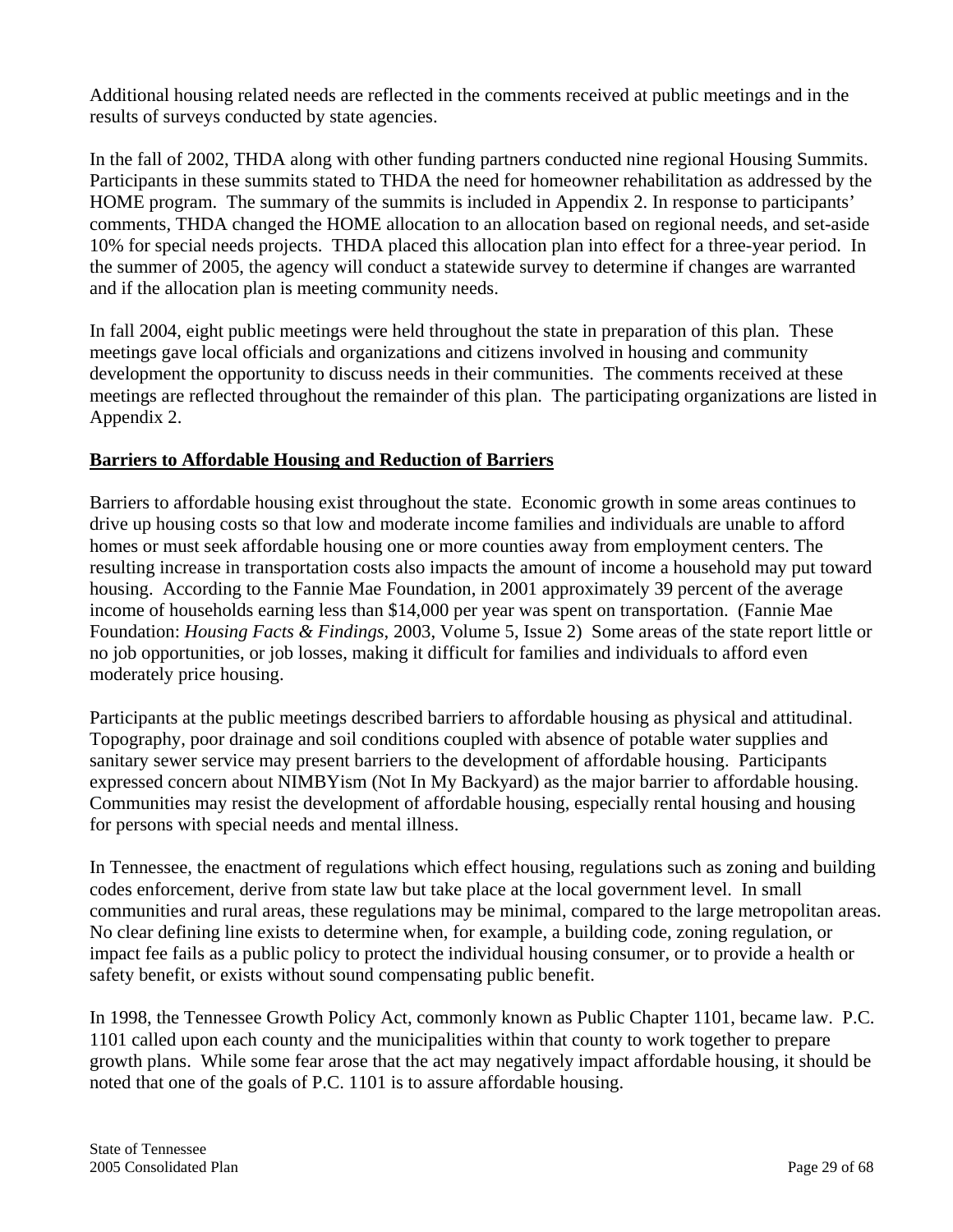Participants in the public meetings cited regulations which, while having the intent of protecting the occupants of housing, especially young children, may have the unintended consequence of prohibiting renovations or rehabilitation because of the cost associated with meeting these regulations.

Local, state, and federal regulations whether building codes, zoning, planning, or environmental regulations, may all have the original intent of protecting the housing consumer and assuring that development costs are distributed in an equitable manner, yet these regulations may become barriers to affordable housing.

Lack of available state funds for affordable housing production or preservation reduces the number of low-income persons that can be assisted with housing. Also, the number of existing dilapidated structures in the state decreases the amount of safe, affordable housing available to low-income persons. THDA continues to seek state funds for housing as well as dedicating a significant portion of its HOME program funds for housing rehabilitation. The portion of CDBG funds used for housing also goes toward housing rehabilitation.

The state addresses these barriers through the following goals:

Encourage the preservation of existing affordable housing units;

Increase the amount of affordable housing stock;

Rehabilitate existing housing stock to maintain affordable units and to decrease the number of deteriorated units;

Provide infrastructure improvements that encourage and support the development of affordable housing; Encourage local officials and housing providers to work together to monitor for possible local regulations that may impact negatively the development of affordable housing.

Provide home buyer education throughout the state with the purpose of educating potential homebuyers about their rights in the home buying process.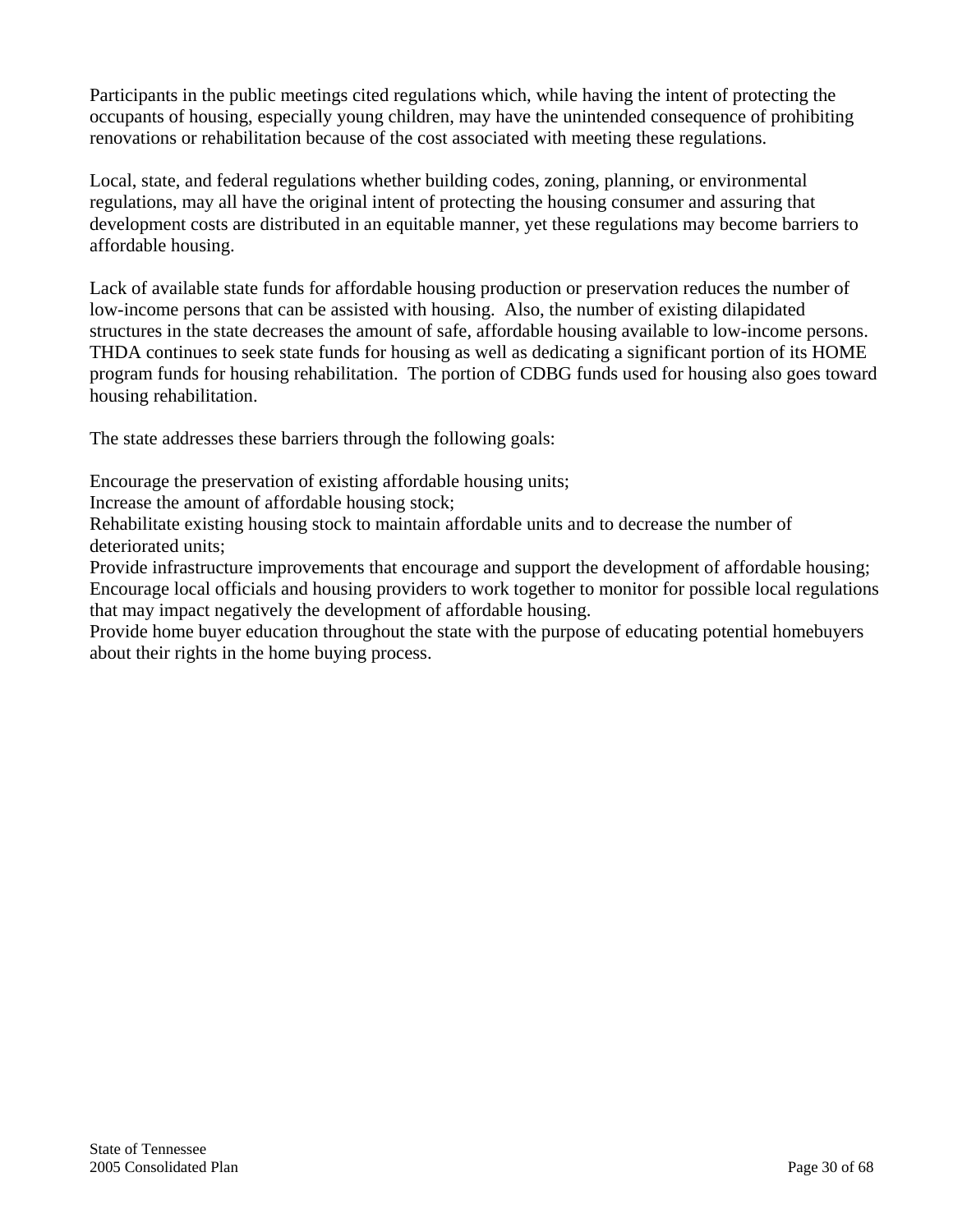### **Homeless Needs and Other Special Needs Populations**

#### **Homelessness**

All 95 counties in the State of Tennessee receive some type of homeless services. The extent and scope of those services vary greatly depending on the area. The services are possible through the Emergency Shelter Grant, Community Service Block Grant program, and through McKinney Act Funds used in a variety of programs in the state. The vast majority of homeless shelters and services are found in the large cities and metropolitan areas. The scope of services received by homeless populations in the state include: emergency shelters, transitional housing, domestic violence shelters, food pantries, supportive services, crisis hotlines, congregate meal sites, and programs for homeless children.

The need for housing and support services for the homeless and other special needs populations is apparent. The U.S. Conference of Mayor's 2004 Homelessness Survey reports that requests for emergency shelter by homeless families increased by 7 percent. According to the survey, the lack of affordable housing is the leading cause of homelessness. Other causes include mental illness and lack of support services, substance abuse and lack of support services, low-paying jobs, unemployment, domestic violence, and prisoner reentry.

The *Homelessness and Poverty in America Report,* of the National Law Center on Homelessness and Poverty, provides the following data regarding the homeless population: 25-40% work, 37% are families with children, 25% are children, 25-30% are mentally disabled, 30% are veterans, and 40% are drug or alcohol dependent. In addition almost all are in need of healthcare and other types of services.

Rural homelessness may be somewhat different from urban homelessness, according to the National Council on Homelessness. Rural areas have fewer shelters, and people experiencing homelessness are less likely to live on the street or in a shelter. Rather, they are more likely to live in a car or camper or with relatives in overcrowded, substandard conditions. For this reason, they may be more difficult to document.

Housing providers attending the Consolidated Plan public meetings reported similar instances of homelessness in Tennessee in both urban and rural areas. Occupancy rates in homeless shelters remain high, especially during the winter months. Providers continue to see women with mental illnesses seeking shelter care, women with children who have special developmental needs, and working poor families unable to afford food and shelter. Providers also noted the need for emergency and transitional housing for ex-offenders, and for youth aging out of foster care, a population not recognized in the past as at risk for homelessness, or in need of support services. The participants also noted that in small towns and rural areas of the state, fewer shelters and services exist; therefore, transportation to services is an added difficulty to those providing services in rural areas. While homelessness has been thought of as an urban problem, not a rural one, service providers attending the public meetings did report a change in this perception on the part of local officials.

Agencies receiving assistance through the Emergency Shelter Grant program continue to report the need to accommodate families with children. The vast majority of shelters in Tennessee cannot accommodate family units, thus the families encounter further disruption in their lives when fathers/husbands must be sheltered apart from their wives and children. Agencies also report increasing numbers of homeless persons with mental illness and drug/alcohol problems for which placement options are limited.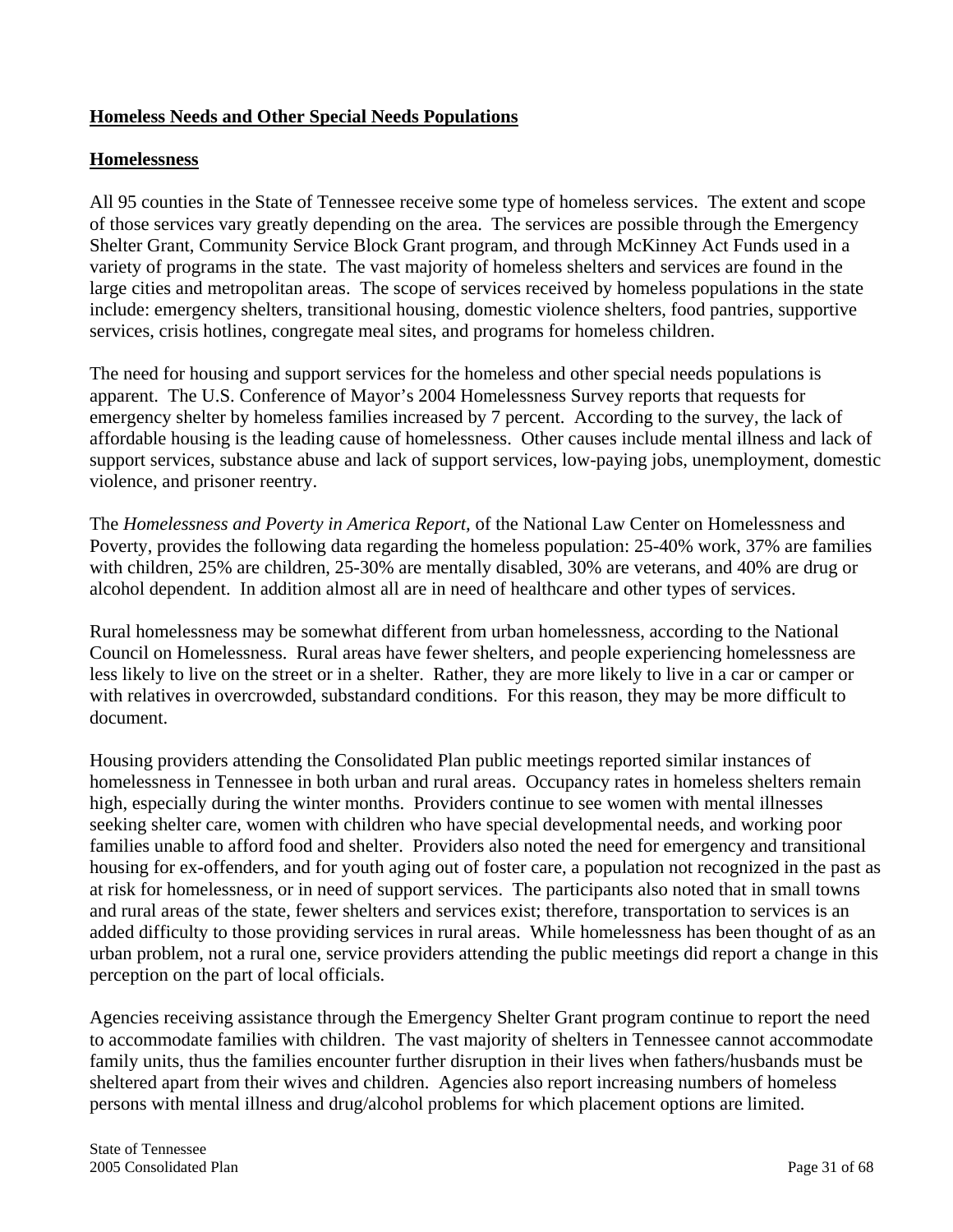According to information provided by the State of Tennessee Department of Education, 2004 *Education for Homeless Youth Report*, 5,831 homeless children/youth are enrolled in public schools. The majority of these children, 3,330, or 57%, are in K-5 school level, and 1,369 or 24%, are in school level 6-8. The report states that 2,763 (47%) of these youth indicated that the primary night time residence is a shelter, and for 2,269 (38.9%) doubling-up is the primary nighttime residence.

It is important to note that the homeless youth program uses McKinney Act dollars that allow children/youth who are doubled or tripled up with other families to be counted as homeless. HUD guidelines however, do not allow persons doubled up to be counted as homeless. The following were reported as major needs for homeless children: Remedial help/tutoring, free lunch/breakfast, medical services, counseling, transportation, school supplies, parent training/involvement, case management, transportation, records transfer, and pre-school programs.

In December 2004, the Governor's Interagency Council on Homelessness was created by executive order. The Council is comprised of the governor and state agencies dealing with children, corrections, education, health, persons with disabilities, veterans affairs, and housing. Members also include representative of three continuum of care agencies. The council is charged with "developing a long term plan to effectively address the homelessness challenge in Tennessee."

In January 2005 the first state wide homeless count took place and the results will be available and part of the first report to the Governor in June 2005.

HUD Table 1A for the State Consolidated Plan represents the most current information available and is compiled from the local and regional Continuum of Care strategy areas within Tennessee in 2004. At the time of this count, all but 16 counties in the state were represented. Of these 16 counties, six are in Middle Tennessee: Stewart, Houston, Cheatham, Dickson, Humphreys, and Moore; ten are in East Tennessee: Morgan, Campbell, Claiborne, Grainger, Hamblen, Jefferson, Cocke, Sevier, Blount, and Monroe. In six of the 16 counties, the poverty rate is above 15.0 % and in two of those six counties, Campbell, and Cocke, the poverty rate is above 20.0%. It should be noted that all but three Tennessee counties are now represented in a continuum organization.

Data presented in Table 1 A indicates that the greatest unmet need is Permanent Supportive Housing for both Individuals and for Persons in Families with Children. Within the homeless population, individuals account for the largest number of homeless persons. Those with Chronic Substance Abuse and those who have Serious Mental Illness account for the largest number of persons within the homeless subpopulations. These needs were supported by the comments of housing and service providers attending the public meetings.

The Department of Human Services uses available ESG funds to provide for the development of increased homeless services statewide. The Department's ESG small city set-a-side has led to an increase in local resources for homeless programs. Cities such as Jackson, Clarksville, and Johnson City now use CDBG funds to match ESG or to supplement ESG-funded activities. The \$100,000 unmatched portion of ESG funds is allocated for a statewide prevention project to provide housing assistance for persons being discharged from mental health facilities and/or other institutions with no subsequent housing plan identified.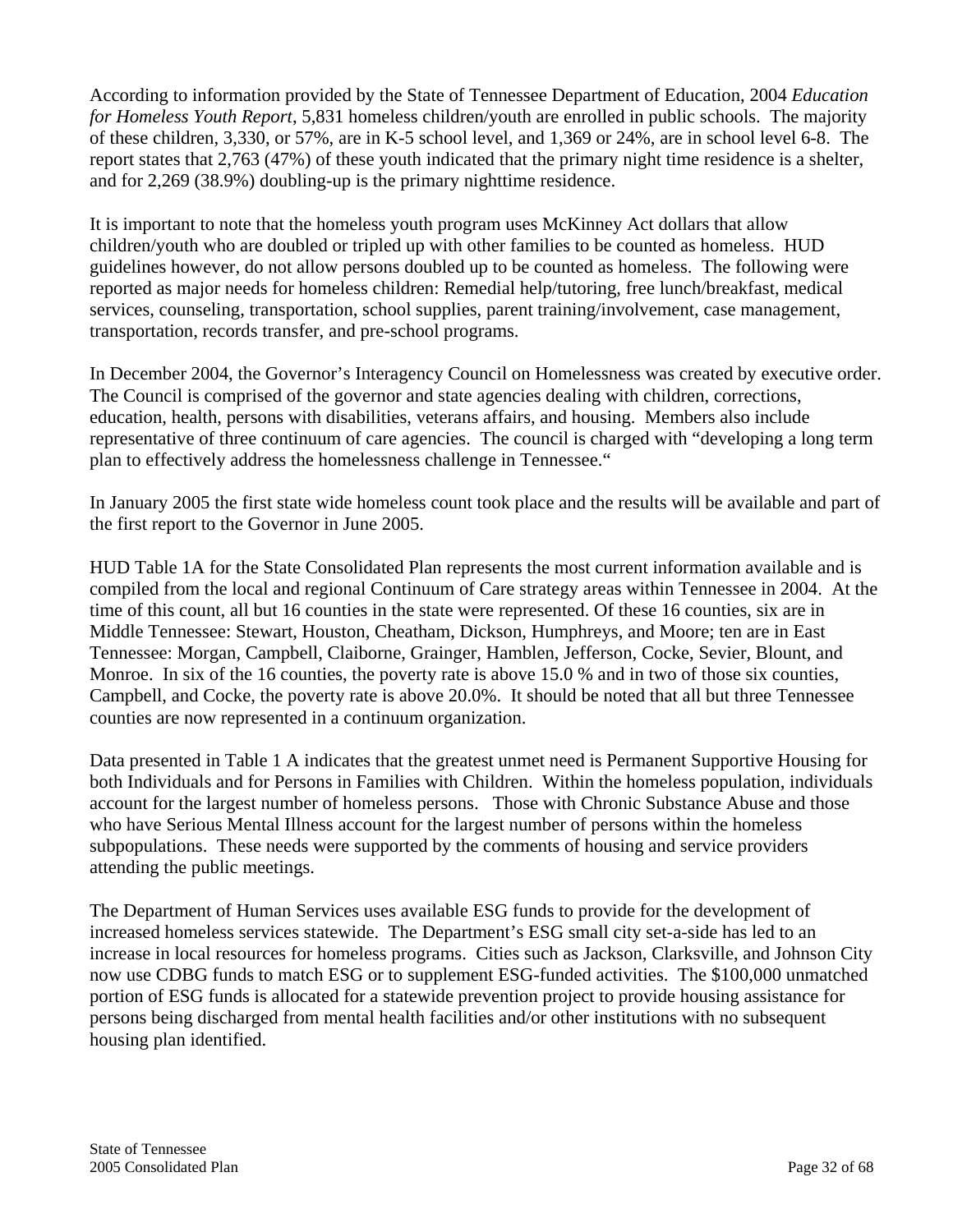### **HUD TABLE 1 A**

#### **Continuum of Care: Housing Gaps Analysis Chart**

| <b>Current</b> | <b>Under</b>               | Unmet |
|----------------|----------------------------|-------|
|                | Inventory in   Development | Need/ |
| 2004           | in 2004                    | Gap   |

|                |                                     |       | <b>Individuals</b> |       |
|----------------|-------------------------------------|-------|--------------------|-------|
| <b>Example</b> | <b>Emergency Shelter</b>            | 100   | 40                 | 26    |
|                | <b>Emergency Shelter</b>            | 2,412 | 22                 | 234   |
| <b>Beds</b>    | <b>Transitional Housing</b>         | 1,285 |                    | 453   |
|                | <b>Permanent Supportive Housing</b> | 782   | 264                | 1,276 |
|                | Total                               | 4,479 | 286                | 1,963 |

|             |                                     |       | <b>Persons in Families With Children</b> |       |
|-------------|-------------------------------------|-------|------------------------------------------|-------|
|             | <b>Emergency Shelter</b>            | 855   | 42                                       | 355   |
| <b>Beds</b> | Transitional Housing                | 1.021 | 107                                      | 449   |
|             | <b>Permanent Supportive Housing</b> | 534   | 20                                       | 482   |
|             | ™otal                               | 2.410 | 169                                      | 1.286 |

#### **Continuum of Care: Homeless Populations and Subpopulations Chart**

| <b>Part 1: Homeless Population</b>                       |                  | <b>Sheltered</b>    |                    | <b>Total</b> |
|----------------------------------------------------------|------------------|---------------------|--------------------|--------------|
|                                                          | <b>Emergency</b> | <b>Transitional</b> |                    |              |
| <b>Example</b>                                           | 75(A)            | 125(A)              | 105(E)             | 305          |
| 1. Homeless Individuals                                  | 1,973            | 1,292               | 1,250              | 4,515        |
| 2. Homeless Families with<br>Children                    | 219              | 306                 | 111                | 636          |
| 2a. Persons in Homeless<br><b>Families with Children</b> | 644              | 898                 | 345                | 1,887        |
| <b>Total</b> (lines $1 + 2a$ )                           | 2,617            | 2,190               | 1,595              | 6,402        |
| Part 2: Homeless<br><b>Subpopulations</b>                |                  | <b>Sheltered</b>    | <b>Unsheltered</b> | <b>Total</b> |
| 1. Chronic Homelessness                                  |                  | 676                 | 443                | 1,119        |
| 2. Seriously Mentally III                                |                  | 1,160               |                    |              |
| 3. Chronic Substance Abuse                               |                  | 2,132               |                    |              |
| 4. Veterans                                              |                  | 982                 |                    |              |
| 5. Persons with HIV/AIDS                                 |                  | 162                 |                    |              |
| 6. Victims of Domestic Violence                          |                  | 641                 |                    |              |
| 7. Youth                                                 |                  | 76                  |                    |              |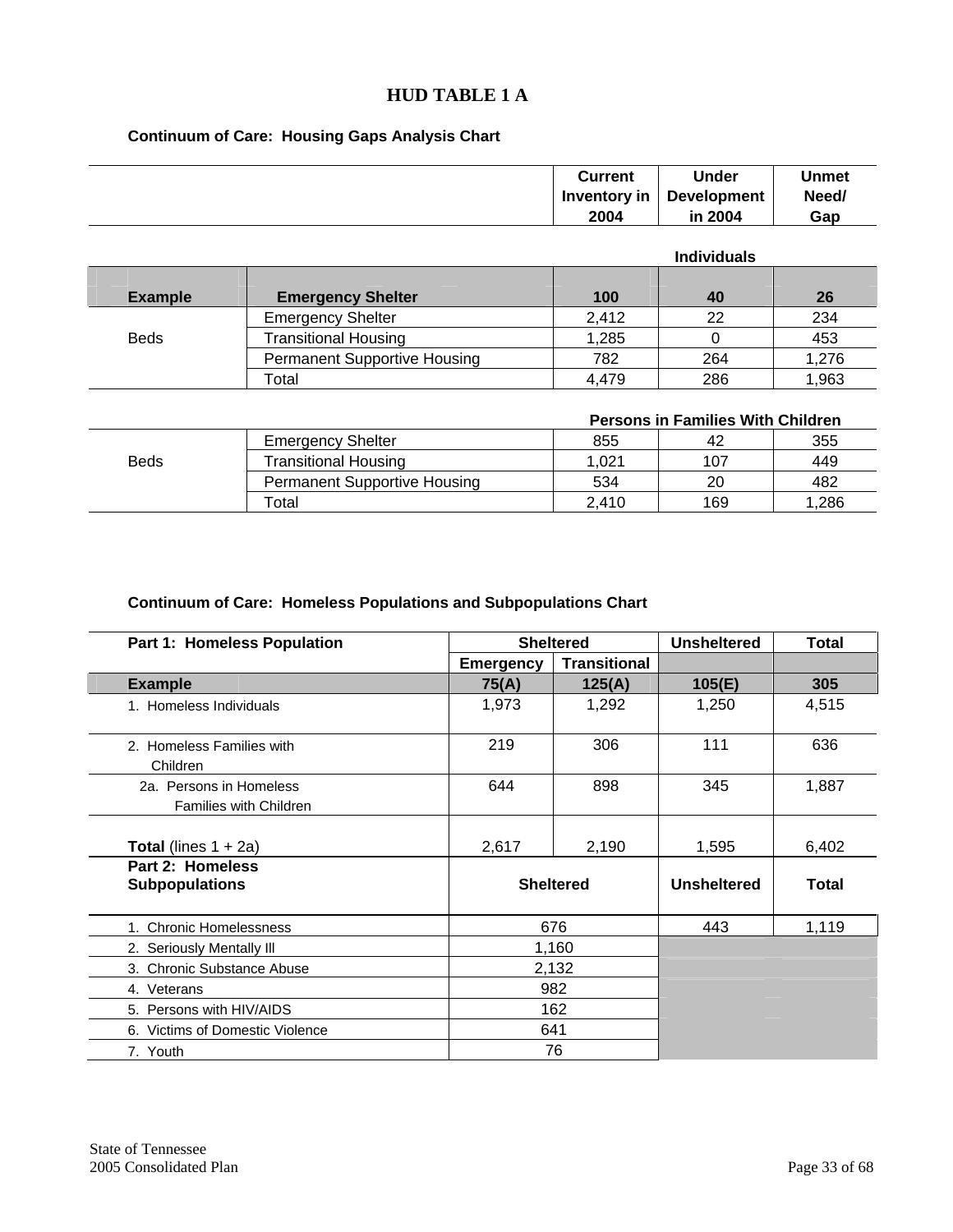### **Continuum of Care**

Since 1987 and the beginning of the McKinney Act, the policy of the State of Tennessee has been to support local decision-making in providing and developing new homeless services. Between 1987 and 1991 the State funded a full-time Homeless Coordinator position to lay this groundwork and help build local capacity. Throughout the HUD consolidation of housing and homeless State Plans, the emergence of the HOME program, and the evolution of the various McKinney Act supportive housing programs into the Continuum of Care, the State of Tennessee position has remained one of support of local, communitybased supportive housing solutions.

In January 2002, Tennessee Housing Development Agency (THDA), the Tennessee Department of Mental Health and Developmental Disabilities (MHDD), and Tennessee Department of Human Services (DHS) met with officials of the U. S. Department of Housing and Urban Development and over 50 local and regional organizations from across the state to begin a conversation regarding a statewide continuum of care. As a result of this meeting, MHDD committed the resources of the Regional Housing Facilitators to coordinate regional Continuum of Care plans to be developed state-wide for persons with mental illness. The service area of Buffalo Valley, Inc. which had previously covered 80 counties of the state, was reduced to two areas of middle Tennessee so that that organization could better provide services.

As of this writing, eleven Continuum of Care organizations are active in the state: the four large urban areas of Memphis, Nashville, Chattanooga, and Knoxville; and seven regional organizations, each providing Continuum of Care services in areas outside of the four urban areas. At this time, all but three counties in the state are covered by a Continuum of Care organization.

#### **Persons at Risk for Homelessness**

Although the economy in the state continues to improve with low unemployment, many persons in the state remain at risk for homelessness. Many of those persons at risk for homelessness share similar characteristics:

- Single heads of household
- Low levels of education
- Unemployment/Under Employment
- Live in substandard housing units
- Are unable to afford adequate healthcare
- Experience mental illness and/or substance abuse
- Lack the necessary support services
- Pay 30 to 70 percent of their income to cover housing cost
- Are female

One of the greatest potentials for homelessness is the inability to pay rent or utility bills. Required payments of deposits for rental units and utilities intensify if a low-income family tries to move. Another related risk factor is the lack of affordable housing. Approximately 212,548 Tennessee households with income less than 30% of the median income have housing cost burden of over 50%.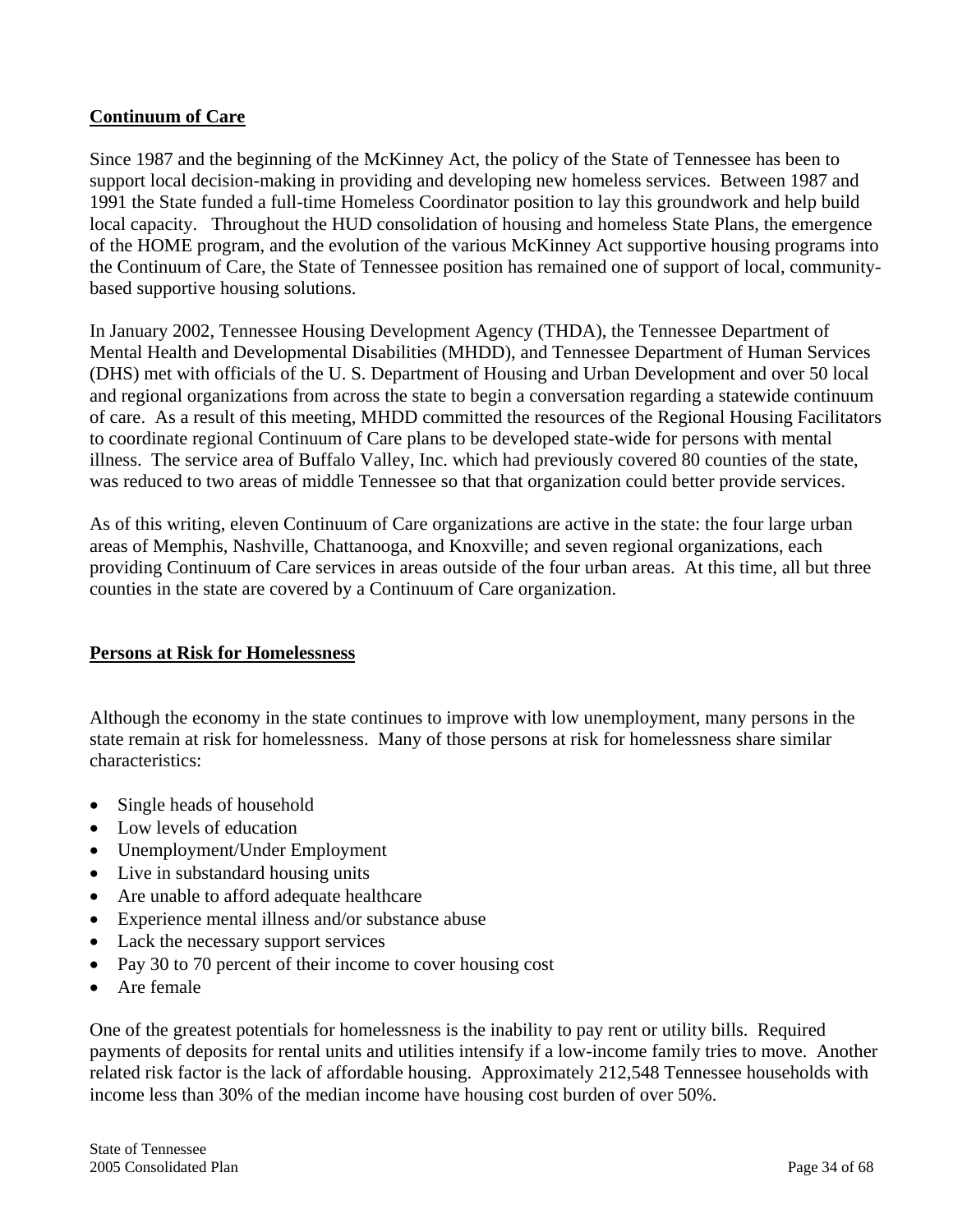Almost half of all renters with incomes less than 30% of median have a housing cost burden of over 50%. (Table 4 ) Almost three-quarters of the homeowners with incomes at 0-30% of median, with a mortgage, have a housing cost burden of over 50%. ( Table 7)

Rural homeless are especially affected by these factors including the lack of jobs or inadequate transportation to employment opportunities, the absence of safe, sanitary affordable housing, and other economic and personal problems.

The issue of persons at risk for homelessness in the state is addressed through the use of homeless prevention funds provided through the Emergency Shelter Grant Program. The State of Tennessee Workforce Investment Plan has the potential to assist those persons at risk for homelessness by providing the necessary housing, transportation, child care, and job training related supports needed to assist families.

Even with these efforts, homeless providers in small cities and rural areas continue to face the issue of inadequate funding streams as well as difficulty meeting the state match requirements for funds. The state must work with communities to improve local efforts to address homelessness through bringing together groups that can serve this population by combining resources. The state must also explore alternative methods for providing match dollars for homeless providers so that their funds can be used for much needed services, facilities and staff.

#### **Other Special Needs**

### **Developmental Disabilities**

The state-level authorizing legislation for services for people with mental retardation and developmental disabilities (MR/DD) is Title 33. There are also many Federal-level laws that speak to the delivery, design, and accessibility of services and supports for people with MR/DD. For example, the Fair Housing Act, the Americans with Disabilities Act, the Vocational Rehabilitation Act, the Developmental Disabilities Assistance and Bill of Rights Act, and the Individuals with Disabilities Education Act. These laws, whether at the state- or federal-level, have allowed for the development of principles that guide services and supports to people with MR/DD.

It is relevant to summarize key aspects of these principles, as they have a tremendous impact on the delivery of housing, residential, day, and employment services in the MR/DD field. First, disability is a natural part of the human experience. Disability does not diminish a person's right to live independently, to exert control and choice over their lives, or to fully participate in and contribute fully to their communities. Second, individuals with MR/DD often require lifelong community services, individualized supports, and other forms of assistance that are most effective when provided in a coordinated manner. Third, it is important to provide people with the information, skills, opportunities, and support to make informed choices about their lives, live in homes and communities in which they can exercise their full rights and responsibilities as citizens, and pursue meaningful and productive lives. Lastly, a key principle guiding services and supports in the area of housing to people with MR/DD is that housing related activities, be they advocacy, capacity building, or systemic change activities, should result in individuals with MR/DD having access to and use of housing and housing support services in their community, including assistance related to renting, owning, or modifying an apartment or home.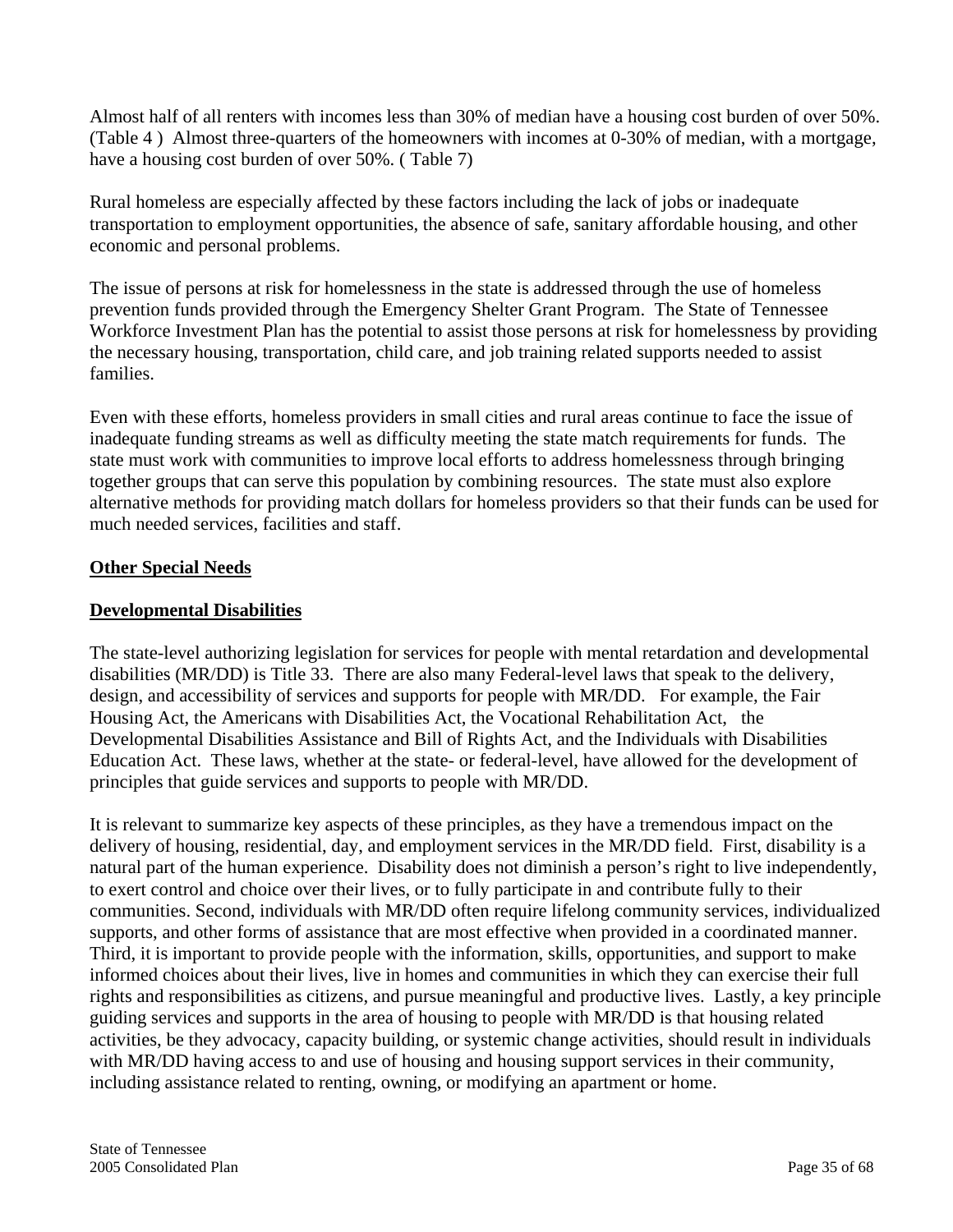Currently, services to people with developmental disabilities (other than mental retardation) are to be provided through the Department of Mental Health and Developmental Disabilities (DMHDD). However, for the last several years the DMHDD has been unable to provide these DD services, as there has been no money allocated through the legislative budget process. For people with mental retardation, services are provided by the Department of Finance and Administration, Division of Mental Retardation Services (DMRS). DMRS is currently dealing with a number of issues, including several law suits and a temporary injunction on their Home and Community Based Services Waiver (HCBS) (better known as the Medicaid Waiver). This temporary injunction does not allow DMRS to add any new people to the HCBS Waiver, unless they are in an urgent or critical situation (for example, about to become homeless).

The Waiting List lawsuit has been settled. In response to the settlement agreement the DMRS has developed a new Medicaid Waiver program for persons who have been waiting for services (i.e., been on the waiting list). This Waiver has been approved by CMS and enrollment is now open.

The DMRS delivers community-based services through three regional community services offices. The regional offices are situated in the grand divisions of the State: West, Middle and East Tennessee. Community-based services are provided by DMRS through contracts with private providers/agencies. Examples of community based services include residential services (supported living, residential habilitation), day services (community participation), supported employment services, personal assistant services, respite, transportation services, and therapeutic and nursing services (OT, PT). Facility-based services are provided by DMRS through three state-operated Intermediate Care Facilities for people with mental retardation, one in each of the three grand divisions of the state. These facilities provide residential, day and therapeutic services at a state owned and operated facility.

Census 2000 estimates that there are 1,149,693 Tennesseans with disabilities. Of that, accepted national rates of disability indicate that one in five, or 20%, are estimated to have a developmental disability. Therefore, 229,938 Tennesseans are estimated to have a developmental disability. The Tennessee Council on Developmental Disabilities reported in its August 15, 2004, State Plan Update submitted to the Administration on Developmental Disabilities the following waiting list information for Tennessee:

- 1) 4,321 families on the Family Support waiting list;
- 2) 3,220 people on the Division of Mental Retardation Services waiting list; and
- 3) 900 people currently waiting for DMRS residential services.

There are several categories that are tracked regarding the DMRS Waiting List. They include: crisis, urgent, and active. The following reflects the breakdown by region of the number of people in the Active and Urgent categories of the Waiting List.

| <b>Region</b>          | <b>Active</b> | <b>Urgent</b> |
|------------------------|---------------|---------------|
| East                   | 310           |               |
| Middle                 |               |               |
| West                   |               |               |
| <b>Statewide Total</b> | 770           | 183           |

The following shows a breakdown of the residential services offered by the DMRS, and the total number of people served in each service category.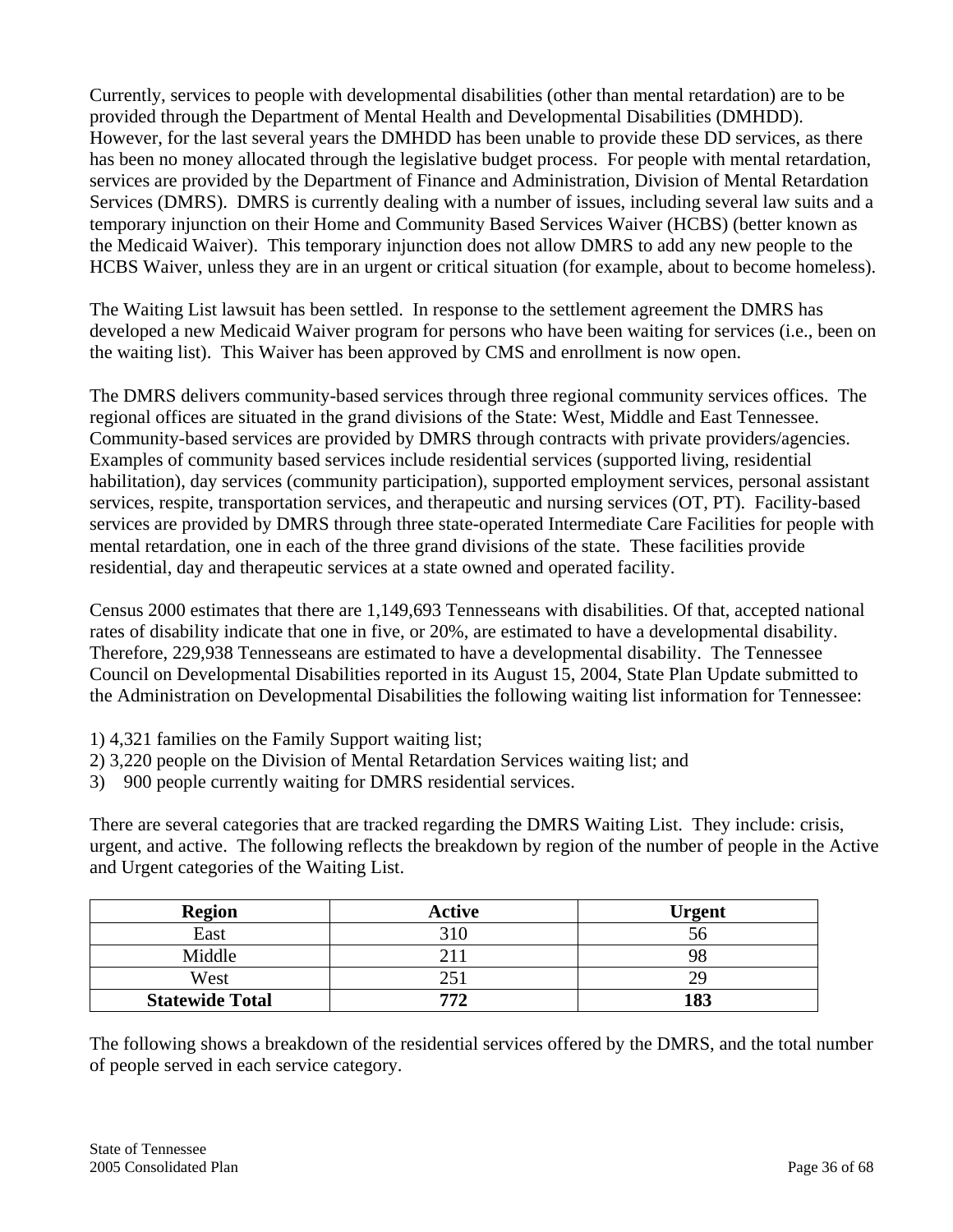| <b>Housing Related Services</b>          | <b>Total People Served</b> |
|------------------------------------------|----------------------------|
| <b>Rental Assistance</b>                 | 951                        |
| <b>Family Based/Foster Care</b>          | 230                        |
| <b>Residential Habilitation</b>          | 1,083                      |
| Supported Living/Semi-Independent Living | 2.194                      |

Any individual who is a member of either the Remedial Order or the Settlement Agreement has the opportunity to receive up to \$450 per month in assistance, based on their rental expenses. DMRS also pays for home modifications, for furniture.

It should be noted that over the last several years, the DMRS has conducted Gaps in Service Forums across the State in order to determine what the needs are in counties and regions of the State. Residential services in general have always made the list of services requiring an increase in availability.

The Tennessee Council on Developmental Disabilities, developed in collaboration with the Vanderbilt University Kennedy Center, and then funded the Disability Pathfinder Information and Referral (I&R) Office at Vanderbilt University. According to their data tracking of all I&R inquiries, requests for "housing" information have been in the top five most needed service category for each quarter the last seven years, however specific data has been collected for five years. The following information reflects the number of housing requests from July, 1997 to July, 2004.

| 1999-2000 | 2000-2001 | 2001-2002 | 2002-2003 | 2003-20004 | TOTAL |
|-----------|-----------|-----------|-----------|------------|-------|
|           |           |           | 113       | 93         | 438   |

# **Persons with AIDS/AIDS Related Illnesses**

According to the State Department of Health, AIDS cases in the State of Tennessee have been reported since 1982 and HIV has been reported since 1992. In the State of Tennessee Statewide Coordinated Statement of Need, the following statistical information is provided on the AIDS population in the state. Currently, 16,708 people are known to be living with AIDS/HIV in the state. Of these reported cases, 10,920 (65.4%) have been diagnosed with AIDS and 5,768 (34.6%) are HIV infected only. The larger metropolitan areas show higher percentages of infections than rural areas. However, all counties in Tennessee have at least one reported case of AIDS and HIV.

Seventy-eight percent (78%) of people known to be living with AIDS/HIV are men and twenty-two percent (22%) are women. Fifty-five percent (55%) are African Americans and forty-three percent (43%) are Caucasian: two percent (2%) are Hispanic and slightly less than one percent (<1%) are Native American, Aleutian/Eskimo or Asian Pacific Islander.

Approximately fourteen percent (14%) are age 15-24, thirty nine percent (39%) of persons living with AIDS/HIV are age 25-34, thirty percent (30%) are age 35-44, and eleven percent (11%) are age 45-54. Less than one percent  $\left(\langle 1\% \right)$  are 13 years of age or less.

Based upon this information and comments from the public meetings, housing and utility assistance; support services, greater fair housing –related education and public education and prevention, and case management are critical needs for this population, most of whom are low- and very low-income.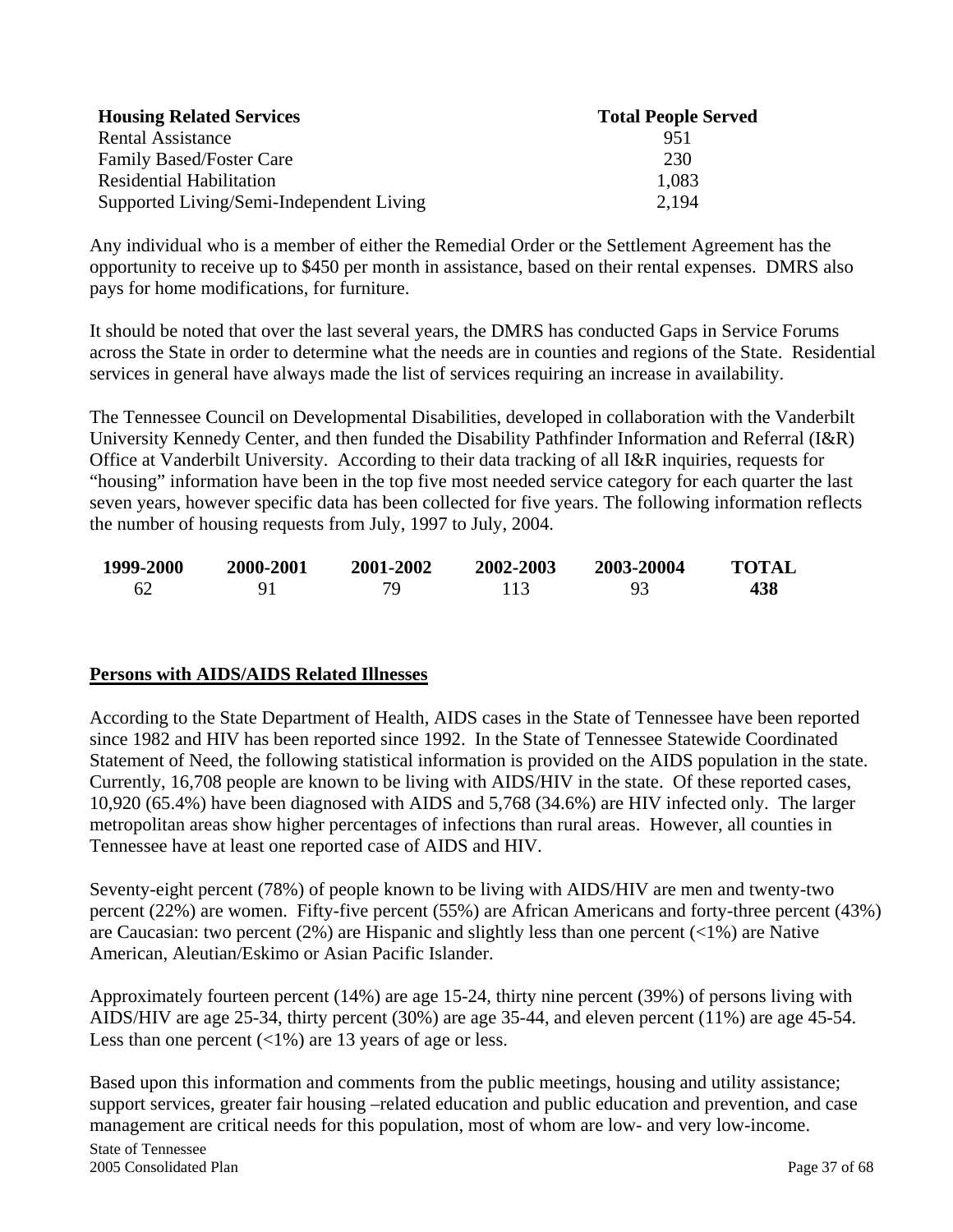# **Elderly**

As previously discussed, both the elderly and disabled are prone to higher incidence of housing problems. Those who are 75 years of age and older are the most vulnerable to housing problems.

According to the Tennessee Commission on Aging and Disabilities (TCAD), Tennessee State Plan on Aging, between 1990 and 2000, the state experienced growth in older populations. The "over 60" population grew to 942,620, a 13.2% increase; the "over 75" in age increased to 320,459, or 22.6% and the "over 85" group increased to 81,465, a 39% increase. The aging of the population has implications for service needs as well as housing needs, as was reflected at each public meeting held for preparation of this plan.

Important to note in the planning process is that at all eight public meetings held in the fall of 2004, affordable assisted living was discussed as an important need in communities throughout the state.

#### **Priority Non-Housing Community Development Needs**

The primary goal of community development is to create a better overall quality of life for everyone in the community. For the purposes of this plan, activities such as public utilities and sanitation, economic development, health and protective services for low and moderate income persons are considered.

The state used two methods of determining needs and priorities for this area, surveys and community meetings, both of which give persons the opportunity to discuss community development needs and provide feedback.

In July 2004, the Tennessee Department of Economic and Community Development (ECD) distributed a questionnaire to 700 organizations consisting of local governments and organizations with relationships to the state Small Cities CDBG program. The purpose of the survey was to solicit information regarding the administration of the Small Cities CDBG program to ensure that the program continues to meet local needs. The state also conducted follow-up mailings, and staff met with the nine development districts to encourage participation. This effort resulted in 234 responses to the survey, an overall response rate of 33.4%, with 118, or 51%, from local elected officials and 116 responses, which is 49%, from individuals with a relationship to the CDBG program. Appendix 3 contains the survey results.

Respondents were asked to apportion 100 points among the type of projects traditionally submitted for funding and those types of projects which have been discussed for funding in previously held public meetings. Respondents were also given the opportunity to identify other types of projects not specifically identified. The following presents the results along with a comparison to the results of the 1999 survey.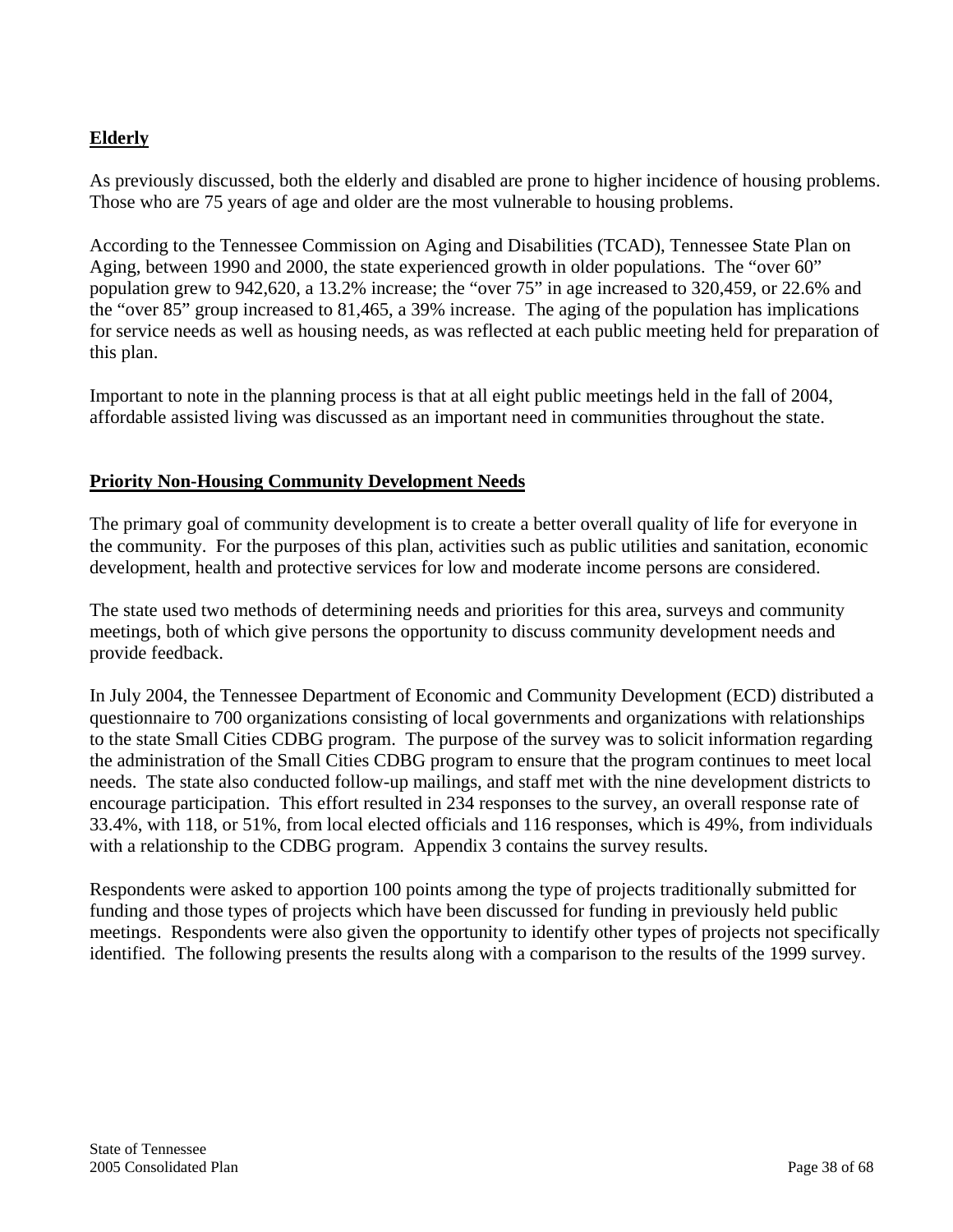| Category                        | 1999 Percent | 2004 Percent |
|---------------------------------|--------------|--------------|
| Water and Sewer Systems         | 19           | 18           |
| Water and Sewer Line Extensions | 18           | 18           |
| Economic Development            | 16           | 17           |
| <b>Fire Protection</b>          | 10           |              |
| Housing Rehabilitation          |              | 8            |
| Recreation                      | 6            |              |
| Drainage/Flood Control          | 6            |              |
| <b>Emergency Equipment</b>      |              |              |
| <b>Community Centers</b>        |              |              |
| <b>Health Clinics</b>           |              |              |
| Micro-Enterprise Development    |              |              |
| Other                           |              |              |

The public meetings held as part of preparation for the plan were also used in determining priorities for non-housing community development activities. Comments on priorities for community development needs were consistent with the survey. Local officials and affordable housing providers reported that the absence of potable water and sanitary sewer service in small towns and rural areas of the state can be a barrier to developing affordable housing. The absence of the services can threaten the health of persons living in these communities. Providers of services for homeless prevention programs expressed requests for CDBG activities to be extended to homeless prevention activities. The state notes that activities for homeless individuals are eligible under the Community Livability portion of CDBG funds. Homeless providers are encouraged to work with local governments to have applications submitted to CDBG for homeless programs under this category.

Participants in both the survey and the public meetings indicated other community development needs such as rural fire protection, drainage, community centers and health clinics. The state allows local governments to assess their local needs when submitting an application for funding in the Small Cities CDBG program.

Further evaluation of needs for non-housing community development programs may be demonstrated by the results of an ongoing study by the Tennessee Advisory Commission on Intergovernmental Relations (TACIR). Created by state enabling legislation in 1978, TACIR was charged by the Tennessee General Assembly in 1996 to develop and maintain an inventory of public infrastructure needs, "in order for the state, municipal and county governments of Tennessee to develop goals, strategies and programs which would improve the quality of life of its citizens, support livable communities and enhance and encourage overall economic development in the state. (Public Chapter 817, Acts of 1996)

In March 2004, TACIR released the second statewide inventory of public infrastructure improvement needs, Building Tennessee Tomorrow. The study, based upon information provided by local and state agencies, reported a grand total of \$21.6 billion in public infrastructure needs, a \$7.8 billion increase over the first inventory published in 2000. Water and wastewater needs totaled nearly \$3.0 billion or fourteen percent of the grand total. While the inventory includes city, county, and state government estimates, 41% and 22% of the total estimated costs are for city and county governments, respectively. Transportation and education costs account for most of the state cost. The full report is available on the web at www.state.tn.us/tacir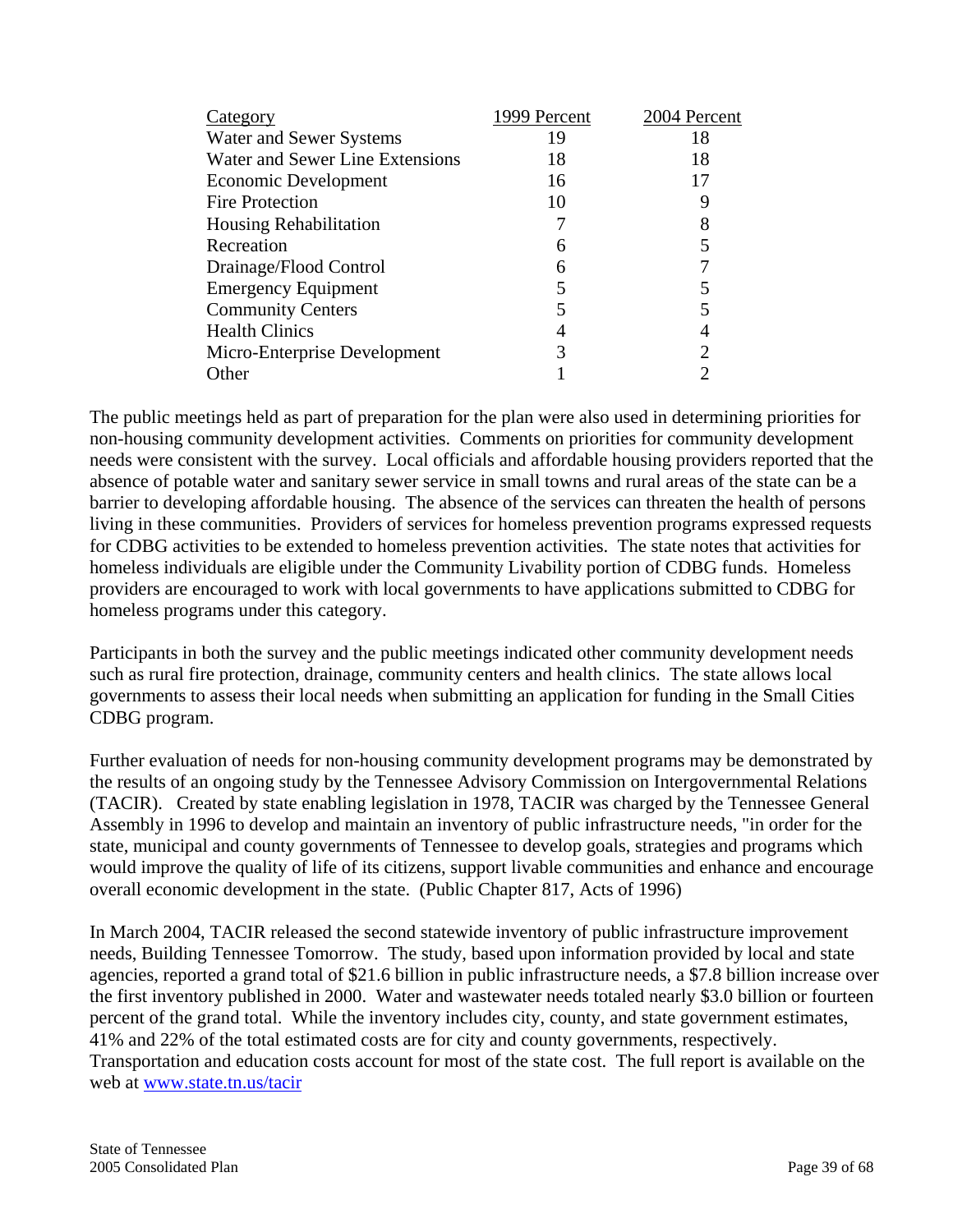The following chart demonstrates the water and wastewater needs as a portion of the total infrastructure needs in the state as reported by TACIR.



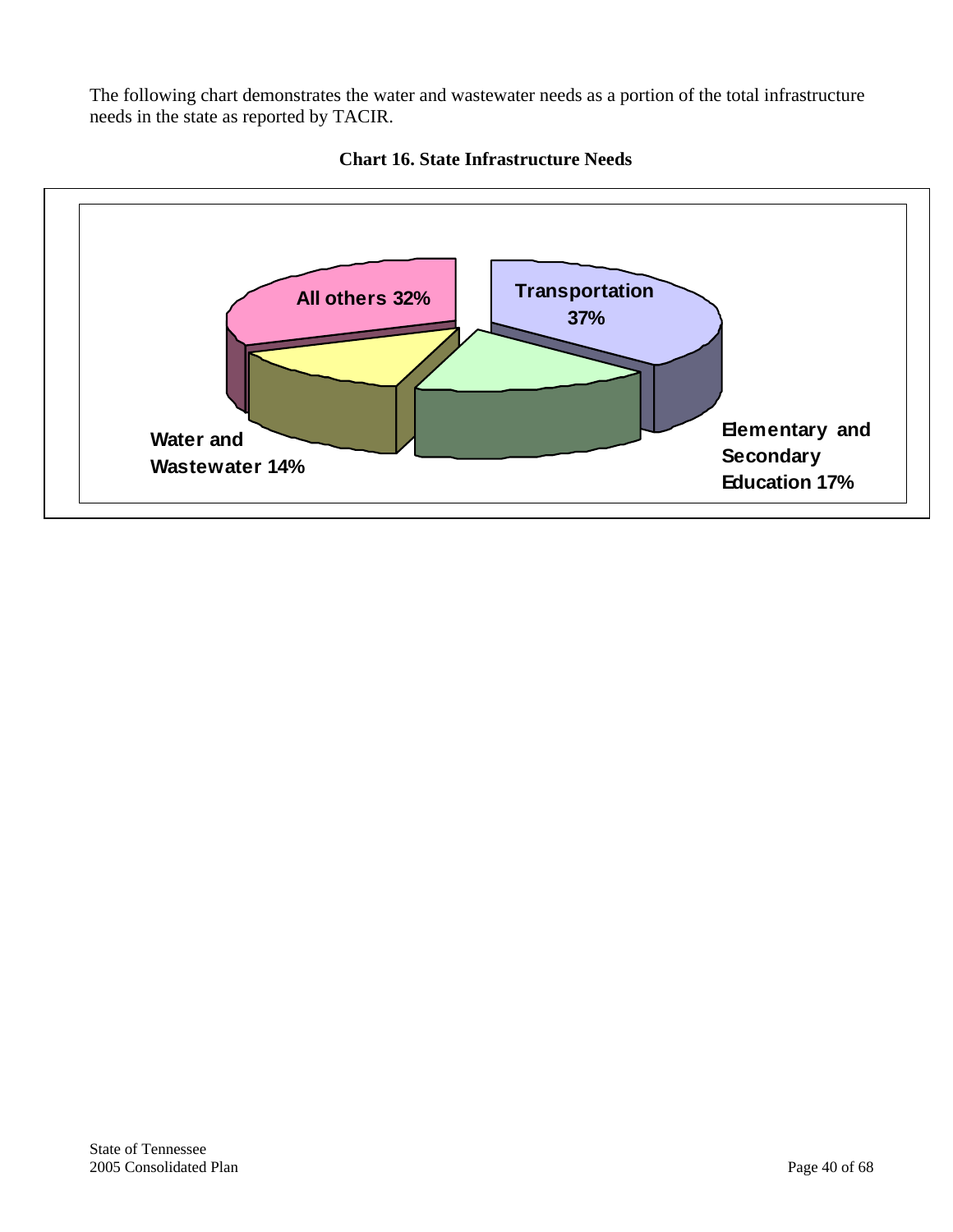# **Part III. Housing and Community Development Strategic Plan**

#### **Design of the Strategic Plan and Priorities**

The strategic plan was designed around the premise that the state's plan must be reflective of the multiplicity of needs found throughout the state, allowing communities the flexibility (where possible) of applying for available funds based on community priorities. In an attempt to establish these priorities, the state conducted surveys and public meetings requesting that communities give their priorities for use of Consolidated Plan funds in the state. Public meetings were held in local communities giving residents and organizations the opportunity to provide input on community needs. Dollar amounts were designated within programs to be reflective of the larger percentage of requests for funds in the state. The state recognizes, however, that because available funds are limited, many persons or groups within the state will not be funded even though their project is worthwhile and benefits those persons in need in the state.

The following are priorities for funding. The state will utilize its funding dollars at a higher priority in these areas.

Priorities for all Consolidated Plan efforts are for individuals who are low-and very low-income, from 0- 50% of the median income. Although the HOME and CDBG programs serve moderate- income individuals up to 80% of median, these populations are not listed as high priority in all areas. Additionally, priority levels are based on specific data discussed in the need assessment relative to housing cost burden, population of persons living below poverty, community needs surveys, and economic and housing market conditions. Please note that program specific priorities and how they address state priorities are listed in the action plan's method of distribution section. While the information below provides a summary of state priorities, it is important to note that not all program funds support each individual priority. The time line for completion of the action steps is a yearly cycle which coincides with the state fiscal year beginning July 1, 2005 through June 30, 2006, and each subsequent year through June 30, 2010.

#### **Housing**

#### **Preserve Affordable Housing Stock, Increase the Amount of Affordable Housing, and Increase Homeownership Opportunities**

#### Action Steps

- Preserve affordable housing stock through housing rehabilitation targeted toward low-, very low-, and moderate-income populations in the state.
- Encourage the production of multifamily housing to serve low-income individuals in the state.
- Target funds toward housing for the elderly with emphasis on handicapped accessibility.
- Encourage the preservation of 2-3 bedroom affordable housing for low-income families in the state.
- Increase/Maintain the number of housing facilities in the state for homeless individuals.
- Increase the homeownership rate, especially among lower income and minority households.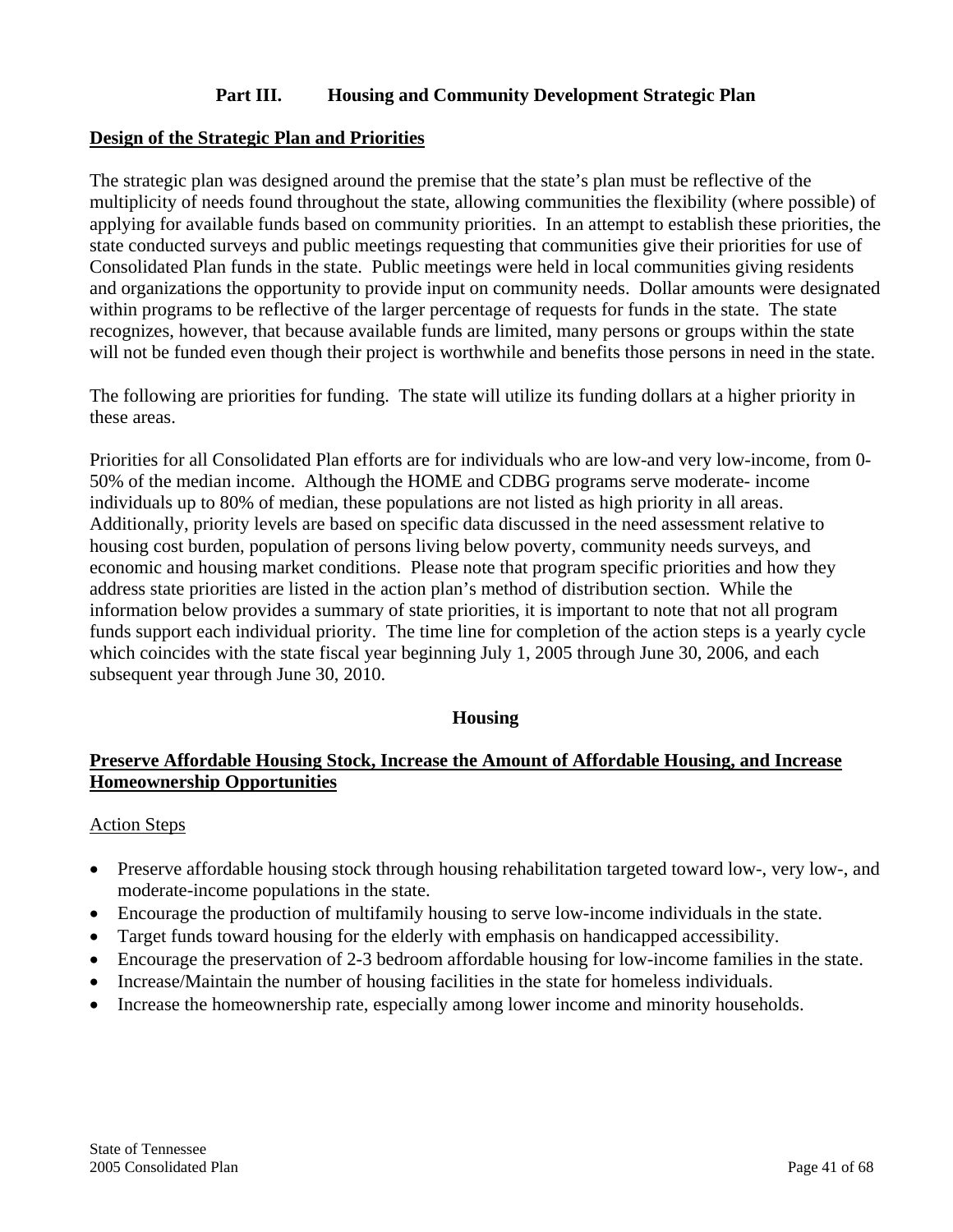### **Non-Housing Community Development**

#### **Provide for the viability of communities through insuring infrastructure, community livability, health and safety, and economic development.**

#### Action Steps

- Provide for the safety and well-being of low- and moderate-income families in the state by improving the quality and quantity of water supplies in areas which do not have safe, reliable water sources.
- Provide safe, reliable wastewater services to low- and moderate-income families in underserved areas of the state.
- Provide economic development opportunities through the financing of infrastructure development, manufacturing facilities, and equipment, that support job creation for low and moderate income people.
- General enhancement of quality of life in low- and moderate-income neighborhoods throughout the state.

#### **Provide for the housing and supportive services needs of homeless individuals and other special needs populations.**

#### Action Steps

- Support the acquisition or rehabilitation of facilities to house homeless persons or those at risk for homelessness.
- Provide funds to assist persons at risk for homelessness
- Increase the amount of services provided to mentally ill homeless
- Encourage programs to support children in homeless facilities to receive preventive and emergency medical care as well as other developmental or cognitive services
- Provide supportive services and housing-related services for persons who are HIV positive or have AIDS.

#### **Affirmatively further fair housing and assure access to business opportunities in the state for women and minority-owned business.**

#### Action Steps

- Conduct an Analysis of Impediments of fair housing in the state;
- Convene fair housing and Title VI workshops in the state for local governments, grantees, housing providers, advocates, and consumers;
- Provide Public Service Announcements to the media throughout the state informing citizens of their housing rights;
- Encourage reporting of fair housing violations by making citizens aware of their rights and providing information on access to fair housing advocates and organizations in the state.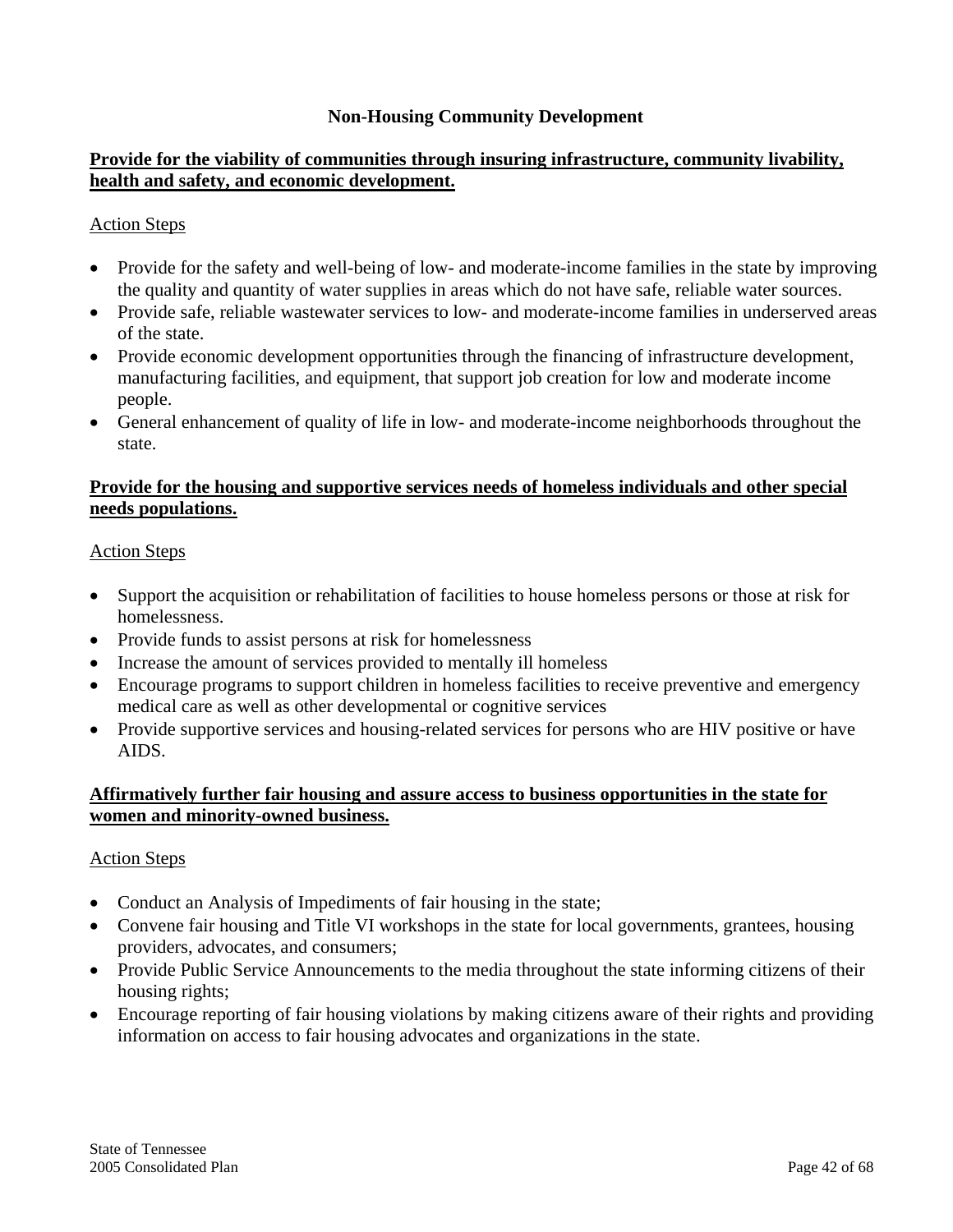### **Performance Measures**

The state will continue to report on program accomplishments toward achieving the strategic priorities of this five-year plan. Each year the annual performance report enumerates the ways in which the four consolidated plan programs, in addition to other state programs, address the priorities of the plan by reporting the resources used, number of units either rehabilitated or constructed, number of low- and moderate-income people served. The state will work with HUD and other agencies to enhance performance accountability.

In addition, our Consolidated Annual Performance Evaluation Report (CAPER) includes and will continue to include the program outcomes that address the objectives of providing for:

- 1. Suitable Living Environment,
- 2. Decent Affordable Housing, and
- 3. Creating Economic Opportunities.

#### **Barriers to Affordable Housing**

As identified previously, barriers to affordable housing exist throughout the state, may vary by area, and may be economic, social, physical, or regulatory. Growth in some areas of the state continues to drive up housing costs so that low and moderate income families and individuals are unable to afford homes. Neighborhood resistance to the development of affordable housing, NIMBYism, may pose a barrier to affordable housing, especially rental housing and housing for the mentally ill. Absence of essential infrastructure, water and wastewater services, may pose a barrier or impediment to the development of affordable housing.

In Tennessee, zoning, building regulations and codes enforcement are all enforced at the local level. In small communities and rural areas, these regulations may be minimal, compared to the large metropolitan areas. No clear defining line exists to determine when, for example, a building code, zoning regulation, or impact fee fails as a public policy to protect the individual housing consumer, or to provide a health or safety benefit, or exists without sound compensating public benefit.

Actions the state may take to combat barriers to affordable housing:

-encourage the rehabilitation or development of essential infrastructure to support housing development for low and moderate income people;

-encourage the development of affordable housing;

-educate housing providers, local officials and citizens about fair housing laws;

-increase the awareness of housing providers and local officials concerning regulations which may pose a barrier to affordable housing.

#### **Lead Based Paint Hazards**

The State of Tennessee addresses hazards of lead based paint in the state through the following programs/initiatives. In May 1999, by state legislation, the Tennessee Department of Environment and Conservation (TDEC) was given the necessary authority to have lead-based paint training in the state. The legislation also gave TDEC the authority to monitor lead abatement in the state to assure that contractors and owners of units comply with applicable laws. The division of solid waste management of TDEC received authorization from the Environmental Protection Agency (EPA) on January 17, 2001, to

State of Tennessee 2005 Consolidated Plan Page 43 of 68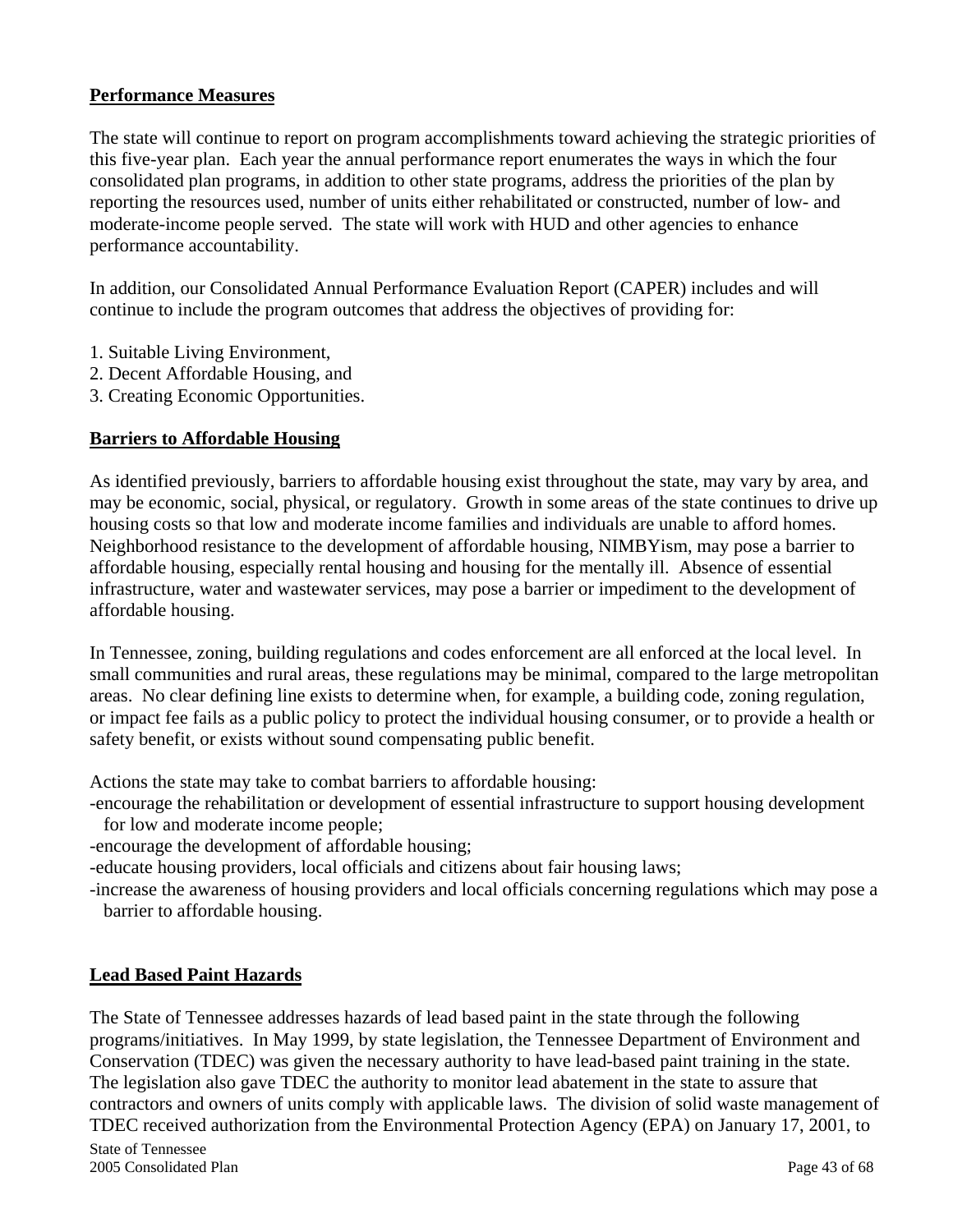administer the program in the state. The state has established guidelines for training of lead-abatement contractors and their workers in the state.

Lead-based paint policies are also in effect for the CDBG and HOME programs in the state. Specifically, grantees must give participants notice of possible lead hazards within the unit when the house is pre-1978, informing them of possible lead dangers. For families with children under age seven, grantees must inspect units that might have lead contamination and provide the necessary abatement or encapsulation activities. Families must be given a federally approved pamphlet on lead poisoning prevention.

The Tennessee Department of Health, Childhood Lead Poisoning Prevention Program, provides lead poisoning information such as lead sources and prevention tips for parents and health care professional. The Prevention Programs requires TennCare, the state health system for uninsured persons, to test children enrolled in the program. The department links with the Tennessee Department of Environment and Conservation's information on lead assessment and abatement programs.

# **Anti-Poverty Strategy**

The anti-poverty strategy is designed to examine how both the CDBG and the HOME programs address the needs of individuals in the state with incomes below 30% of the area median income (AMI). While both the HOME program and the CDBG program serve persons up to 80% of the AMI, it is important to note that both programs recognize the special circumstances faced by low or very-low income individuals and families.

In April 2004, the State of Tennessee, Office of Research of the Comptroller of the Treasury, published *Seeking a Way Out*, a study of poverty in Tennessee that uses data from the 2000 Census and other data. According to this study, approximately 746,789, or 13.5% of all Tennesseans, live in poverty, including 240,796 (17.6%) children and 89,985 (13.5%) elderly. While the state has had a low level of unemployment in the last five years, the reports states that Tennessee industries employed 80,500 fewer persons in manufacturing positions at the end of 2003 than at the start of 2000. Though total employment increased by 27,400 during the same period, many of these jobs are in the service industries which generally pay lower wages. The full report may be viewed at www.comptroller.state.tn.us.

# **Location of Poverty in Tennessee**

As the following map depicts, poverty exists in all 95 counties of Tennessee. Thirty-three counties have a poverty rate of 16% or greater and, of those 33, eleven counties have poverty rates greater than 20%. Poverty rates range from a high of 33.1 percent in Lake County to a low of 4.8 percent in Williamson County.

The following map indicates that poverty rates are higher in east Tennessee along the Kentucky border and in parts of southwest Tennessee.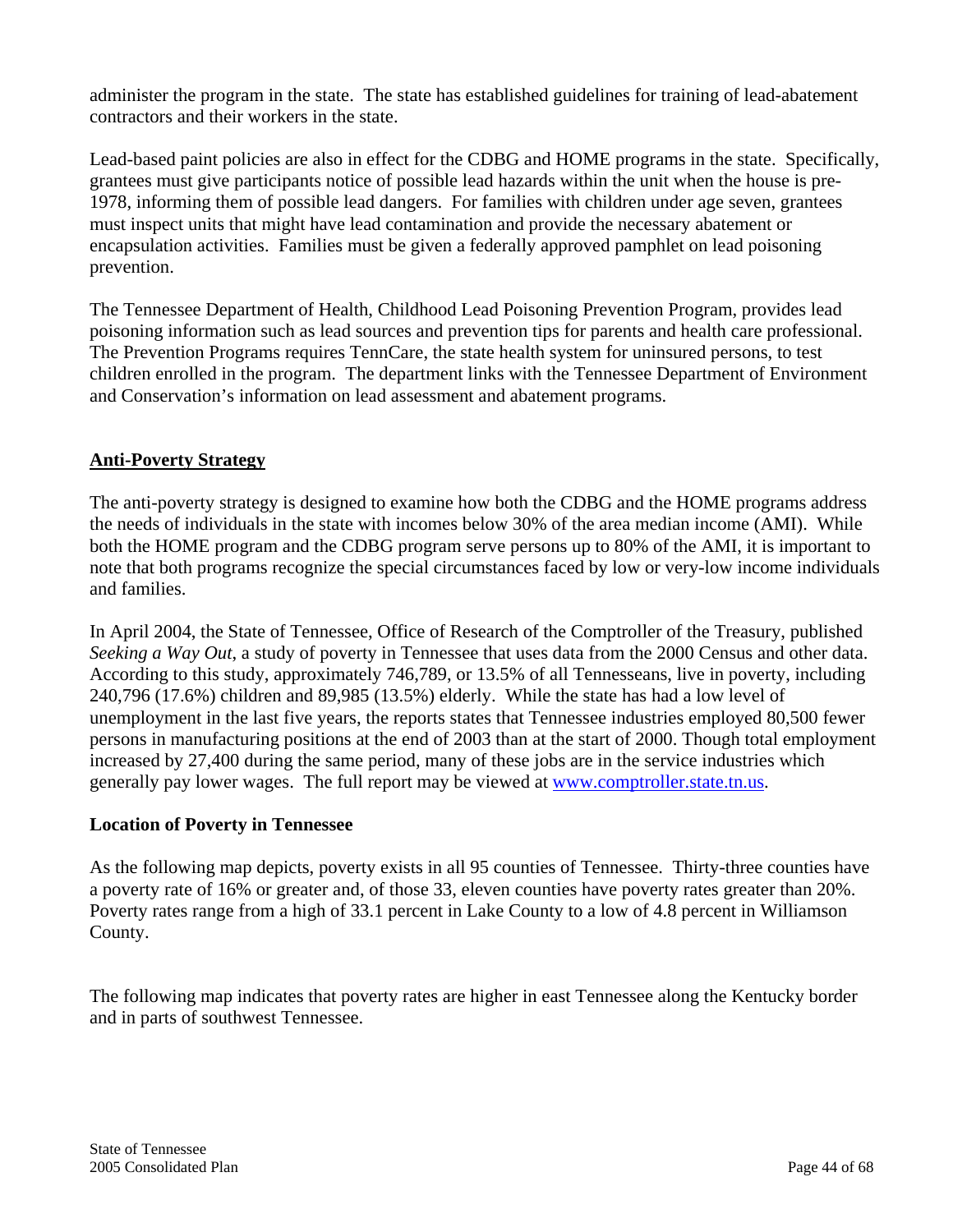

# **Poverty Data for Tennessee Counties 2000 US Census**



| $\Box$ |         | 4.8 to 9.9   | (7) |
|--------|---------|--------------|-----|
| $\Box$ | $10-10$ | to 12.9 (16) |     |
| $\Box$ | $13 -$  | to 15.9 (39) |     |
|        | 16      | to 19.9 (22) |     |
| I I    | 20      | to 29.9      | (9) |
| ₩      | 30      | to 33.1      | (2) |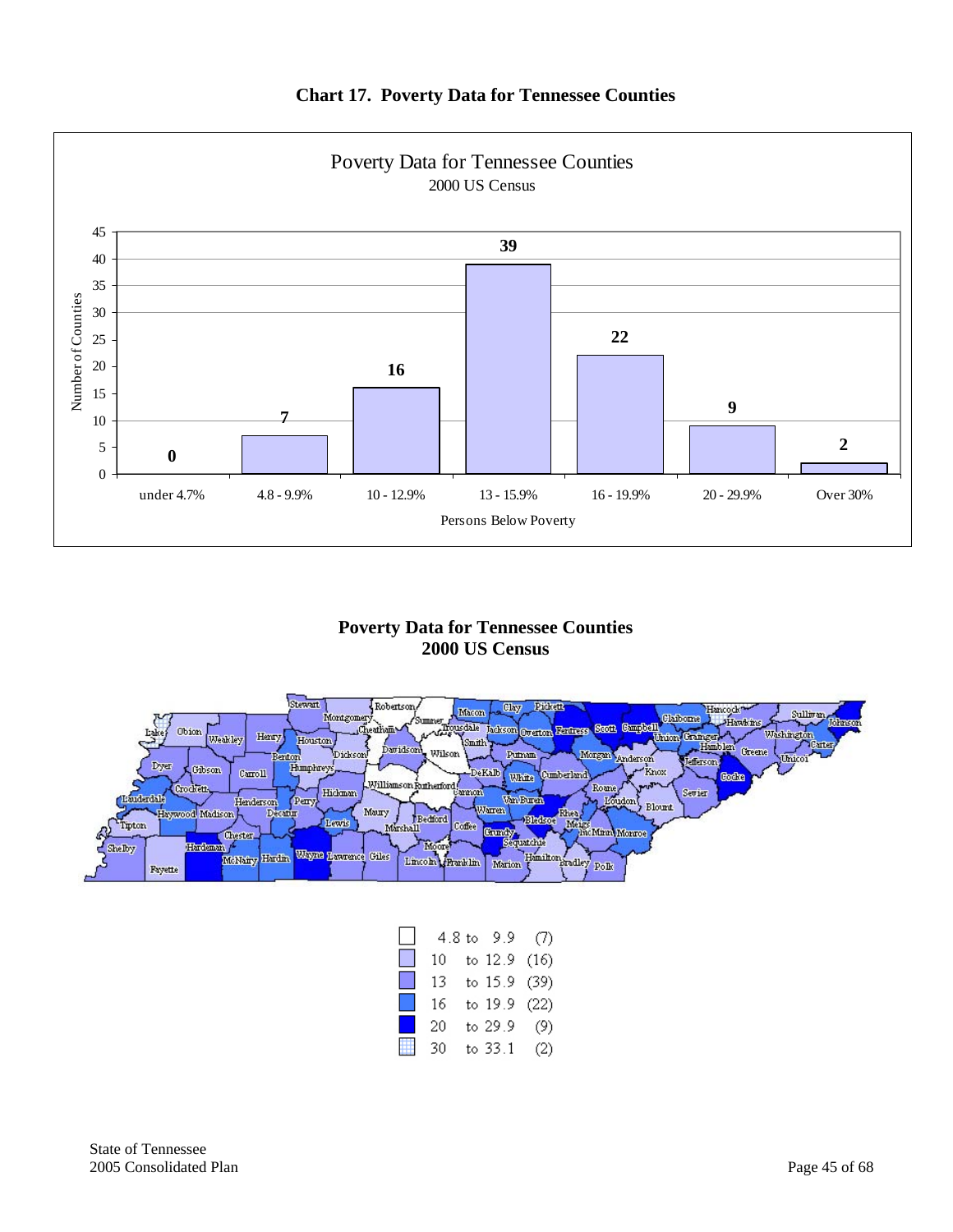### **Programs Addressing Poverty**

It is imperative that programs in the state pay special attention to the plight of these individuals in the use of funds designed to benefit disadvantaged populations in the state. The state addresses these areas in the following way:

HOME Program: Data from the HOME program over the past five years reflect that 41% of HOME program funds have been used to assist persons with incomes less than 30% of the median income. The THDA Board of Directors has designated extremely low-income persons as a priority, requiring a yearly report on HOME beneficiaries to assure that at least 30% of funds are being used for persons below 30% AMI. In addition, as part of the rating system for ranking of qualified applicants, it is recommended that grantees use a formula that those households with the greatest need based on income and family size are served first. To date, grantees in the state continue to use this formula assuring that persons below 30% of the AMI are served first.

CDBG Program: CDBG program administrators collect data on persons served at the below 30% AMI threshold. Also, as a part of its scoring mechanism for housing rehabilitation, project need points are awarded based on the number of persons with higher poverty levels in the state, specifically persons 62 years of age or above, and/or female heads of household, and/or handicapped individuals.

In addition to the HOME and CDBG program, the state's anti-poverty strategy is addressed through other initiatives in the state, such as Workforce Development/Investment which involves a consortium of agencies in the state working together to assist persons in poverty find employment. Family Self Sufficiency Programs, Welfare to Work, and the (TANF) Temporary Assistance for Needy Families, program which provides child care, help with transportation, as well as a number of other services to assist poor families in finding and maintaining employment.

#### **Institutional Structure and Coordination**

The four HUD programs covered by this plan are carried out by entities other than the State. Funds are awarded by the State to these entities, which include local governments and nonprofit organizations, who conduct the actual activities. Of the other federal and non-federal resources discussed in this plan, Section 8 is the only program directly administered in its entirety by the State. The Low-Income Housing Tax Credit program is awarded to other entities, and the Homeownership program is carried out by local lenders. Coordination with social service agencies occurs primarily at the local level with the exception of the Section 8 program. THDA, who administers Section 8, works very closely with other State agencies including the State Department of Human Services, the State Department of Health, and the Department of Mental Health and Developmental Disabilities.

THDA is designated as the agency to lead the coordination of the state's consolidated plan. However, developing the plan involved input from citizens, organizations, state, local and federal government officials, developers, chambers of commerce, public housing authorities, and housing professionals.

Meetings were held with a core group of individuals representing the agencies responsible for carrying out the programs, and with agencies which provide housing and support services. Eight public meetings were held throughout the state, with coordination by the development districts, to get input from citizens and local providers, local officials, public housing agencies.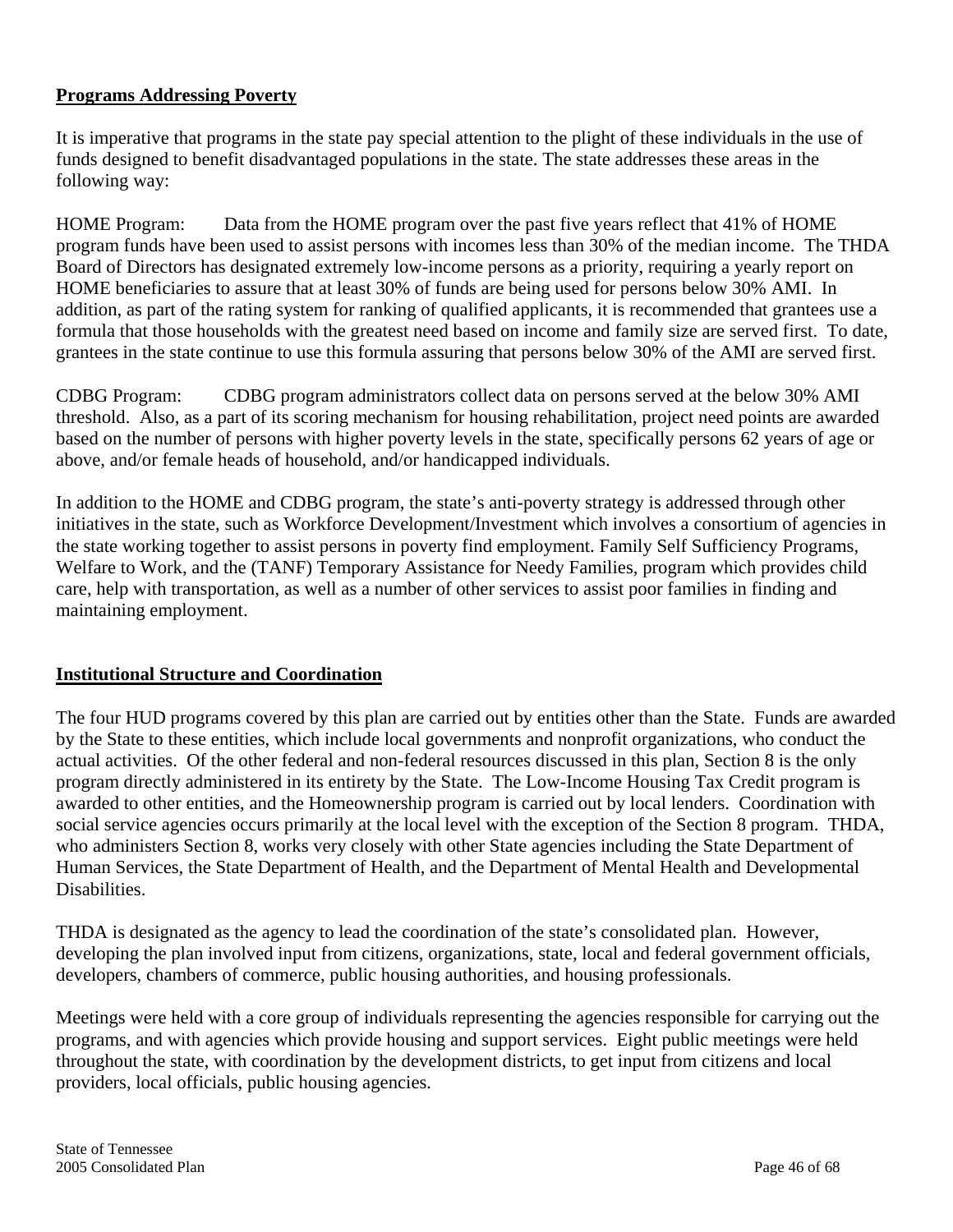The plan structure is designed to give some specific data on individual communities or groups which reflect trends in housing or other related data but that does not attempt to list needs by community. This allows communities the flexibility establishing their priority needs without the state attempting to do so.

# **Low-Income Housing Tax Credits**

The Low-Income Housing Tax Credit (LIHTC) program is administered by THDA. The tax credits are allocated through an application cycle that includes a selection process, determination of credit amounts, reservations, and carry-over allocation. Ten percent of the total state authority is reserved for qualified not-forprofit applicants. The goal of the allocation strategy is to utilize the tax credits allocated to Tennessee to the fullest extent possible to create, maintain, and preserve affordable rental housing for low-income households.

The specific strategy for coordinating the LIHTC program with the development of housing affordable to lowand moderate-income families consists of the following:

- 1. Develop rental units affordable to households with as low an income as possible and for the longest time period possible.
- 2. Encourage the construction or rehabilitation of rental units in the areas of Tennessee with the greatest need for affordable housing.
- 3. Encourage the development of housing units for special needs populations including the elderly and persons who are homeless or have disabilities.
- 4. Discourage allocation of tax credits to developments for which tax credits are not necessary to create, improve or preserve rental housing for low-income persons.
- 5. Allocate only the minimum amount of tax credits necessary to make a development financially feasible and to assure its viability as a qualified low –income development throughout the credit period.
- 6. Encourage no-profit entities to develop rental housing for low- and very low-income households.
- 7. Encourage energy-efficient construction and rehabilitation.
- 8. Encourage fair distribution of Tax Credits among counties and developers or related parties.
- 9. Improve distribution among developments of varying sizes to ensure that developments with smaller number of housing units receive fair consideration, and
- 10. Allocate tax credits fairly.

# **Public Housing Resident Initiatives**

The state, through the Section 8 Rental Assistance program, encourages public housing residents to become involved in management and participate in homeownership.

The THDA Section 8 to Homeownership Program offers a mortgage subsidy to low income families that are not able to afford a mortgage payment for a home in the area where they reside without some financial assistance. In the Housing Choice Voucher program, families typically pay 30% of their monthly-adjusted income (or the family's Total Tenant Payment) toward homeownership expenses, and THDA pays the difference between the family's Total Tenant Payment and the actual monthly mortgage payment. The mortgage assistance payment must be paid directly to the lender or loan servicing company, and not to the family.

With the passage of the Quality Work Responsibility Act and the requirement of the Public Housing Authorities (PHA) to develop a five-year plan has altered the relationship between the state and the public housing authorities. In some cases, we continue to search for a delicate balance between the priorities and regulations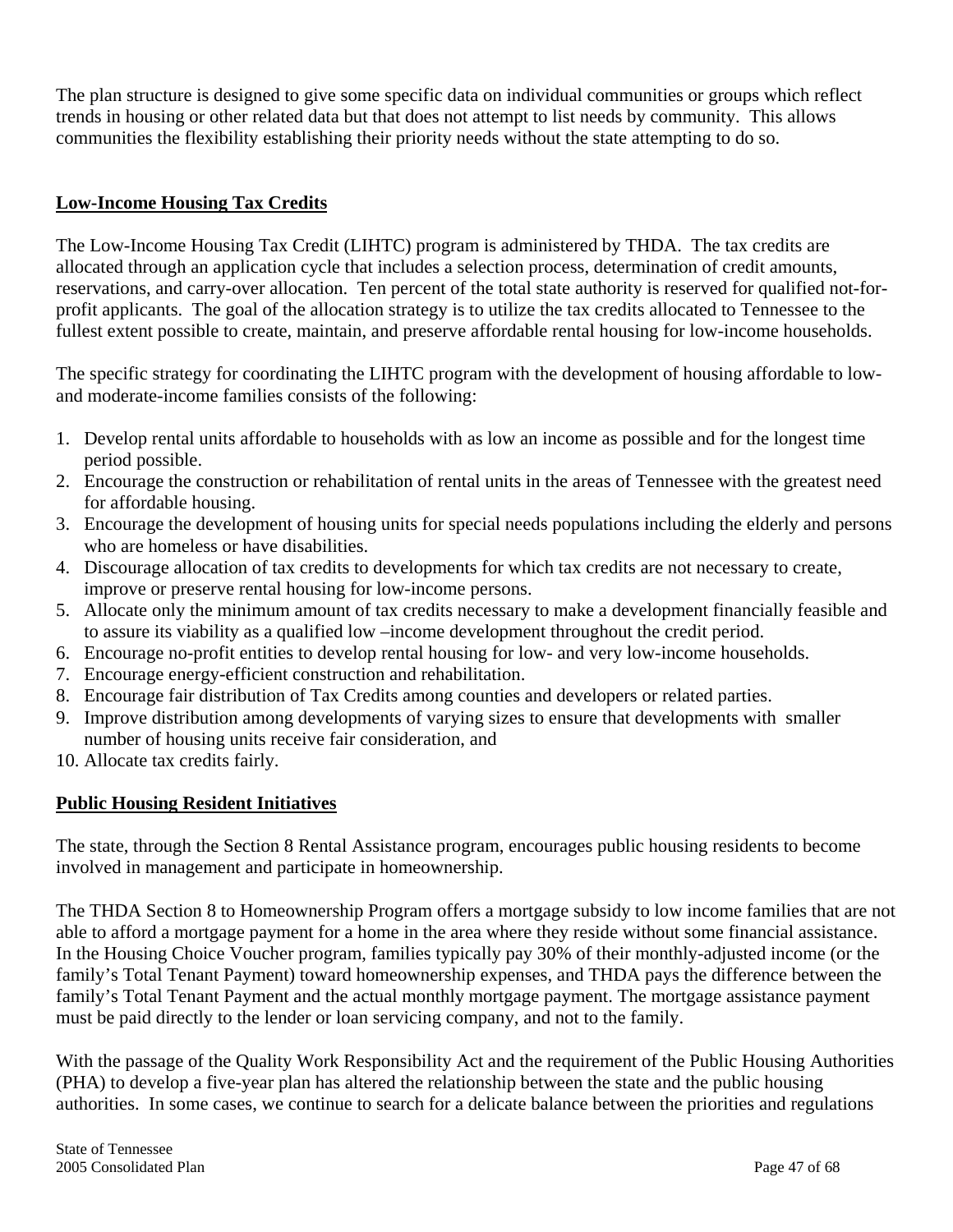governing public housing and the affordable housing issues facing the state, especially lower income residents of the state.

The state is currently required to sign off on the Public Housing Authority five-year plan and attempts to support PHAs by streamlining the review process. The state also tries to assure that residents have been informed of the impact that such plans have on them. Of special concern are those instances when Public Housing Authorities request to tear down viable public housing units. The state recognizes that in some cases demolition of units is necessary in order to have safe and financially viable public housing. The state, however, does not provide a "rubber stamp" approach to such requests for demolition. In an effort to minimize loss of much needed affordable housing the state has specified guidelines in place for proposals to demolish or reduce public housing units. These guidelines give public housing authorities flexibility to demolish units in extreme circumstances, but also give the state the needed flexibility to request additional information. A determination can then be made by the state regarding whether the specific request is consistent with the Consolidated Plan. A copy of the guidelines for the consistency with the state's plan is located in Appendix 4.

The state supports local PHA initiatives that provide self-sufficiency assistance to residents, encourages literacy, and provides safe places for children of public housing. The state further supports initiatives that serve the elderly and those with disabilities in public housing. The state does not assign priority to these populations over other poor families, rather the local PHAs assess their community needs and assign priorities.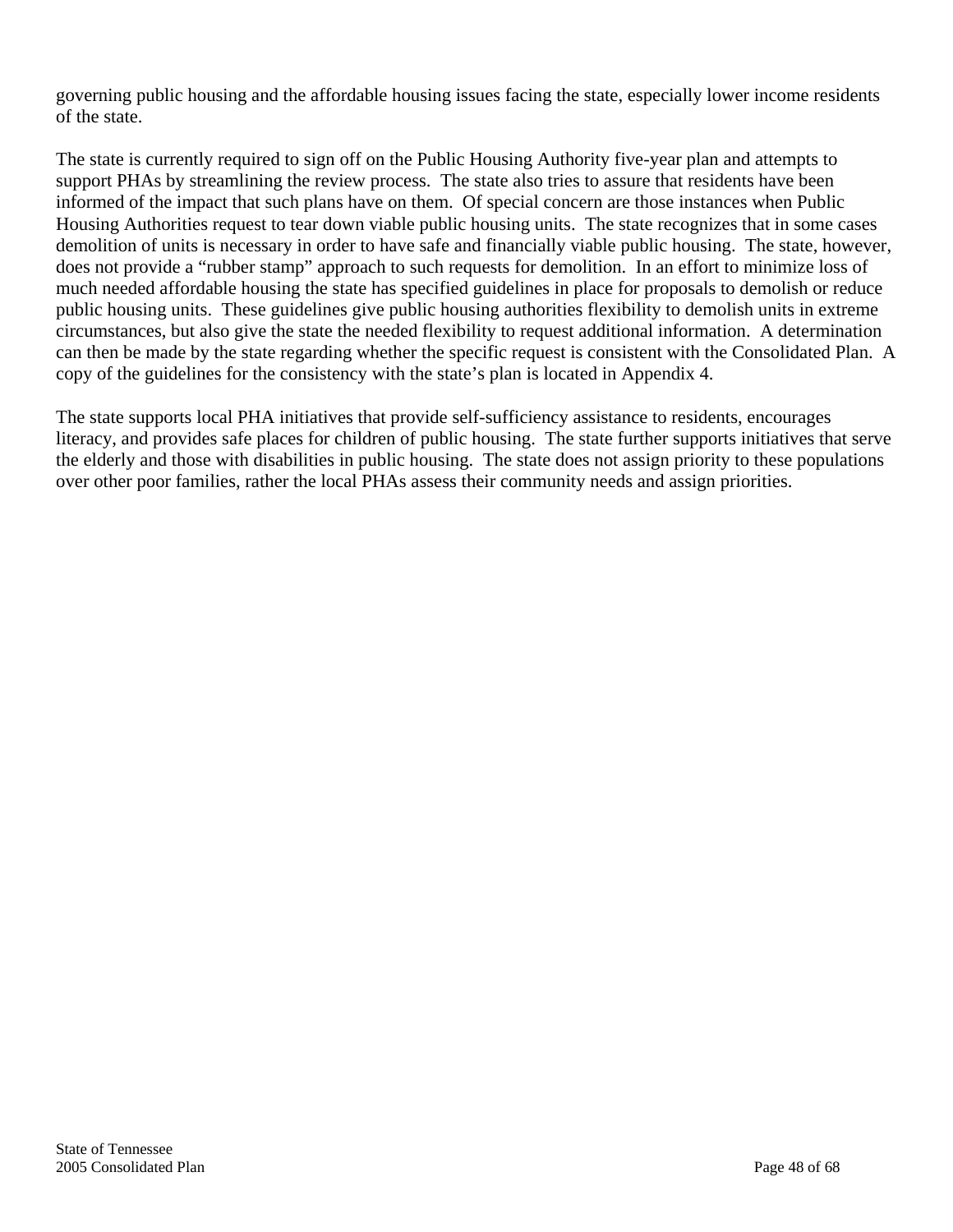# **Appendix I**

Agencies and Organizations contributing to the State of Tennessee 2005 Consolidated Plan process through participation in public meetings, committee work.

| AdvoCare                                          | Jackson Housing Authority                               |
|---------------------------------------------------|---------------------------------------------------------|
| <b>AIM Center</b>                                 | Johnson Mayor's Office                                  |
| <b>AmSouth Bank</b>                               | Joyful Care, Inc.                                       |
| <b>ARC</b> of Hamilton County                     | Kingsport Housing & Redevelopment Authority             |
| ARC of Washington County                          | LaFollette Housing Authority                            |
| <b>ARCH</b>                                       | Lamar Dunn and Associates, Inc.                         |
| <b>Bolivar Housing Authority</b>                  | <b>Life Care Family Services</b>                        |
| Brownsville, City of                              | Life Solutions                                          |
| <b>Cannon County Government</b>                   | <b>Macon County Government</b>                          |
| Carey Counseling Center, Inc.                     | <b>Magellan Health Services</b>                         |
| <b>Catholic Charities</b>                         | McKenzie, City of                                       |
| Cedarwalk Supportive Living                       | Memphis Area Assn of Governments                        |
| <b>Celebrate Recovery</b>                         | Mortgage Assurance                                      |
| Centerstone                                       | Mountain City                                           |
| CF Systems                                        | Northeast Tennessee Minority Health Coalition           |
| Chattanooga Council of Governments                | Northwest Tennessee Area Agency on Aging and Disability |
| Chattanooga Homeless Coalition                    | Northwest Tennessee Development District                |
| Chattanooga Times Free Press                      | Northwest Tennessee Human Resource Agency               |
| Children and Family Services                      | Partnership for Family, Children, and Adults            |
| Cleveland, City of                                | Promised Hope                                           |
| Coalition Against Domestic and Community Violence | Quines Mental Health Center                             |
| Comcare, inc.                                     | <b>Ridgeview Resources for Living</b>                   |
| Covington, City of                                | Scott Appalachian Industries, Inc.                      |
| <b>Crossville Housing Authority</b>               | <b>Smith County Government</b>                          |
| Damascus Road, Inc.                               | South Central Tennessee Development District            |
| Dayton Housing Authority                          | Southeast Mental Health Center                          |
| <b>Disability Resource Center</b>                 | Southeast Tennessee Development District                |
| East Tennessee Development District               | Southwest Tennessee Development District                |
| Fayette County Mayor's Office                     | Southwest Tennessee Human Resource Agency               |
| <b>Fentress County Government</b>                 | Tennessee Mental Health Consumers Association           |
| <b>First Tennessee Development District</b>       | Tennessee Technology Center at Cookeville               |
| Freewill Shelter Outreach                         | Tennessee Mental Health Consumers Assn. (West TN)       |
| <b>Frontier Health</b>                            | <b>Tennessee Small Business Development Center</b>      |
| <b>Generations Mental Health Center</b>           | United Way of Jackson, Tennessee                        |
| Genesis House, Inc.                               | Upper Cumberland Area Agency on Aging & Disabilities    |
| Grand Junction, City of                           | <b>Upper Cumberland Development District</b>            |
| Greater Nashville Regional Council                | <b>Upper Cumberland Human Resource Agency</b>           |
| <b>Hamilton County</b>                            | <b>USDA</b> , Rural Development Housing                 |
| Hamilton County Social Services                   | <b>Veterans Ministries</b>                              |
| Hawkins Habitat for Humanity                      | Vocational Rehabilitation Upper Cumberland              |
| Hope for Tennessee                                | Watauga, City of                                        |
| Hope, Inc.                                        | Waves, Inc.                                             |
| Horizon Community Development Corporation         | Weakley County Chamber of Commerce                      |
| <b>HUD</b>                                        | West Tennessee Family Solutions                         |
| Human Resource Agency, Tullahoma                  | West Tennessee Legal Services                           |
| Jackson Center for Independent Living             | Westgate Management                                     |
| <b>Jackson Community Development</b>              | White County Government                                 |

Also attending were numerous citizens from around the State.

State of Tennessee 2005 Consolidated Plan Page 49 of 68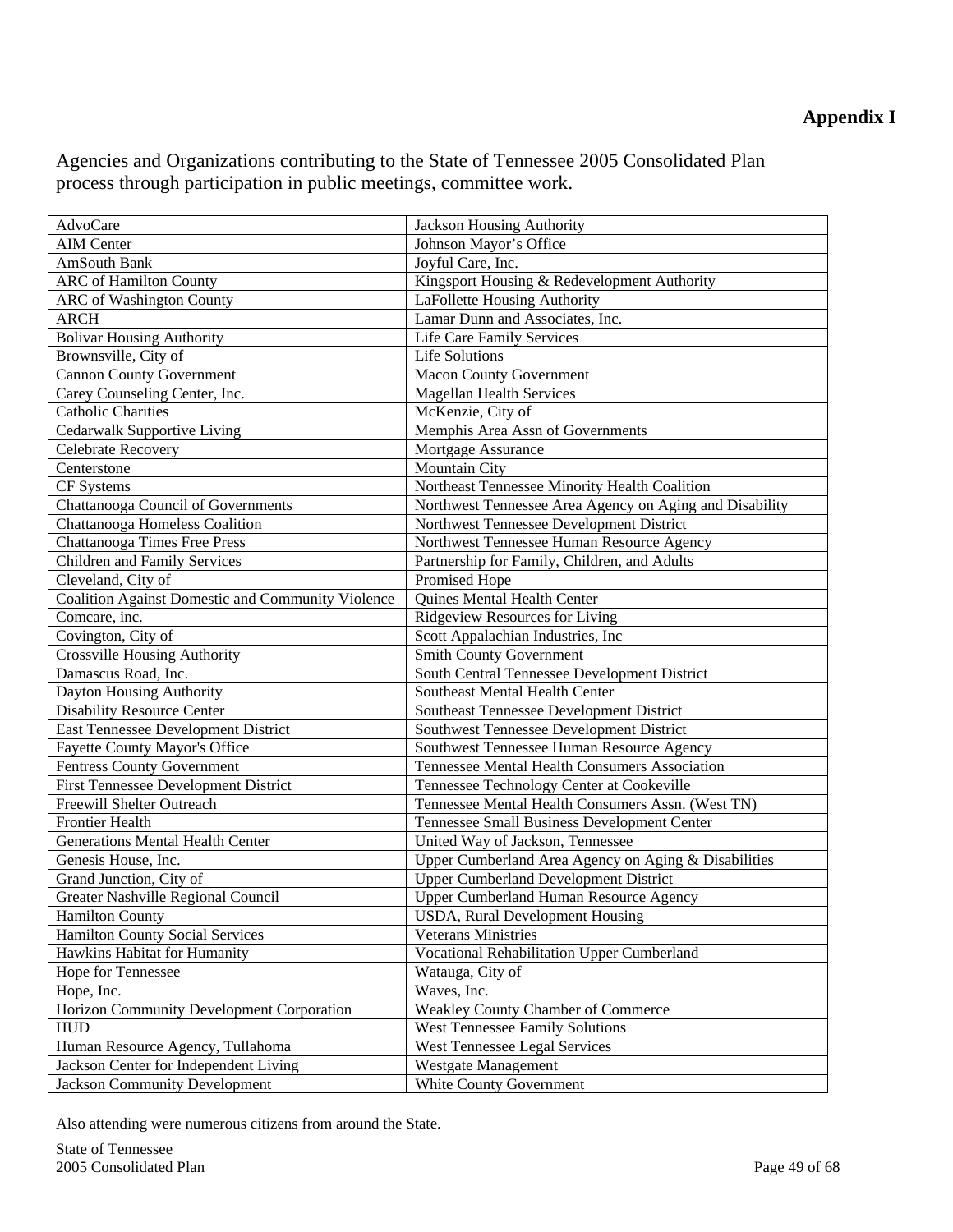In the fall of 2002, THDA, in partnership with the U.S. Department of Housing and Urban Development, the Federal Home Loan Bank of Cincinnati, and the U.S. Department of Agriculture, Rural Development, conducted a survey and a series of nine regional housing summits in order to have a discussion of housing needs throughout the state. Invitations were sent to local elected officials, local and regional affordable housing advocates, public housing authority managers and officials, and non-profit housing providers. Prior to the meetings, 1,124 surveys were mailed to these various groups. A summary of results is presented below, and a copy of the survey follows. The response rate to the survey was encouraging with roughly 14% of the surveys returned (156 out of 1,124). Attendance at the summits totaled over 300 people.

The survey results, summit comments, and list of attendees are available on the THDA website at http://www.state.tn.us/thda/Research/summitcvr.html.

After closely evaluating the survey results and summit responses, THDA determined to make two changes to the method of distribution of HOME funds and that the changes would remain in place for a period of three years, 2003 through 2005. The allocation of HOME funds was changed to a Regional Allocation and to a Special Needs Set-A-Side. Allocating HOME funds on a regional basis would give broader geographical access to limited HOME dollars. Regions were established to correspond with the nine existing development districts, three of which are in each grand division. HOME funds are allocated within each region based upon the distribution of low-income households outside of local participating jurisdictions in each region. This provides the more equal distribution of funds as requested by the public. The full HOME program description is included in the Annual Action Plan. Homeowner Rehabilitation was considered to be the largest area of concern in all three divisions of the State.

Following is a summary of supporting comments from the survey:

# **Need for Owner-Occupied Units:**

 There was "much need" indicated for the creation of single family homes and preservation of existing homes throughout the State.

# **Need for Rental Housing:**

 As with Owner-Occupied units, there was "much need" indicated for the creation of and preservation of rental homes throughout the State.

# **Special Needs Housing:**

 Although additional resources for special needs housing were requested in all three grand divisions of the state, the actual needs differed by region. Middle Tennessee indicated a great need in all areas. West Tennessee focused their needs on housing for the mentally ill, elderly persons, and homeless. In East Tennessee, greater needs were expressed for the mentally ill and homeless populations.

# **Resources for Rental Housing:**

 All reported a need for financing for the development of affordable rental units and rental assistance. For all areas the most frequent response was "need help utilizing existing resources" and "more resources".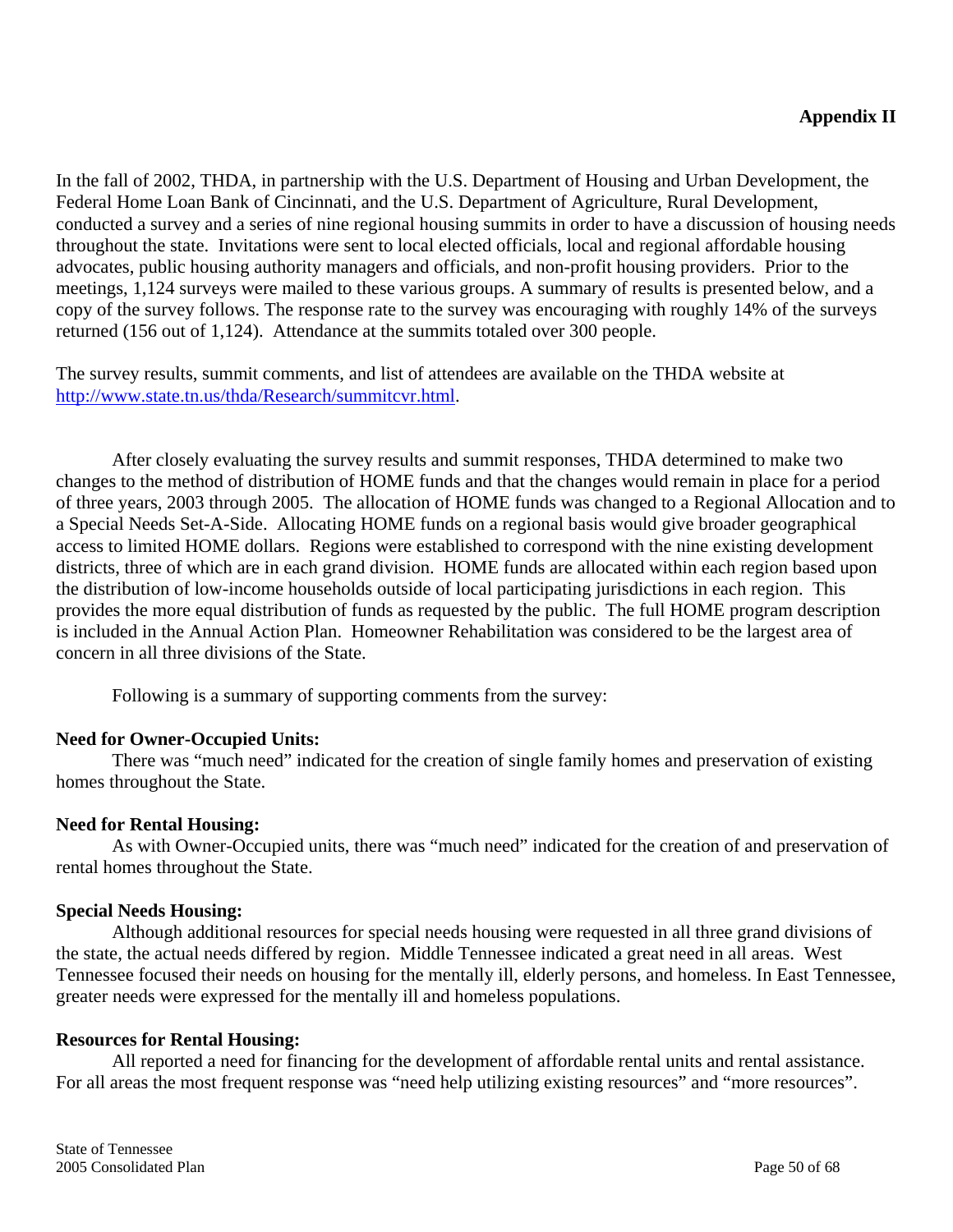#### **Resources for Homeownership and Professional Services**:

 East Tennessee and Middle Tennessee reported adequate resources for mortgage lenders and developers; West Tennessee responded to needing more resources for mortgage lenders and developers.

#### **Community and General Needs:**

 All reported there was a need for additional capacity to develop affordable housing, regional efforts to address affordable housing needs, identification of housing needs, flexible housing programs at the federal and state level, access to data, fair housing awareness/training, and access to funding sources.

Everyone agreed that their community had a diverse mix of income levels and that low-income housing was concentrated in specific areas. All areas reflect there is an inadequate amount of affordable housing within commuting distance to employment sources. All areas believe that predatory lending is somewhat a problem in their community. All areas agree opportunities for homeownership, affordable housing for migrant workers, and affordable housing for immigrants are inadequate. East Tennessee respondents believe non-profits are in their community addressing the most important needs and are developing housing in appropriate price ranges; and Middle Tennessee and West Tennessee do not. All three areas agree non-profits are working in the areas of the community with the most need and are serving the people with the most need.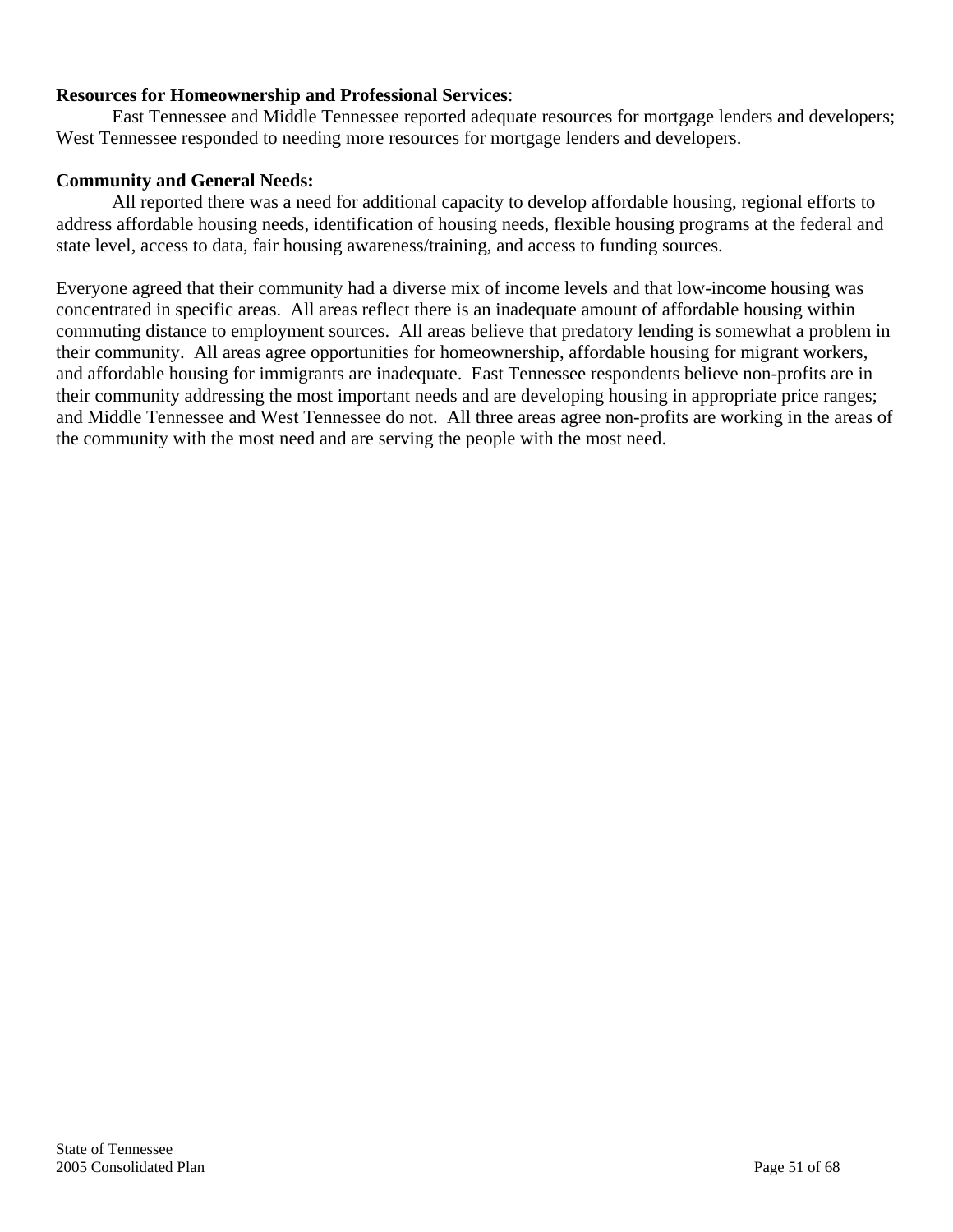# 2002 Regional Housing Summit Questionnaire

This survey is designed to help the summit participants gauge what programs need to be discussed and described and to help direct our discussions to the needs that have most frequently been mentioned. Please answer these questions to the best of your ability. In order for us to have sufficient time to collect and organize your responses prior to the housing summit, **we need to have your response by October 25, 2002.** We have two options for you to choose from in order to return the survey. (1)You may fill it in by hand and **fax (615- 253-6406)** it back to us. (2)You may download an electronic version of the survey at THDA's website **(www.tn.gov/thda)** and then email it back to us. If you choose the second method, you must save a copy of the survey, which is a Word document to your hard drive. When completed, e-mail it to terri.jaynes@state.tn.us. Thank you very much for your time and attention to this. We look forward to discussing the results at the summit. If you have any questions, please do not hesitate to call (615) 741-9680.

I. Please rate the level of need in your community for the following items or services.

| 4=Not Sure<br>1=Little Need<br>2=Average Need<br>3=Much Need<br>A. Safe and Affordable Owner Occupied Units for Moderate | 1 | 2 | 3 | 4 |
|--------------------------------------------------------------------------------------------------------------------------|---|---|---|---|
| and Low-Income Tennesseans                                                                                               |   |   |   |   |
| 1. Creation of single family homes                                                                                       |   |   |   |   |
| 2. Preservation of single family homes (structural soundness)                                                            |   |   |   |   |
| 3. Creating opportunities for homeownership                                                                              |   |   |   |   |
| B. Safe and Affordable Rental Units for Low-Income Tennesseans                                                           |   |   |   |   |
| 1. Creation of rental units                                                                                              |   |   |   |   |
| 2. Preservation of rental units                                                                                          |   |   |   |   |
| C. Housing for Persons with Special Needs                                                                                |   |   |   |   |
| 1. Persons with Mental Illness and/or Substance Abuse                                                                    |   |   |   |   |
| Persons with Developmental Disabilities<br>2.                                                                            |   |   |   |   |
| Persons with Physical Disabilities<br>3.                                                                                 |   |   |   |   |
| <b>Elderly Persons</b><br>4.                                                                                             |   |   |   |   |
| 5. Persons who are homeless or threatened by homelessness                                                                |   |   |   |   |
| 6.                                                                                                                       |   |   |   |   |
| Please note that the median family income for TN is $$50,700$ (Family of 4)                                              |   |   |   |   |
| Housing for extremely low citizens (<30% of Area Median Income)<br>7.                                                    |   |   |   |   |
| Housing for very low-income citizens (<50% of Area Median Income)<br>8.                                                  |   |   |   |   |
| 9. Housing for low-income citizens (<80% of Area Median Income)                                                          |   |   |   |   |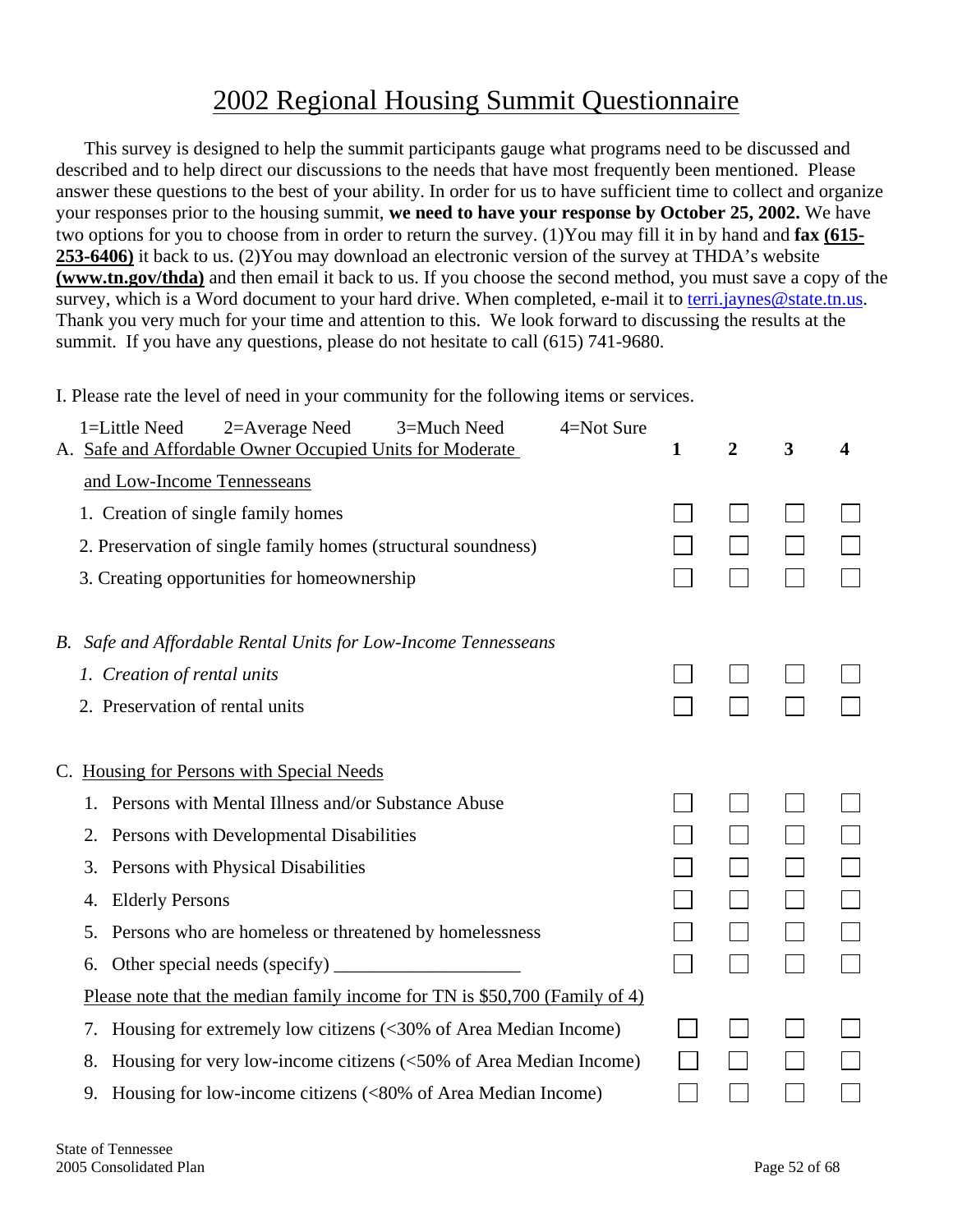**II. In this section, we want to learn about the resources available to you, your use of these resources, and the need for more resources to meet the affordable housing needs in your community. For each item, please mark all numbers that apply for the specific resource. In the space provided at the end of each**  section please identify the specific need for services you have indicated.

| 1=Adequate resources are available                                     | 3=We need help in utilizing the available resources |
|------------------------------------------------------------------------|-----------------------------------------------------|
| $2=$ We utilize the available resources $4=$ More resources are needed |                                                     |

|                                                                | 1 | $\overline{2}$ | 3 |  |
|----------------------------------------------------------------|---|----------------|---|--|
| Rental                                                         |   |                |   |  |
| 1. Financing for the development of affordable rental units    |   |                |   |  |
| 2. Rental assistance<br><b>Comments:</b>                       |   |                |   |  |
| Homeownership and Professional Services                        |   |                |   |  |
| Mortgage Lenders<br>1.                                         |   |                |   |  |
| 2. Real Estate professionals                                   |   |                |   |  |
| Developers<br>3.                                               |   |                |   |  |
| Down Payment Assistance<br>4.                                  |   |                |   |  |
| Financing for the rehabilitation of owner occupied homes<br>5. |   |                |   |  |
| <u>Comments:</u>                                               |   |                |   |  |
|                                                                |   |                |   |  |
|                                                                |   |                |   |  |
| C. Community and General Needs                                 |   |                |   |  |
| Capacity to develop affordable housing<br>1.                   |   |                |   |  |
| Regional efforts to address affordable housing needs<br>2.     |   |                |   |  |
| Identification of housing needs<br>3.                          |   |                |   |  |
| Flexible housing programs at the federal and state level<br>4. |   |                |   |  |

- 5. Access to data
- 6. Fair Housing Awareness/Training
- 7. Access to funding sources
- 8. Financing/locating mobile homes

#### **Comments:**

 $\Box$ 

 $\Box$ 

 $\Box$ 

 $\Box$ 

 $\mathbb{R}^n$ 

 $\Box$ 

 $\Box$ 

 $\Box$ 

 $\Box$ 

 $\Box$ 

 $\Box$ 

 $\Box$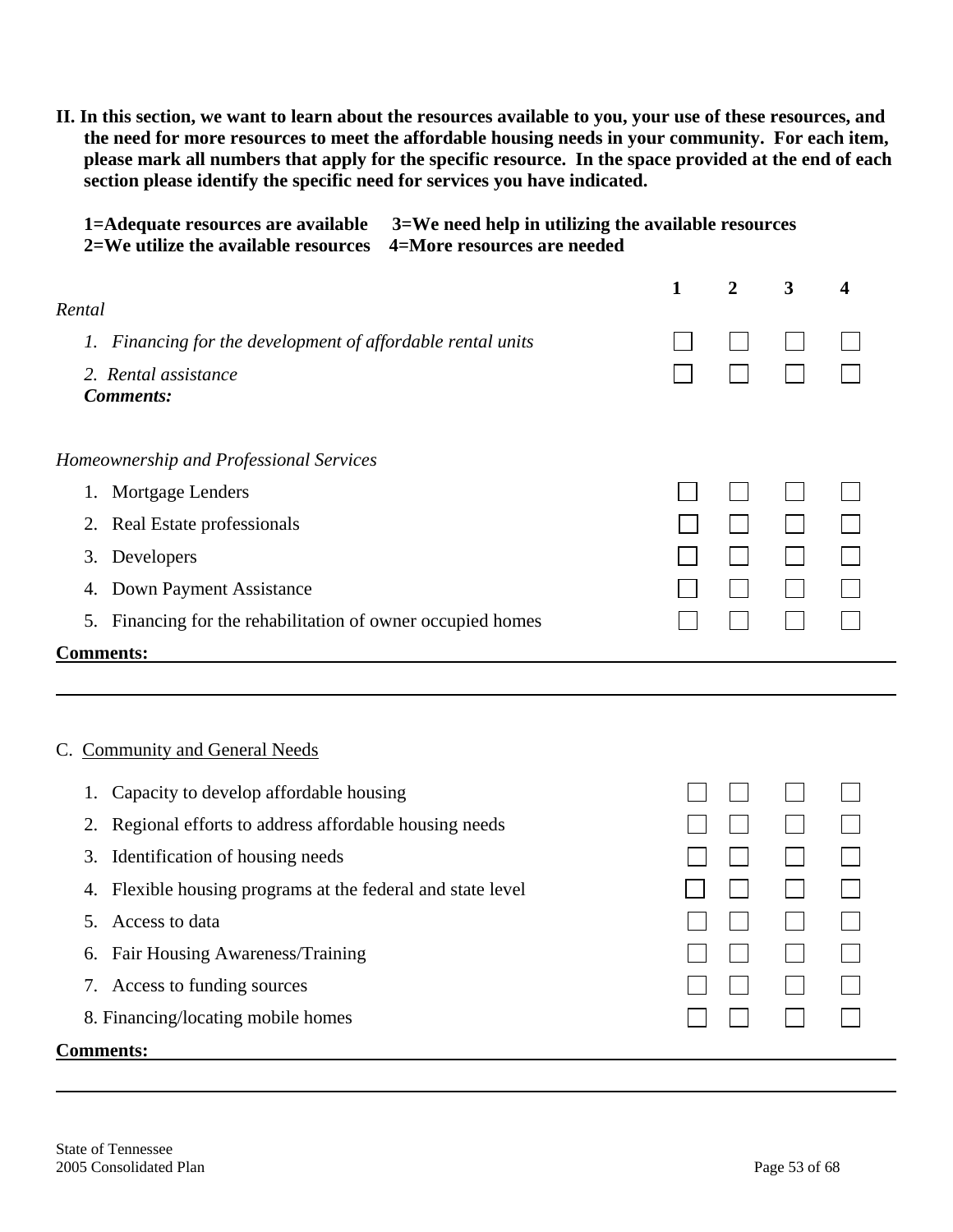# **III. Please indicate your level of agreement with the following statements as they relate to safe and affordable housing.**

|    | 1=Strongly Agree                | 2=Somewhat Agree                                                              | <b>3=Somewhat Disagree</b> |   | 4=Strongly Disagree |   |   |
|----|---------------------------------|-------------------------------------------------------------------------------|----------------------------|---|---------------------|---|---|
|    |                                 |                                                                               |                            | 1 | 2                   | 3 | 4 |
|    |                                 | 1. Areas in my community contain a mix of income levels.                      |                            |   |                     |   |   |
| 2. |                                 | Low-Income housing is concentrated in specific areas.                         |                            |   |                     |   |   |
| 3. |                                 | There is an adequate amount of affordable housing within commuting            |                            |   |                     |   |   |
|    | distance to employment sources. |                                                                               |                            |   |                     |   |   |
|    |                                 | 4. Predatory lending is a problem in my community.                            |                            |   |                     |   |   |
| 5. |                                 | Opportunities for homeownership are adequate.                                 |                            |   |                     |   |   |
| 6. |                                 | Affordable housing for migrant workers is adequate.                           |                            |   |                     |   |   |
| 7. |                                 | Affordable housing for immigrants is adequate.                                |                            |   |                     |   |   |
| 8. |                                 | Non-profits in my community are addressing the most important needs.          |                            |   |                     |   |   |
| 9. |                                 | Non-profits are developing homes and apartments in appropriate price ranges.  |                            |   |                     |   |   |
|    |                                 | 10. Non-profits are working in the areas of the community with the most need. |                            |   |                     |   |   |
|    |                                 | 11. Non-profits are serving the people in the most need.                      |                            |   |                     |   |   |
|    |                                 |                                                                               |                            |   |                     |   |   |

# **IV. Additional Comments**

Please share any additional needs, ideas, or suggestions below.

# **V. Respondent Information**

| Name: | Phone:           |
|-------|------------------|
| City: | $\text{Country}$ |

If you are an elected official, please state your position: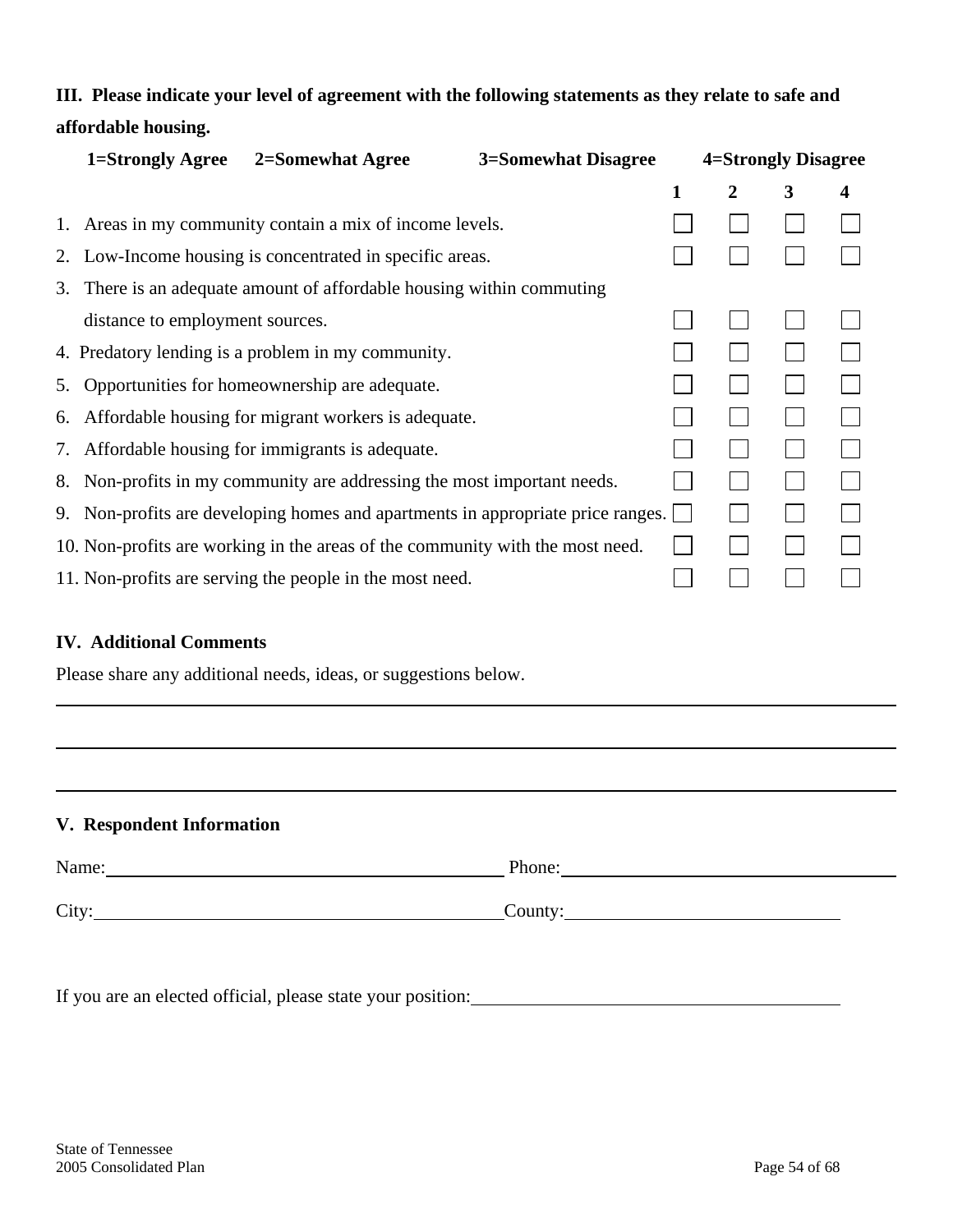If you are not an elected official, please indicate in what capacity you are responding.

| Citizen                                                  |
|----------------------------------------------------------|
| Employee of a local government                           |
| <b>Employee of a Development District</b>                |
| Consultant                                               |
| <b>Community Housing Development Organization (CHDO)</b> |
| Other non-profit organization                            |
| Other                                                    |
|                                                          |

I plan to attend the Summit.

will be my representative at the Summit.

Please return this survey by October 25, 2002 by fax or email. Thank you!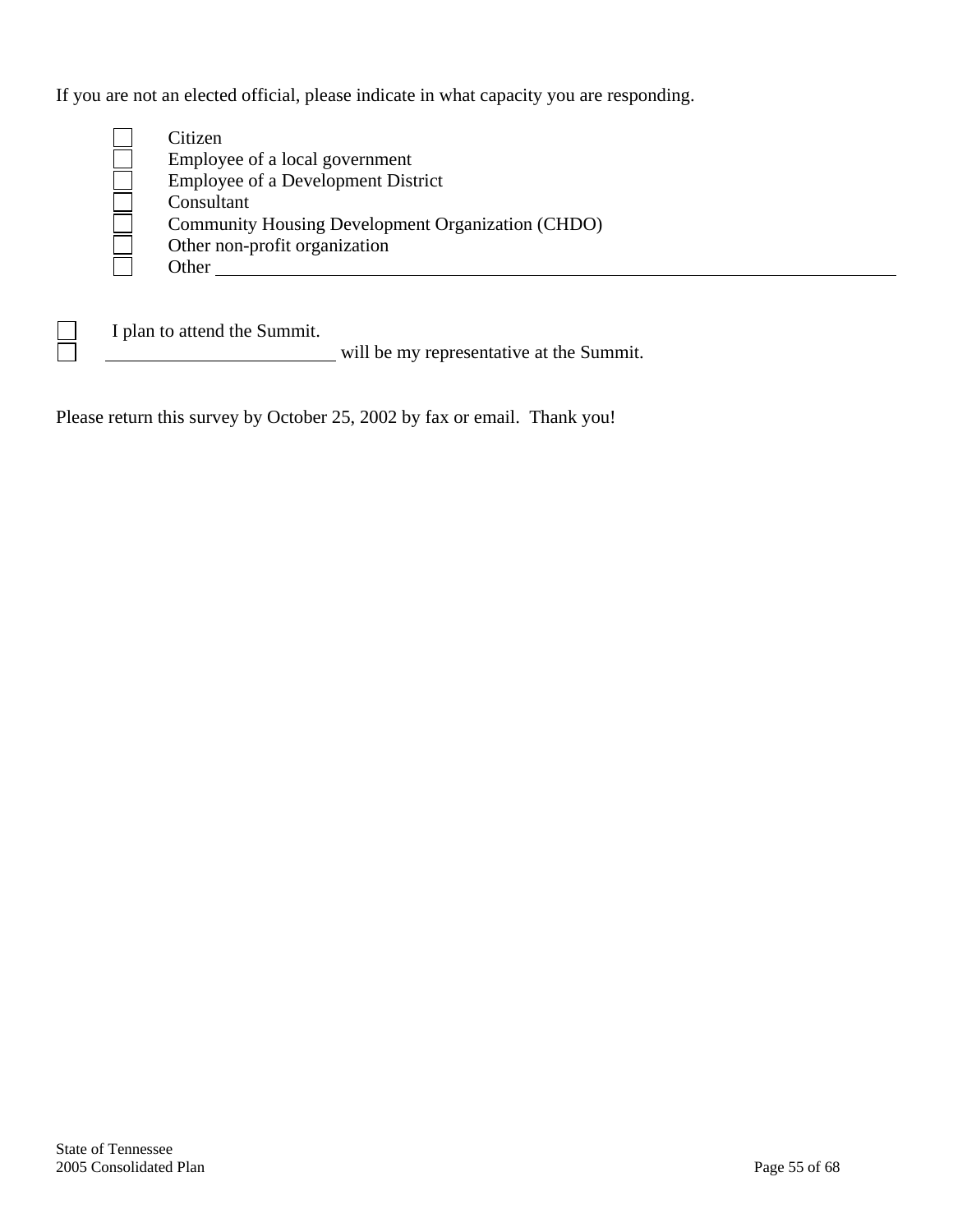**Office of Program Management William R. Snodgrass Tennessee Tower, 10th Floor 312 Eighth Avenue North Nashville, Tennessee 37243-0405 615-741-6201 Voice/TDD / FAX: 615-253-1870** 

M E M O R A N D U M

| To:<br>Mary McLennan |  |
|----------------------|--|
|----------------------|--|

| From: | Philip Trauernicht |
|-------|--------------------|
|       |                    |

Date: December 29, 2004

Subject: CDBG Evaluation Questionnaire

# Introduction

Several months ago we began a public participation process to obtain information and opinions from citizens, local elected officials, and others regarding the administration and priorities of the small cities Community Development Block Grant (CDBG) program. This participation involved the completion of a written questionnaire. While we are still accepting input, it is obvious that most people who are going to respond have already done so. Therefore, it is appropriate to summarize the results of the evaluation, and to make this information available.

#### Methodology and Response Rate

The questionnaire was mailed to all mayors, county mayors, as well as other interested parties. A total of 700 questionnaires were sent along with follow-up mailings. Additionally, I met with the officials of each of the development districts to request the involvement of local elected officials.

The responses were both satisfying and disappointing. A total of 234 questionnaires were returned. We were encouraged that we received 118 responses from elected officials (a 51 percent response rate). There were 116 responses from individuals with varying degrees of relationships to the CDBG program.

The responses from the elected officials were most gratifying. It is our opinion that local officials are elected to represent the broad interests of their constituents, and they should have the most balanced and unbiased view of what is important in their community. And as the only legal applicants for CDBG assistance, the input from local governments is invaluable in assessing our performance in the administration of the CDBG program.

#### **CDBG Program Priorities**

Respondents were asked to apportion 100 percentage points among the type of projects traditionally submitted for funding and those types of projects which have been discussed for funding in previously held public meetings. Respondents were also given the opportunity to identify other types of projects not specifically identified. Listed below is the result of that input.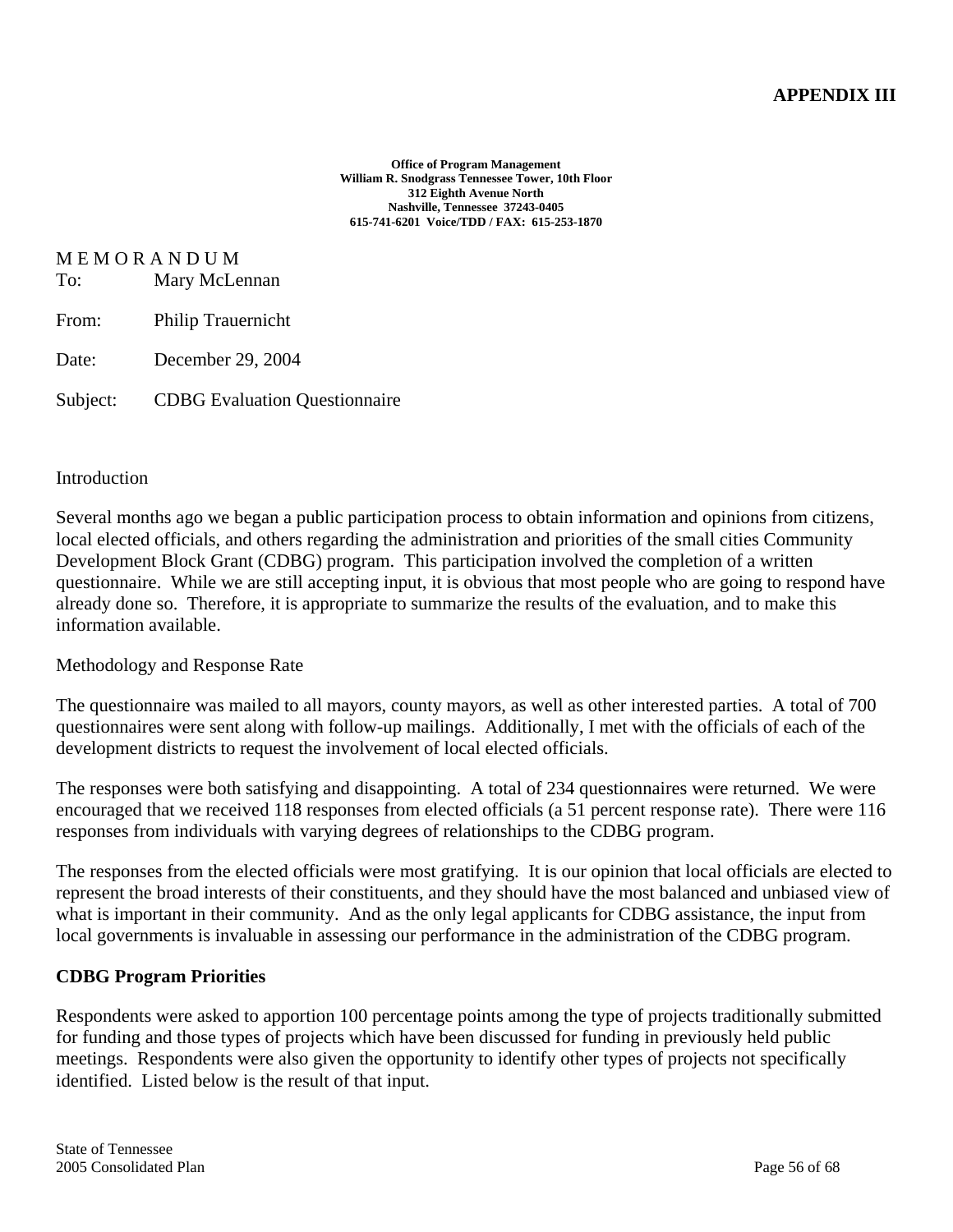|                                 | 1999    | 2004    |
|---------------------------------|---------|---------|
|                                 | Percent | Percent |
| <b>Category</b>                 | Total   | Total   |
| Water and sewer systems         | 19      | 18      |
| Water and sewer line extensions | 18      | 18      |
| Economic Development            | 16      | 17      |
| Fire protection                 | 10      | 9       |
| Housing rehabilitation          | 7       | 8       |
| Recreation                      | 6       | 5       |
| Drainage/flood control          | 6       |         |
| Emergency equipment             | 5       | 5       |
| Community centers               | 5       | 5       |
| Health clinics                  | 4       | 4       |
| Micro-enterprise development    | 3       | 2       |
| Other                           |         | 2       |

These data reveal that while there are minor differences between the last survey sent in 1999 and this year's survey for the use of CDBG funds, their responses are, in fact, remarkably similar.

#### Procedural Issues

The state has traditionally imposed certain restrictions on the use of CDBG funds in order to maximize the number of cities and counties which may benefit from the program. Respondents were asked to indicate the degree of their agreement with these restrictions. Listed below are the restriction and the degree of agreement or disagreement.

In order to ensure that the greatest number of cities and counties possible benefit from CDBG funds, previous non-economic development grants must be complete before subsequent applications may be submitted.

|                 | 1999    | 2004    |
|-----------------|---------|---------|
|                 | Percent | Percent |
| <b>Response</b> | Total   | Total   |
| Agree           | 67      | 72      |
| Disagree        | 27      | 25      |

Eligible applicants may submit only one non-economic development application.

|          | 1999    | 2004    |
|----------|---------|---------|
|          | Percent | Percent |
| Response | Total   | Total   |
| Agree    | 60      | 66      |
| Disagree | 35      | 31      |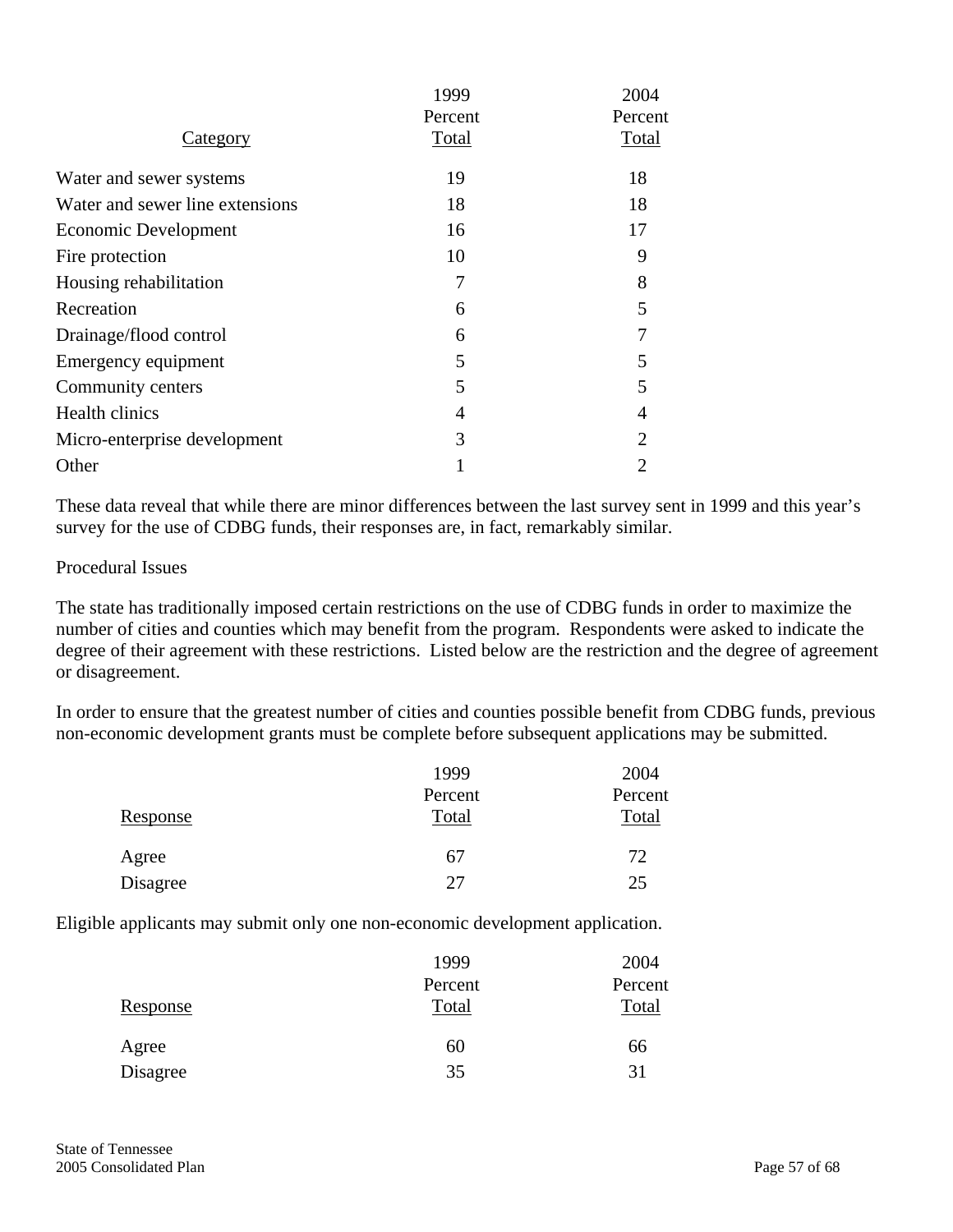If only one application can be submitted, it should be the responsibility of the local government to select the application which will be submitted.

|          | 1999    | 2004    |
|----------|---------|---------|
|          | Percent | Percent |
| Response | Total   | Total   |
| Agree    | 88      | 96      |
| Disagree |         | ◠       |

Funding limits should remain as they are now for non-economic development programs (\$500,000 maximum for water, sewer, and housing rehabilitation grants, \$300,000 for all other projects).

|                 | 1999    | 2004    |
|-----------------|---------|---------|
|                 | Percent | Percent |
| <u>Response</u> | Total   | Total   |
| Agree           | 72      | 71      |
| Disagree        | 22      | 24      |

#### **ECD's Three Star Points**

This year we also asked about the bonus point for ECD's Three Star communities and our proposed change to a new Three Star Program with various points for Three Star communities.

Presently, Three Star communities receive a bonus of one point in the non-economic development (regular round). Should this remain the same?

|                 | Total   |
|-----------------|---------|
| <u>Response</u> | Percent |
| Agree           | 48%     |
| Disagree        | 38%     |
| No Opinion      | 14%     |

If you think that Three Star communities should receive more, do you agree with the "pilot" proposal for points?

| Response   | Total<br>Percent |
|------------|------------------|
| Agree      | 19%              |
| Disagree   | 10%              |
| No Opinion | 71%              |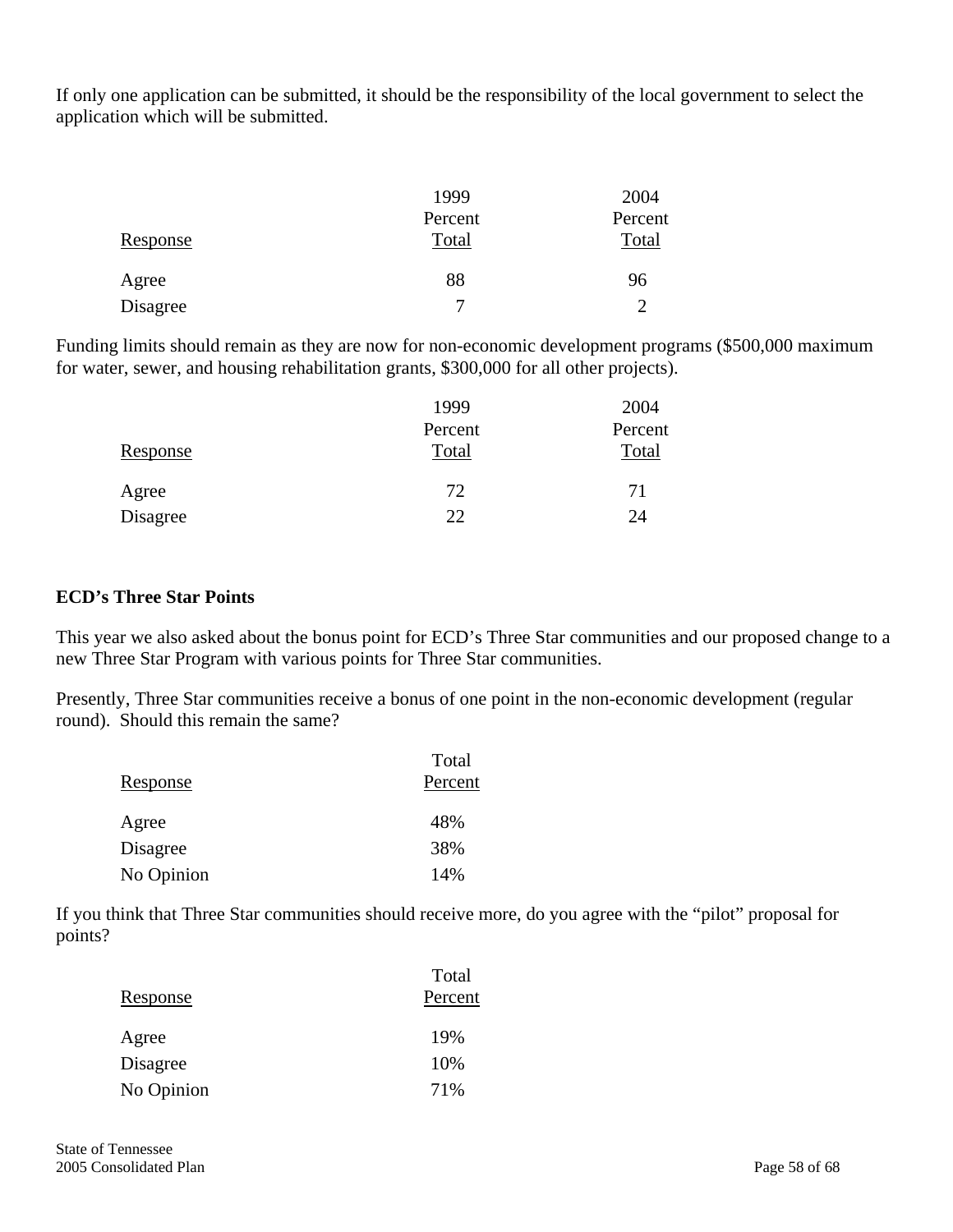### **Summary Evaluation of the CDBG Program**

Respondents were asked two questions regarding their overall satisfaction with the CDBG program. The first related to the priorities of the program (i.e., the uses of CDBG funds). The second related to the department's administration of the program. The results of questions are as follows:

In general, how satisfied are you with the CDBG program priorities as they are presently structured?

|              | 1999    | 2004    |  |
|--------------|---------|---------|--|
|              | Percent | Percent |  |
| Response     | Total   | Total   |  |
| Satisfied    | 77      | 89      |  |
| Dissatisfied | 11      | ↖       |  |

In general, how satisfied are you with the CDBG procedures as they are presently structured?

|                 | 1999    | 2004    |
|-----------------|---------|---------|
|                 | Percent | Percent |
| <b>Response</b> | Total   | Total   |
| Satisfied       | 74      | 85      |
| Dissatisfied    | 15      | h       |

#### **Department Response**

Overall, the department was pleased with the results from the questionnaire. Particularly gratifying was the high degree of general agreement with the priorities and procedures of the CDBG program. We will change our Three Star Program for this coming year and assign additional bonus points under the new program for communities that qualify and are applying for CDBG funding. We will continue with the FY 2005 program with the same priorities and procedures as were in effect in FY 2004. This information will also be used as the new Five Year Consolidated Plan is being prepared for the HUD programs administered by the State of Tennessee.

We presented the results of this questionnaire to the public at our CDBG public hearing held on September 8, 2004 in Nashville.

If you have any questions about this analysis, please do not hesitate to contact me.

PT:mmf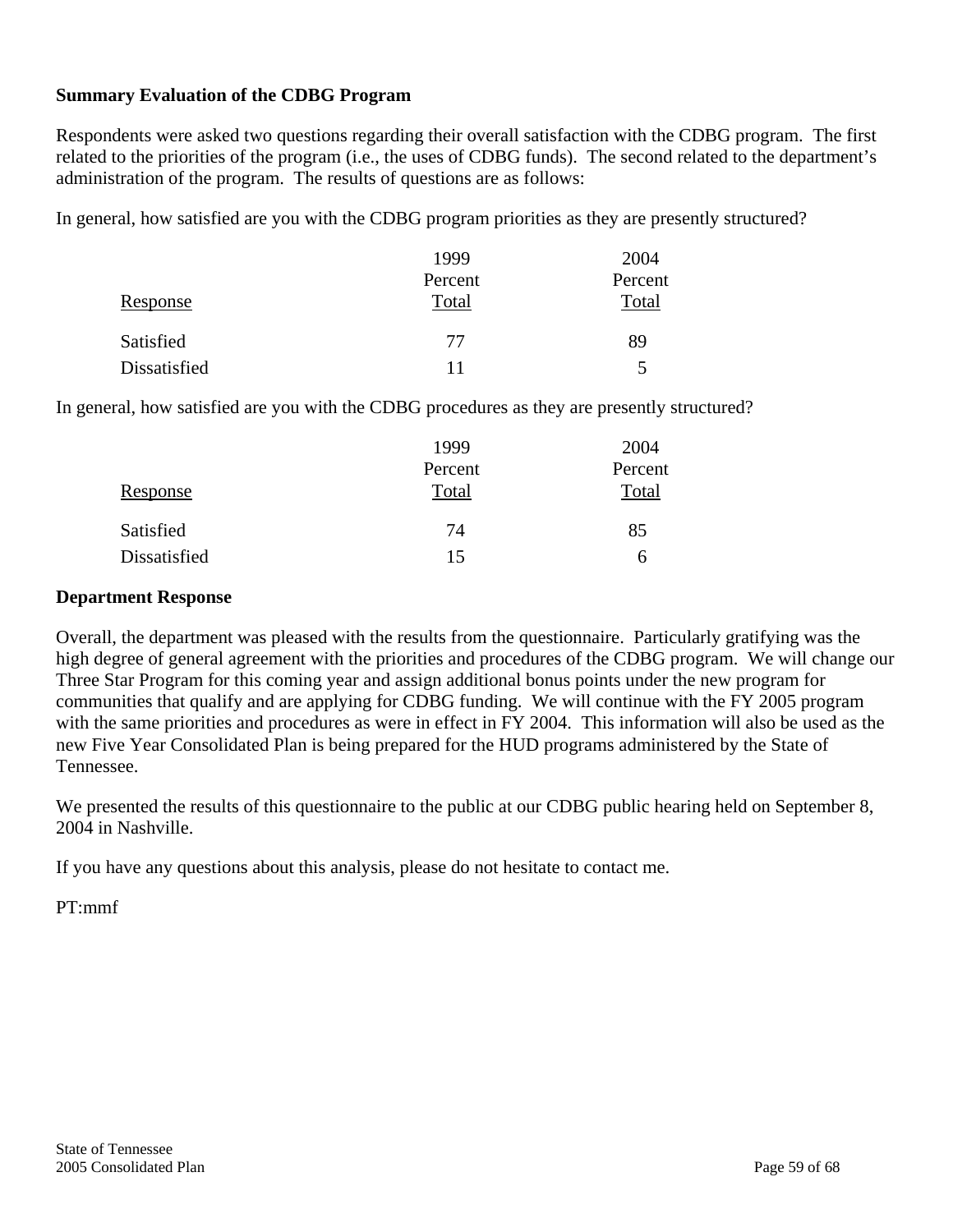#### **Office of Program Management William R. Snodgrass Tennessee Tower, 10th Floor 312 Eighth Avenue North Nashville, Tennessee 37243-0405 615-741-6201 Voice/TDD / FAX: 615-253-1870**

# M E M O R A N D U M

| To:      | <b>Mayors</b>                  |
|----------|--------------------------------|
|          | <b>County Mayors</b>           |
|          | <b>Development Districts</b>   |
|          | Administrators & Engineers     |
|          | <b>Interested Parties</b>      |
| From:    | Philip Trauernicht<br>Director |
| Date:    | July 19, 2004                  |
| Subject: | <b>CDBG</b> Questionnaire      |

Enclosed is a questionnaire on the Community Development Block Grant Program. We would like for you to respond by **August 6, 2004**. Your response is important to us.

If you have any questions, please call Program Management at (615) 741-6201.

PT:plf

Enclosure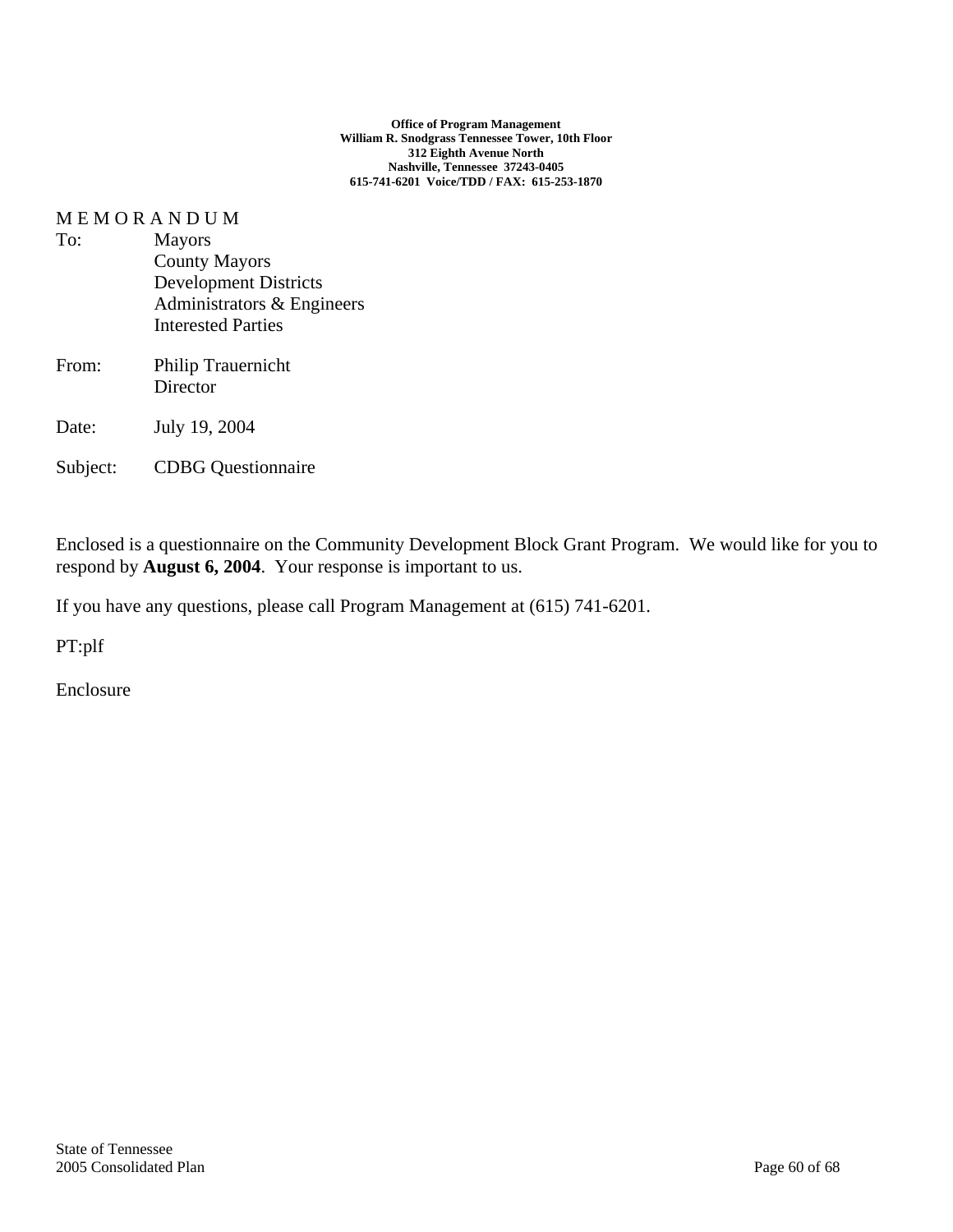#### **2005**

# **STATE OF TENNESSEE COMMUNITY DEVELOPMENT BLOCK GRANT PROGRAM PROGRAM EVALUATION QUESTIONNAIRE**

Introduction

The purpose of this questionnaire is to solicit information from citizens, local elected officials, and others regarding the administration of the Small Cities Community Block Grant (CDBG) program in Tennessee. Your input is very important to ensure that the CDBG program continues to meet local needs. **This questionnaire is in 5 parts, as follows:** 

 **Part A is an overview. If you have been previously briefed on the CDBG program, you may skip this section.** 

 **Part B requests information about how you think CDBG funds should be used.** 

 **Part C asks your opinion about state rules and operating procedures.** 

 **Part D is more general, and asks for your overall evaluation of the CDBG program.** 

 Part E requests information about you. This information will allow us to better analyze the information which is provided.

**Instructions** 

**1. Please read the entire questionnaire before completing any individual section.** 

- **2. If you would like to make additional comments, you may attach supplemental pages as necessary.**
- **3. Please return the completed questionnaire to the following address.**

**Patricia Bergquist Program Management Division Department of Economic and Community Development Tennessee Tower, 10<sup>th</sup> Floor 312 Eighth Avenue North Nashville, TN 37243-0405**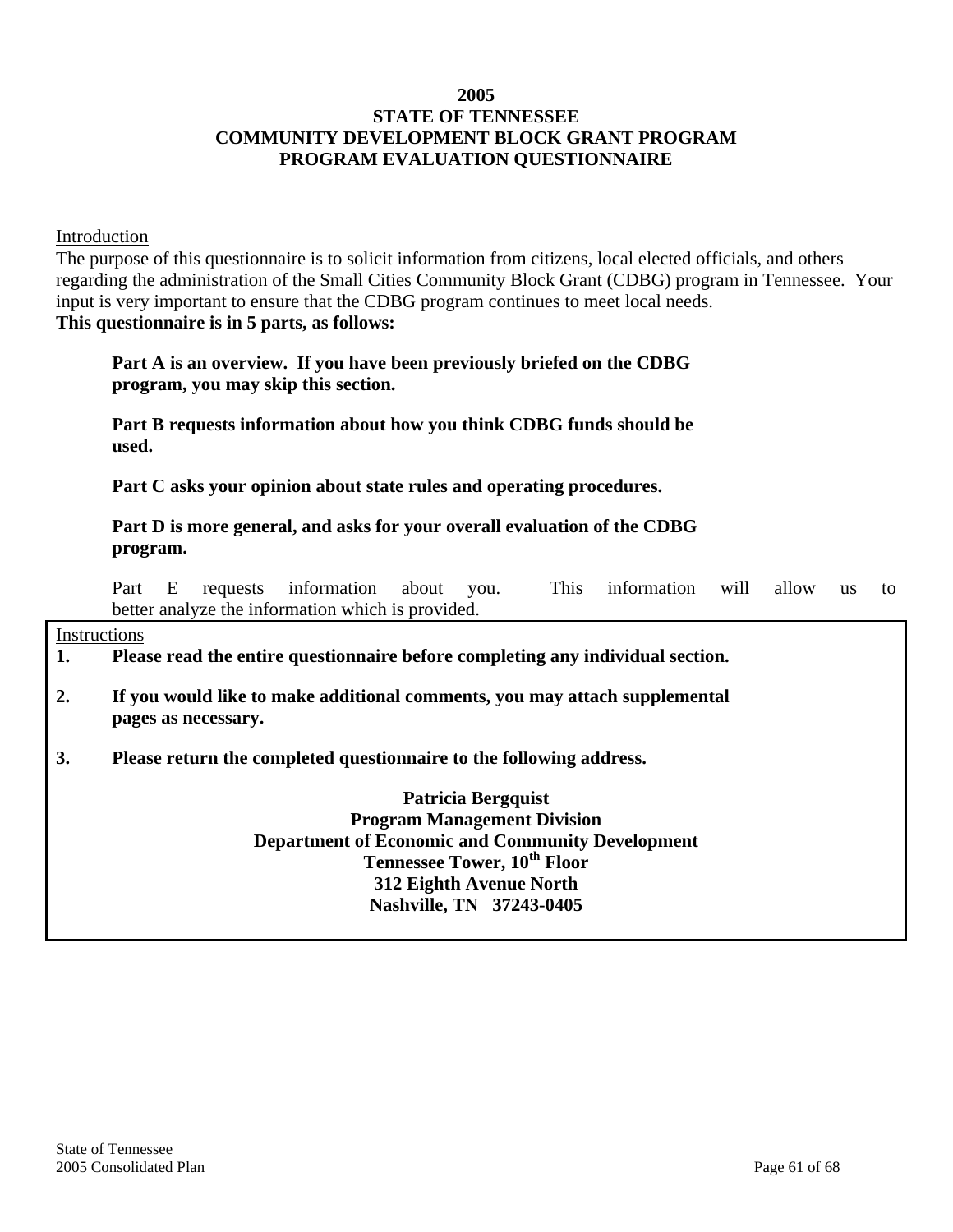### **Part A CDBG Program Overview**

This questionnaire pertains only to the Small Cities CDBG program which generally includes cities of less than 50,000 population and rural areas.

**Every CDBG grant must demonstrate that it is in conformance with one of three "national objectives" which are:** 

- **1) Principally benefit persons of low and moderate income (LMI).**
- **2) Prevent or eliminate slums and blight.**
- **3) Address problems posing threats to community health and safety.**

**Most projects are justified on the LMI objective. To be eligible, 51 percent of the beneficiaries must be LMI persons.** 

**Tennessee's allocation of CDBG funds varies from year to year. It is expected to remain in the \$30,000,000 range.** 

**CDBG is a very flexible program. Just about anything can be funded as long as it meets one of the national objectives. Specifically ineligible are activities involving the general operation of government or political activities.** 

**Grants may only be made to municipal and county governments. Utility districts, non-profit organizations, and similar users of CDBG funds must apply through a local unit of government.** 

**For additional information prior to completing the questionnaire, please call (615) 741-6201.** 

**Part B CDBG Program Priorities**

**In order to target CDBG funds on those projects which citizens and local officials feel are important, it is necessary to know the relative importance of the various projects which can be financed with CDBG grants. Therefore, please apportion 100 points among the following types of projects (those listed and those added) according to their importance to your community. The total of all the points should equal 100.**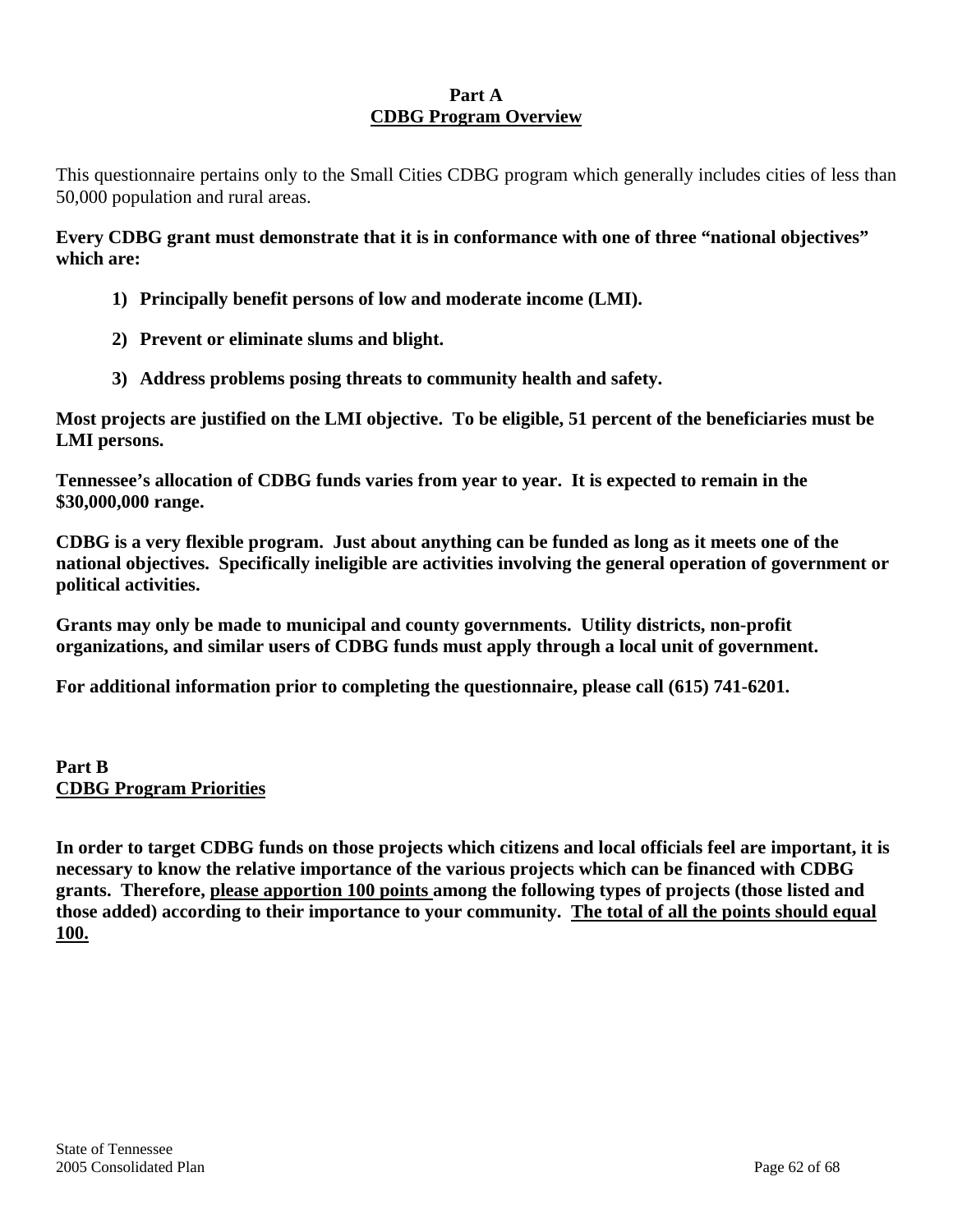#### **Points**

**\_\_\_\_\_** *Economic development***. Grants for publicly owned industrial infrastructure (water, sewer, etc.) and loans for privately owned industrial building and manufacturing equipment which will result in the creation of private sector jobs. Primarily manufacturing related. \_\_\_\_\_** *Water and sewer systems.* **Water treatment plants, wastewater treatment plants, water storage tanks, major trunk lines, water intake structures, and other improvements designed to improve the system as a whole as opposed to servicing individual residences. \_\_\_\_\_** *Water and sewer line extensions.* **The extension of water and sewer lines in order to provide enhanced service to individual residences. \_\_\_\_\_** *Health clinics.* **Buildings and equipment which provide public health and social services. \_\_\_\_\_** *Community centers.* **Buildings and equipment to facilitate community meetings and the provision of certain public services. \_\_\_\_\_** *Fire protection.* **Buildings, vehicles, and equipment for fire fighting. \_\_\_\_\_** *Emergency equipment.* **Ambulances, first-responder units, and other equipment for the provision of emergency health services. \_\_\_\_\_** *Housing rehabilitation.* **Bringing deteriorated housing up to standards required for safe and habitable living. \_\_\_\_\_** *Micro-enterprise development.* **Technical assistance and loans for businesses of generally less than five employees requiring loans from \$500 to \$25,000. Businesses primarily focus on local product, retail, and service needs. \_\_\_\_\_** *Recreation.* **The provision of opportunities for public recreation. \_\_\_\_\_** *Drainage/flood control.* **Eliminating conditions which cause periodic flooding in residential and commercial areas. \_\_\_\_\_** *\_\_\_\_\_\_\_\_\_\_\_\_\_\_\_\_\_\_\_\_\_\_\_\_\_\_\_\_\_\_\_\_\_\_\_\_\_\_\_\_\_\_\_\_\_\_\_\_\_\_\_\_\_\_\_\_\_\_\_\_\_\_\_*  **\_\_\_\_\_** *\_\_\_\_\_\_\_\_\_\_\_\_\_\_\_\_\_\_\_\_\_\_\_\_\_\_\_\_\_\_\_\_\_\_\_\_\_\_\_\_\_\_\_\_\_\_\_\_\_\_\_\_\_\_\_\_\_\_\_\_\_\_\_*  **\_\_\_\_\_** *\_\_\_\_\_\_\_\_\_\_\_\_\_\_\_\_\_\_\_\_\_\_\_\_\_\_\_\_\_\_\_\_\_\_\_\_\_\_\_\_\_\_\_\_\_\_\_\_\_\_\_\_\_\_\_\_\_\_\_\_\_\_\_*  **\_\_\_\_\_** *\_\_\_\_\_\_\_\_\_\_\_\_\_\_\_\_\_\_\_\_\_\_\_\_\_\_\_\_\_\_\_\_\_\_\_\_\_\_\_\_\_\_\_\_\_\_\_\_\_\_\_\_\_\_\_\_\_\_\_\_\_\_\_*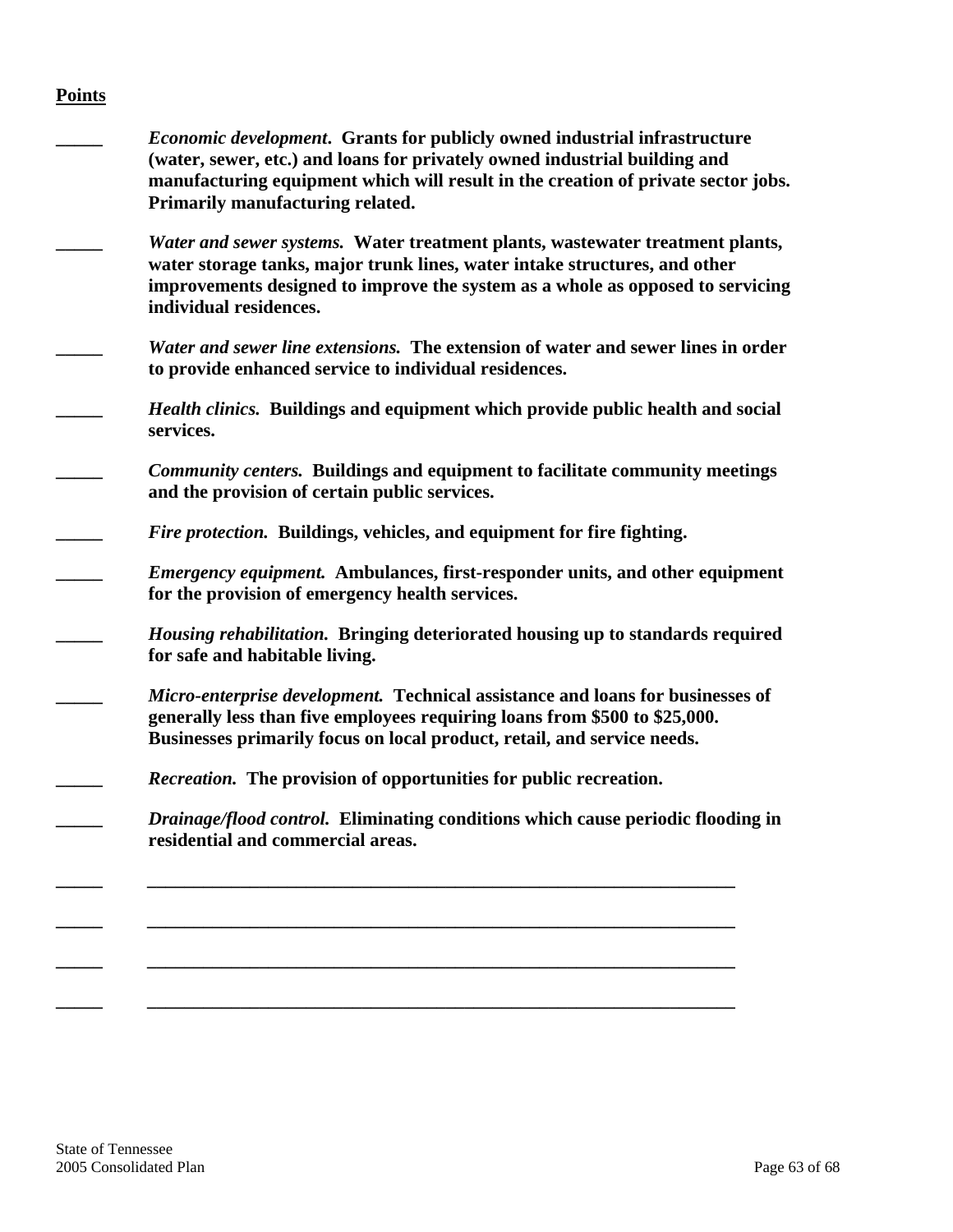# **Part C Procedural Issues**

**The following represent state rules which affect how CDBG applications may be submitted. Please indicate whether you agree or disagree with these rules.** 

- **1. In order to ensure that the greatest number of cities and counties possible benefit from CDBG funds, previous non-economic development grants must be complete before subsequent applications may be submitted. Agree \_\_\_\_\_ Disagree \_\_\_\_\_ No Opinion \_\_\_\_\_ Comments: \_\_\_\_\_\_\_\_\_\_\_\_\_\_\_\_\_\_\_\_\_\_\_\_\_\_\_\_\_\_\_\_\_\_\_\_\_\_\_\_\_\_\_\_\_\_\_\_\_\_\_\_\_\_\_\_ \_\_\_\_\_\_\_\_\_\_\_\_\_\_\_\_\_\_\_\_\_\_\_\_\_\_\_\_\_\_\_\_\_\_\_\_\_\_\_\_\_\_\_\_\_\_\_\_\_\_\_\_\_\_\_\_\_\_\_\_\_\_\_\_\_\_** 
	- **2. Eligible applicants may submit only one non-economic development application.**  Agree \_\_\_\_\_ Disagree \_\_\_\_ No Opinion \_\_\_\_ **Comments: \_\_\_\_\_\_\_\_\_\_\_\_\_\_\_\_\_\_\_\_\_\_\_\_\_\_\_\_\_\_\_\_\_\_\_\_\_\_\_\_\_\_\_\_\_\_\_\_\_\_\_\_\_\_\_\_\_\_\_\_\_\_\_\_\_\_**

 **\_\_\_\_\_\_\_\_\_\_\_\_\_\_\_\_\_\_\_\_\_\_\_\_\_\_\_\_\_\_\_\_\_\_\_\_\_\_\_\_\_\_\_\_\_\_\_\_\_\_\_\_\_\_\_\_\_\_\_\_\_\_\_\_\_\_** 

 **\_\_\_\_\_\_\_\_\_\_\_\_\_\_\_\_\_\_\_\_\_\_\_\_\_\_\_\_\_\_\_\_\_\_\_\_\_\_\_\_\_\_\_\_\_\_\_\_\_\_\_\_\_\_\_\_\_\_\_\_\_\_\_\_\_\_** 

- **3. If only one application can be submitted, it should be the responsibility of the local government to select the application which will be submitted.**  Agree \_\_\_\_\_ **Disagree \_\_\_\_** No Opinion \_\_\_\_  **Comments: \_\_\_\_\_\_\_\_\_\_\_\_\_\_\_\_\_\_\_\_\_\_\_\_\_\_\_\_\_\_\_\_\_\_\_\_\_\_\_\_\_\_\_\_\_\_\_\_\_\_\_\_\_\_\_\_**
- **4. Funding limits should remain as they are now for non-economic development programs (\$500,000 maximum for water, sewer, and housing rehabilitation grants, \$300,000 for all other projects).**  Agree **2020 CONFIDENT CONSUMPLE CONSUMPLE CONSUMPLE CONSUMPLE CONSUMPLE CONSUMPLE CONSUMPLE CONSUMPLE CONSUMPLE CONSUMPLE CONSUMPLE CONSUMPLE CONSUMPLE CONSUMPLE CONSUMPLE CONSUMPLE CONSUMPLE CONSUMPLE CONSUMPLE CONSUMPL Comments: \_\_\_\_\_\_\_\_\_\_\_\_\_\_\_\_\_\_\_\_\_\_\_\_\_\_\_\_\_\_\_\_\_\_\_\_\_\_\_\_\_\_\_\_\_\_\_\_\_\_\_\_\_\_\_\_**
- **5. Presently Three Star Communities receive a bonus of one point in regular round.** Should this remain the same.  **Agree \_\_\_\_\_ Disagree \_\_\_\_\_ No Opinion \_\_\_\_\_ Comments: \_\_\_\_\_\_\_\_\_\_\_\_\_\_\_\_\_\_\_\_\_\_\_\_\_\_\_\_\_\_\_\_\_\_\_\_\_\_\_\_\_\_\_\_\_\_\_\_\_\_\_\_\_\_\_\_ \_\_\_\_\_\_\_\_\_\_\_\_\_\_\_\_\_\_\_\_\_\_\_\_\_\_\_\_\_\_\_\_\_\_\_\_\_\_\_\_\_\_\_\_\_\_\_\_\_\_\_\_\_\_\_\_\_\_\_\_\_\_\_\_\_\_**
- **6. If you think that Three Star Communities should receive more, do you agree with the "pilot" proposal for points. They are as follows:**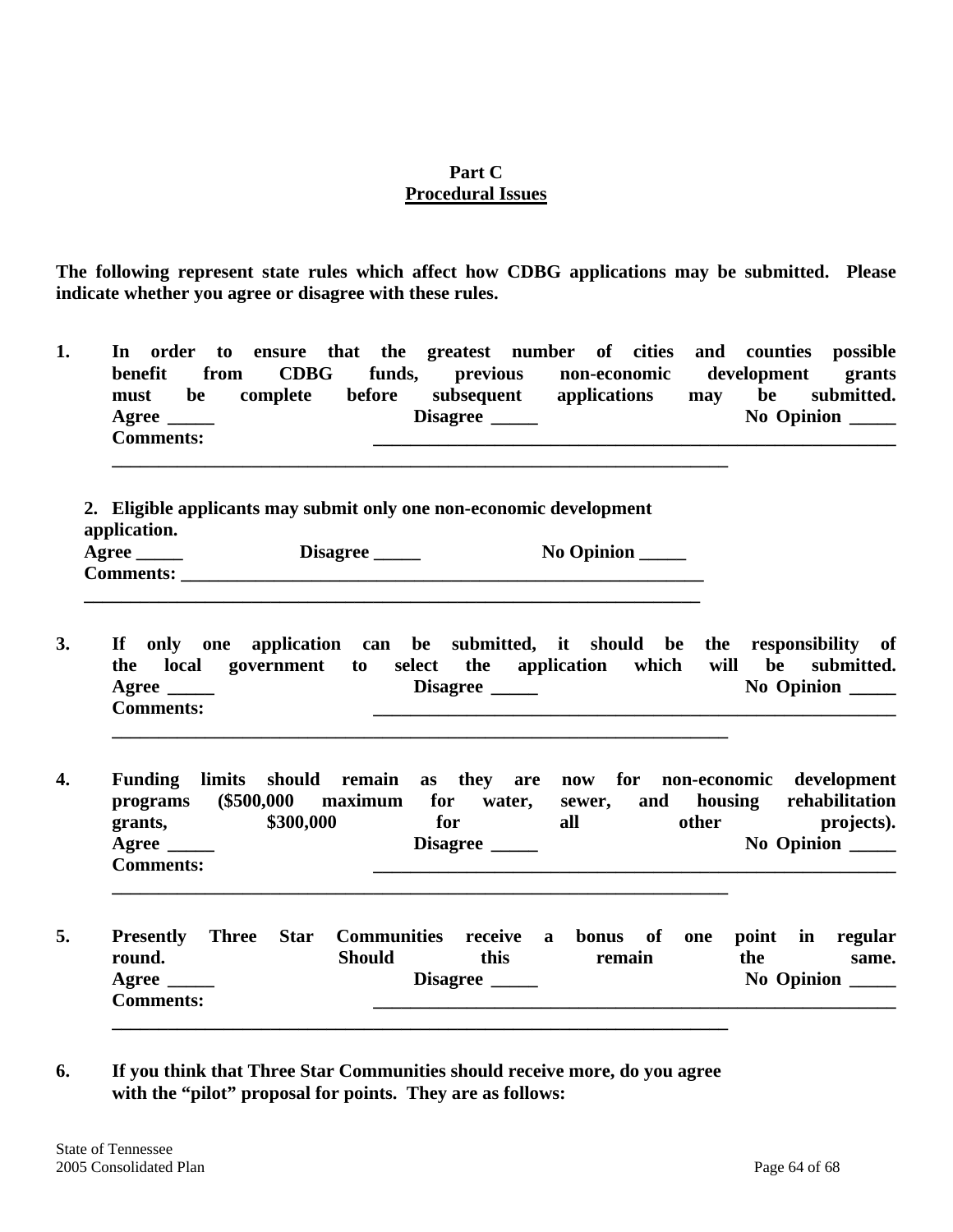|                                     | <b>Level I</b> | <b>Level II</b> | <b>Level III</b> |
|-------------------------------------|----------------|-----------------|------------------|
|                                     |                |                 |                  |
| <b>CDBG Points (Regular Round):</b> |                |                 |                  |
| <b>City</b>                         | $\overline{2}$ | $\overline{2}$  | $\overline{2}$   |
| County                              | 5              | 5               | 5                |
|                                     |                |                 |                  |
| <b>Local Match (CDBG-FIDP):</b>     |                |                 |                  |
| City (Ability-to-Pay)               | $-1\%$         | $-2\%$          | $-3\%$           |
| <b>County (Ability-to-Pay)</b>      | $-3%$          | $-4%$           | $-5%$            |
|                                     |                |                 |                  |
| <b>CDBG</b> Loan Limits:            |                |                 |                  |
| <b>City</b>                         | \$550,000      | \$575,000       | \$600,000        |
| County                              | \$600,000      | \$625,000       | \$650,000        |

#### **7. Other recommendations: \_\_\_\_\_\_\_\_\_\_\_\_\_\_\_\_\_\_\_\_\_\_\_\_\_\_\_\_\_\_\_\_\_\_\_\_\_\_\_\_\_\_\_\_**

#### **Part D Summary Evaluation of the CDBG Program**

**\_\_\_\_\_\_\_\_\_\_\_\_\_\_\_\_\_\_\_\_\_\_\_\_\_\_\_\_\_\_\_\_\_\_\_\_\_\_\_\_\_\_\_\_\_\_\_\_\_\_\_\_\_\_\_\_\_\_\_\_\_\_\_\_\_\_** 

**In Part D you may indicate your general satisfaction or dissatisfaction with the CDBG program as it is currently being administered.** 

| are presently structured? | In general, how satisfied are you with the CDBG program priorities as they |                   |
|---------------------------|----------------------------------------------------------------------------|-------------------|
| <b>Satisfied</b>          | <b>Dissatisfied</b>                                                        | $\bf{No}$ Opinion |
| <b>Comments:</b>          |                                                                            |                   |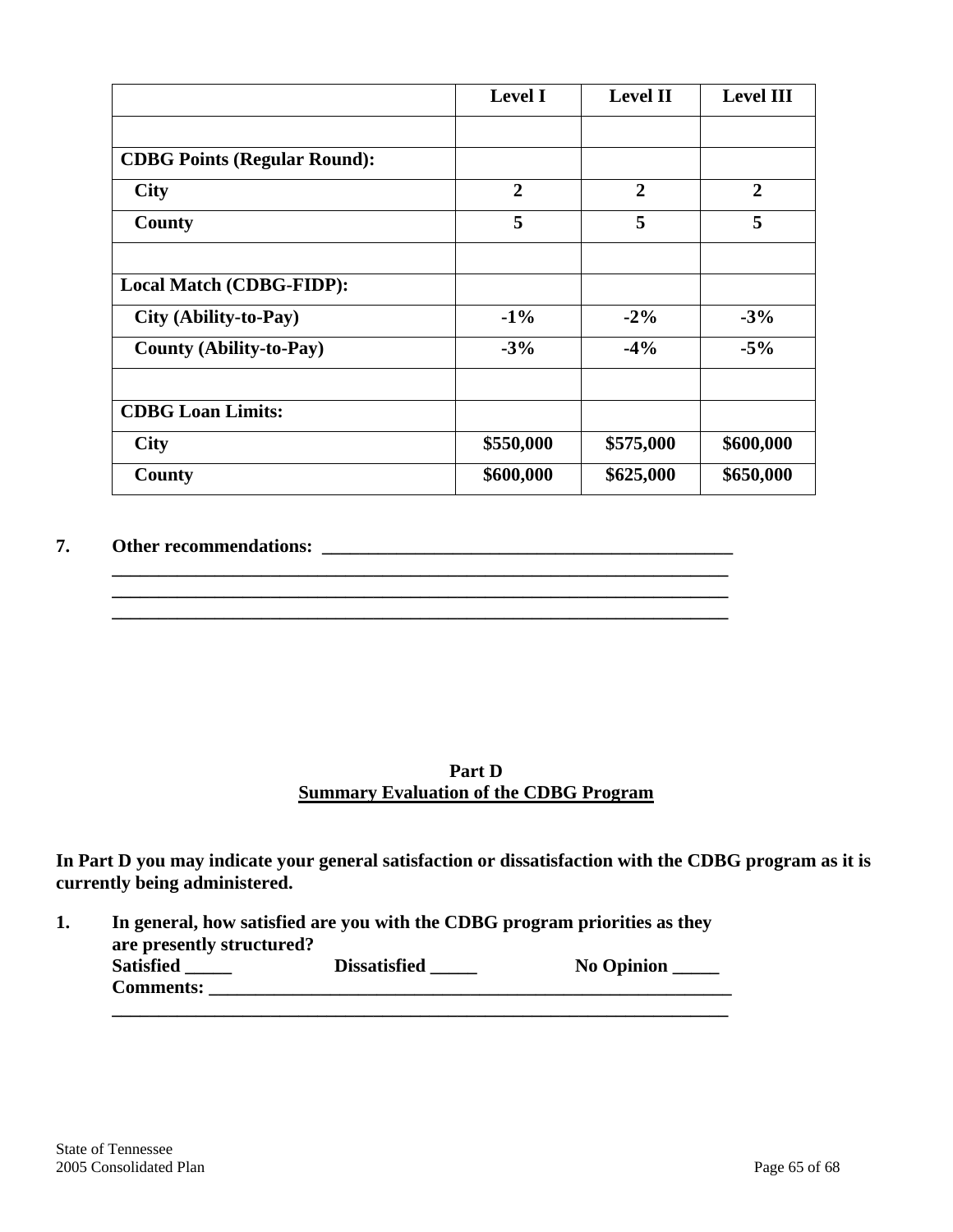| In general, how satisfied are you with the CDBG procedures as they are<br>presently structured? |                     |                   |  |  |
|-------------------------------------------------------------------------------------------------|---------------------|-------------------|--|--|
| Satisfied                                                                                       | <b>Dissatisfied</b> | $\bf{No}$ Opinion |  |  |
| <b>Comments:</b>                                                                                |                     |                   |  |  |

# **Part E Respondent Information**

In order that we may compile your responses in a useful format, please provide the following information:

|    | Are you an elected official?<br>Yes<br>N <sub>0</sub>                                                                                                                                                                                         |  |  |  |  |
|----|-----------------------------------------------------------------------------------------------------------------------------------------------------------------------------------------------------------------------------------------------|--|--|--|--|
| 2. | If yes, what is your elected position?                                                                                                                                                                                                        |  |  |  |  |
| 3. | If your response is being submitted as other than an elected official, please<br>state in what capacity you are responding.                                                                                                                   |  |  |  |  |
|    | <b>Citizen</b><br><b>Employee of a local government</b><br><b>Employee of a development district</b><br><b>Engineer or consultant</b><br><b>Chamber executive or economic developer</b><br>Non-profit organization<br><b>Utility district</b> |  |  |  |  |

|  |  | Other (please specify) |  |  |  |
|--|--|------------------------|--|--|--|
|--|--|------------------------|--|--|--|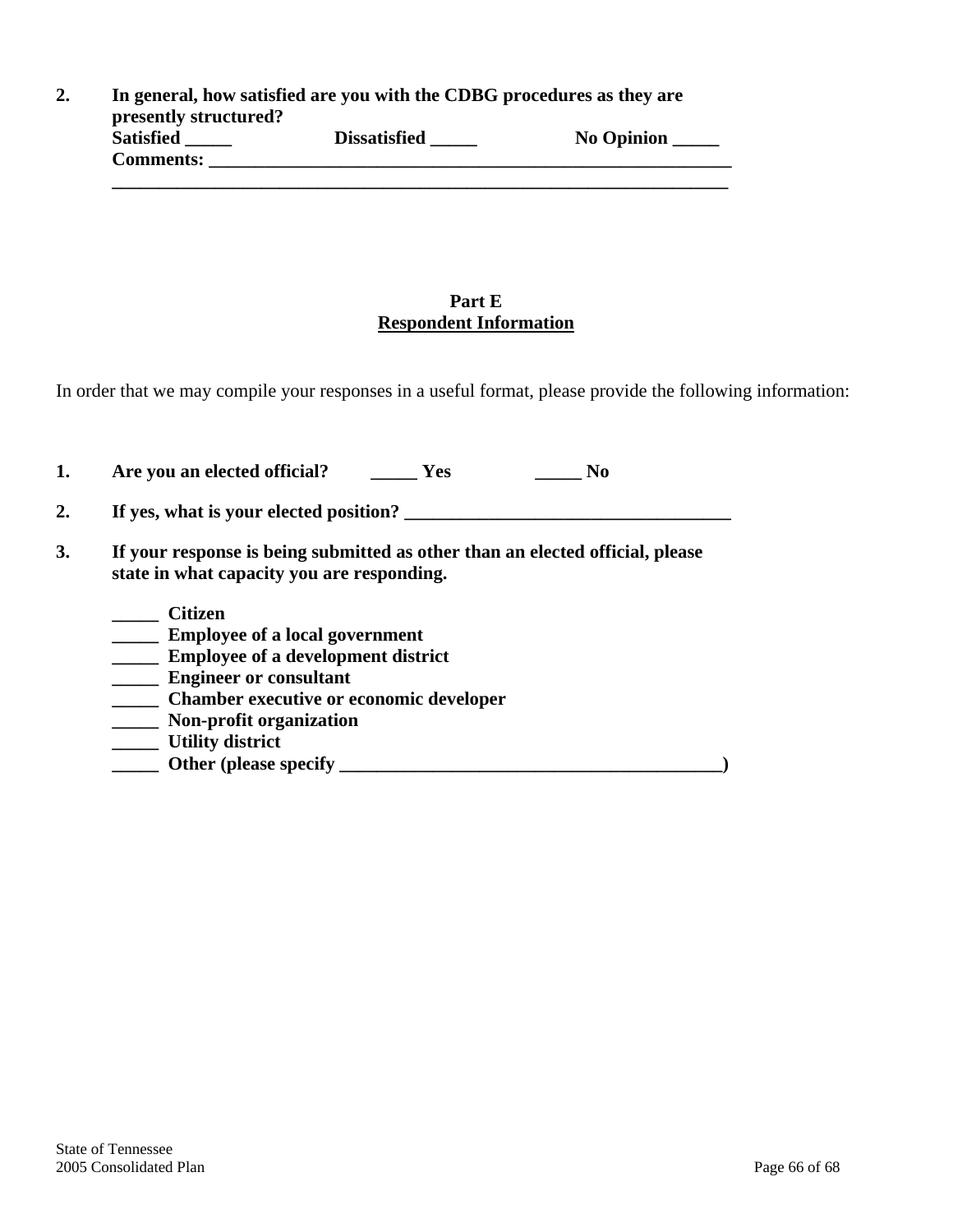# **Appendix IV**

#### **State of Tennessee Request for Certification of Consistency with the Consolidated Plan**

When submitting a request for Certification of Consistency with the Consolidated Plan, please provide the following:

• Fill in the information on the Certification of Consistency Form except the name, title, and signature of the Certifying Official of the Jurisdiction. (Once approved, the certification will be returned to your agency. If you wish to receive a faxed copy, please indicate below.)

• Provide an overall summary of the activities/project proposed. **The summary must not exceed two (2) pages in length** and should include information on the types of activities proposed, project location, funding sources, amount of funds requested and the benefit(s) provided to recipients. (Requests for certifications that do not have an overall summary will not be reviewed and will be returned to applicant. If information in the overall summary is insufficient, the Tennessee Housing Development Agency (THDA) will contact the applicant for additional information.)

• If project or activities include demolition of public housing units, applicants should submit detailed information including, but not limited to, the following:

• Housing market analysis that demonstrates an existing supply of available affordable housing in the community serving the population to be displaced.

- Proof of resident public hearing with resident comments.
- Demographic data that substantiates demolition of the types of units (1

bedroom/multi-units), information on the number of units to be demolished and the number of families being displaced.

• A plan indicating where residents will move once units are demolished.

• A plan for construction of replacement/new units if applicable.

# **If demolition is proposed, PHAs should submit plans for approval at least one month prior to submission of their plan to HUD. Additional information may be required.**

Please fill out the following information and submit it with the Certification of Consistency Form and the overall summary. Please allow THDA a minimum of two weeks (minimum of one month for demolition) to review all requests and have certifications returned. All Request for Certification of Consistency with the Consolidated Plan forms should be mailed to the Tennessee Housing Development Agency (THDA), 404 James Robertson Parkway, Suite 1114 RPTS, Nashville, TN 37243, Attn: M. McLennan or

e-mail to mary.mclennan@state.tn.us or faxed to 615-253-6406.